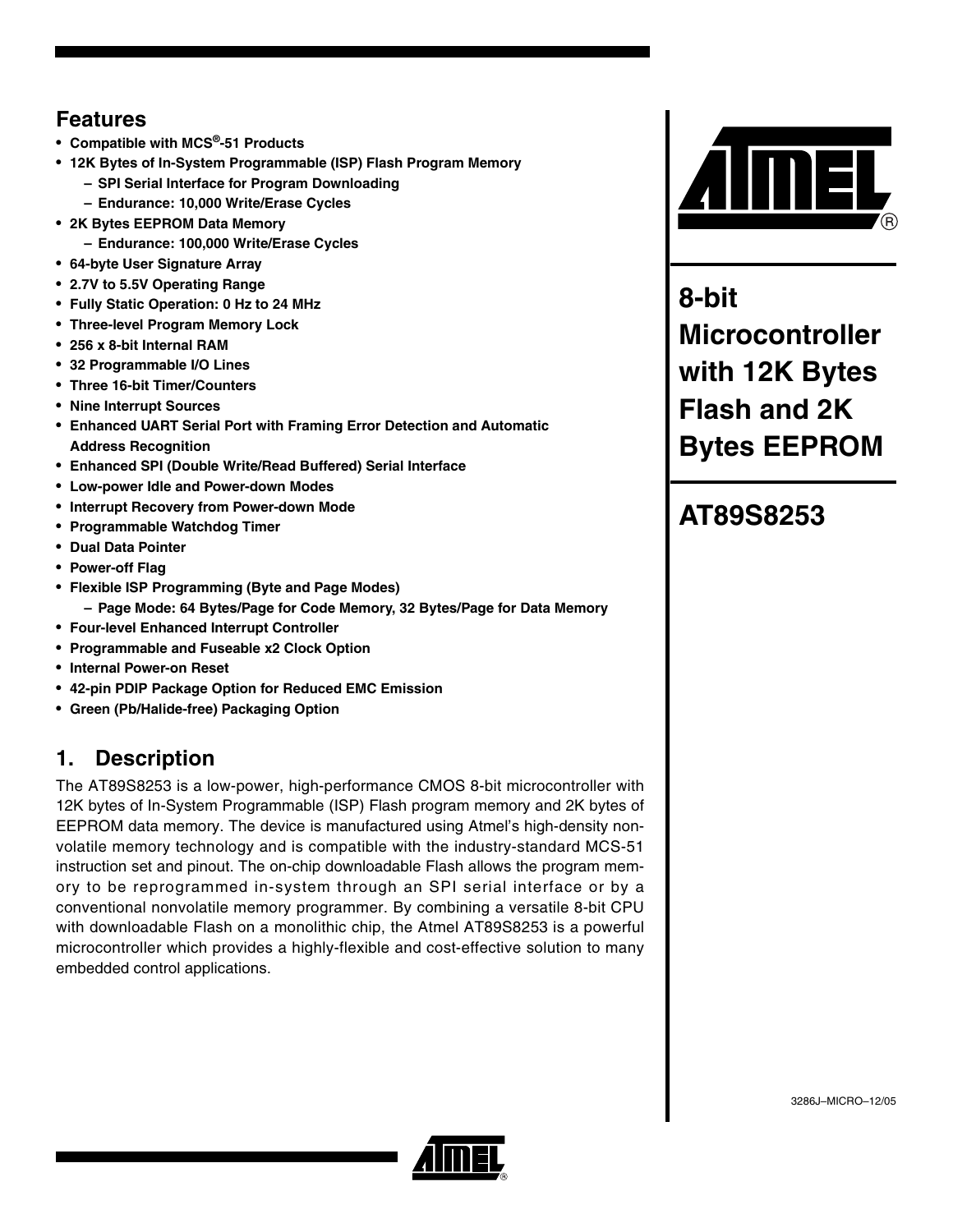

The AT89S8253 provides the following standard features: 12K bytes of In-System Programmable Flash, 2K bytes of EEPROM, 256 bytes of RAM, 32 I/O lines, programmable watchdog timer, two data pointers, three 16-bit timer/counters, a six-vector, four-level interrupt architecture, a full duplex serial port, on-chip oscillator, and clock circuitry. In addition, the AT89S8253 is designed with static logic for operation down to zero frequency and supports two software selectable power saving modes. The Idle Mode stops the CPU while allowing the RAM, timer/counters, serial port, and interrupt system to continue functioning. The Power-down mode saves the RAM contents but freezes the oscillator, disabling all other chip functions until the next external interrupt or hardware reset.

The on-board Flash/EEPROM is accessible through the SPI serial interface. Holding RESET active forces the SPI bus into a serial programming interface and allows the program memory to be written to or read from, unless one or more lock bits have been activated.

### **2. Pin Configurations**

#### **2.1 40P6 – 40-lead PDIP**

| (T2) P1.0 d 1              |  | 40 h VCC            |
|----------------------------|--|---------------------|
| (T2 EX) P1.1 d2            |  | 39 h P0.0 (AD0)     |
| P1.2 d3                    |  | 38 □ P0.1 (AD1)     |
| P1.3 d 4                   |  | 37 h P0.2 (AD2)     |
|                            |  |                     |
| $(SS)$ P1.4 $\square$ 5    |  | 36 □ P0.3 (AD3)     |
| (MOSI) P1.5 d 6            |  | 35 D P0.4 (AD4)     |
| (MISO) P1.6 d7             |  | 34 □ P0.5 (AD5)     |
| (SCK) P1.7 d8              |  | 33 □ P0.6 (AD6)     |
| RST d9                     |  | 32 □ P0.7 (AD7)     |
| (RXD) P3.0 d10             |  | $31 \Box$ EA/VPP    |
|                            |  |                     |
| (TXD) P3.1 ⊏11             |  | 30 h ALE/PROG       |
| (INT0) P3.2 d 12           |  | 29 h PSEN           |
| (INT1) P3.3 d13            |  | 28 D P2.7 (A15)     |
| (T0) P3.4 d 14             |  | 27 h P2.6 (A14)     |
| (T1) P3.5 d 15             |  | 26 h P2.5 (A13)     |
| (WR) P3.6 d 16             |  | 25 h P2.4 (A12)     |
|                            |  |                     |
| (RD) P3.7 d 17             |  | 24 D P2.3 (A11)     |
| $XTAL2 \Box 18$            |  | 23□P2.2 (A10)       |
| $XTAL1 \Box 19$            |  | $22 \Box P2.1$ (A9) |
| $GND \rightrightarrows 20$ |  | 21 □ P2.0 (A8)      |
|                            |  |                     |

#### **2.2 44A – 44-lead TQFP**



#### **2 AT89S8253**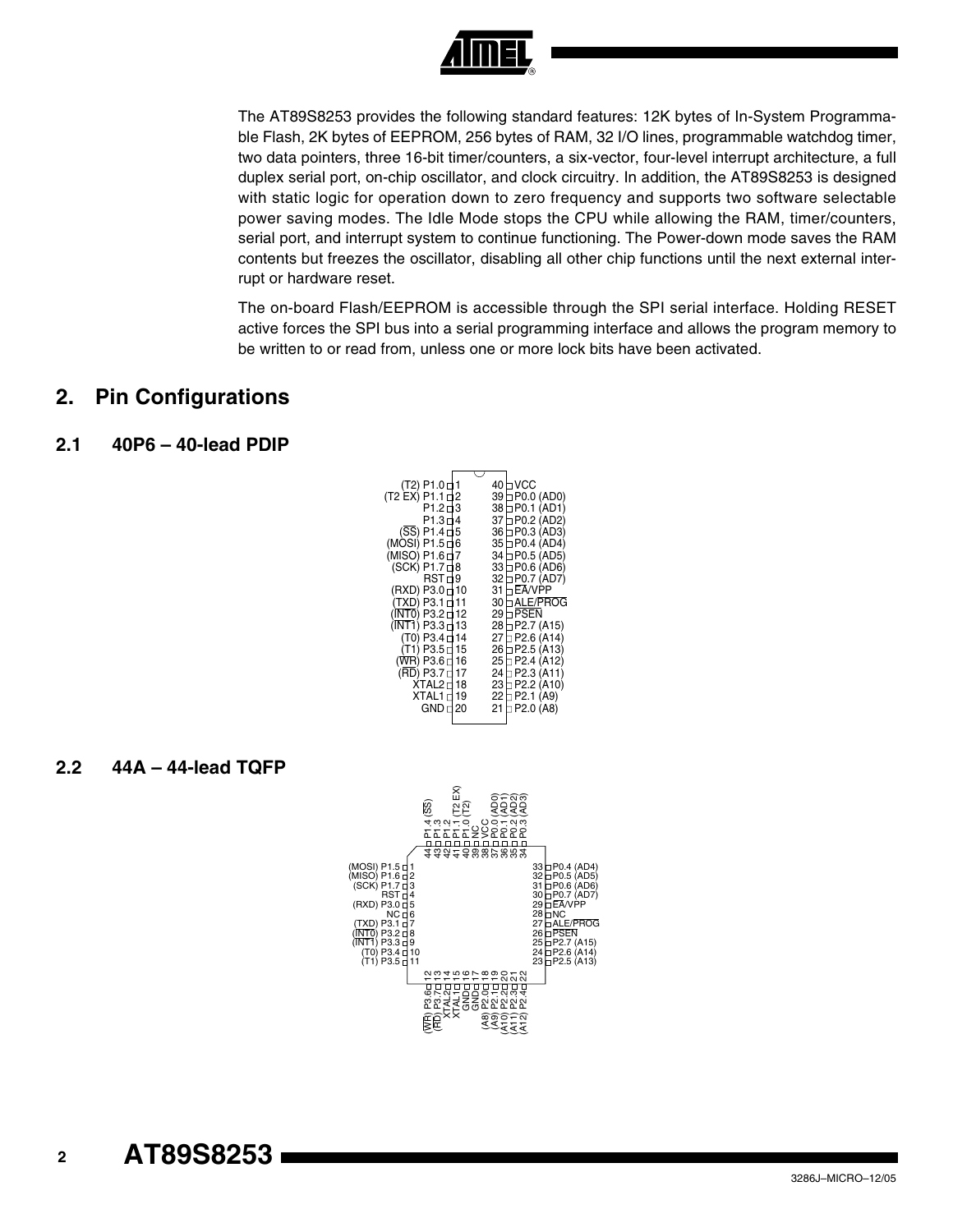### **2.3 44J – 44-lead PLCC**

| (MOSI) P1.5 [<br>7<br>(MISO) P1.6 ⊑<br>8<br>9<br>(SCK) P1.7 [<br>10<br>RST r<br>11<br>(RXD) P3.0 [<br>12<br>NC 1<br>13<br>(TXD) P3.1<br>14<br>(INT0) P3.2<br>15<br>(INT1) P3.3 [<br>16<br>(T0) P3.4 D<br>17<br>(T1) P3.5 E<br>œ<br>c<br>m | <b>بن</b> ت<br>ف ف<br>$\Omega$<br>ನ<br>ನ ನ<br>Ń | α<br>ſ<br>4 a<br>ನೆ ನಿ ನಿ<br>نج<br>م<br>Á9 | 42<br>、<br>39<br>38<br>37<br>36<br>35<br>34<br>33<br>32<br>31<br>30<br>$8^{29}$<br>$\frac{1}{2}$<br>П<br>П<br>ن ن<br>4<br>5.<br>5<br>R<br>ၣ<br>A12) | ] P0.4 (AD4)<br>(AD5) P0.5<br>] P0.6 (AD6)<br>P0.7 (AD7)<br>EA/VPP<br>ו NC<br>ALE/PROG<br>PSEN<br>(A15) P2.7<br>(A14) P2.6<br>(A13) P2.5 ב |
|-------------------------------------------------------------------------------------------------------------------------------------------------------------------------------------------------------------------------------------------|-------------------------------------------------|--------------------------------------------|-----------------------------------------------------------------------------------------------------------------------------------------------------|--------------------------------------------------------------------------------------------------------------------------------------------|
|                                                                                                                                                                                                                                           |                                                 |                                            |                                                                                                                                                     |                                                                                                                                            |
| RST [                                                                                                                                                                                                                                     | 1                                               | 42                                         | P1.7 (SCK)                                                                                                                                          |                                                                                                                                            |
| (RXD) P3.0 [<br>(TXD) P3.1 [                                                                                                                                                                                                              | $\overline{2}$<br>3                             | 41<br>40                                   |                                                                                                                                                     | P1.6 (MISO)<br>] P1.5 (MOSI)                                                                                                               |
| $(INT0)$ P3.2                                                                                                                                                                                                                             | 4                                               | 39                                         | P1.4 (SS)                                                                                                                                           |                                                                                                                                            |
| (INT1) P3.3 [                                                                                                                                                                                                                             | 5                                               | 38                                         | l P1.3                                                                                                                                              |                                                                                                                                            |
| (T0) P3.4 [                                                                                                                                                                                                                               | 6                                               | 37                                         | J P1.2                                                                                                                                              |                                                                                                                                            |
| (T1) P3.5 [                                                                                                                                                                                                                               | 7                                               | 36                                         |                                                                                                                                                     | P1.1 (T2EX)                                                                                                                                |
| (WR) P3.6 [                                                                                                                                                                                                                               | 8                                               | 35                                         | P1.0 (T2)                                                                                                                                           |                                                                                                                                            |
| (RD) P3.7                                                                                                                                                                                                                                 | 9                                               | 34                                         | I VDD                                                                                                                                               |                                                                                                                                            |
| XTAL2 [                                                                                                                                                                                                                                   | 10                                              | 33                                         | <b>PWRVDD</b>                                                                                                                                       |                                                                                                                                            |
| <b>XTAL1[</b><br>GND [                                                                                                                                                                                                                    | 11<br>12                                        | 32<br>31                                   | ] P0.0 (AD0)                                                                                                                                        |                                                                                                                                            |
| <b>PWRGND [</b>                                                                                                                                                                                                                           | 13                                              | 30                                         | ] P0.1 (AD1)<br>] P0.2 (AD2)                                                                                                                        |                                                                                                                                            |
| (A8) P2.0 [                                                                                                                                                                                                                               | 14                                              | 29                                         | ] P0.3 (AD3)                                                                                                                                        |                                                                                                                                            |
| (A9) P2.1 [                                                                                                                                                                                                                               | 15                                              | 28                                         | ] P0.4 (AD4)                                                                                                                                        |                                                                                                                                            |
| (A10) P2.2 [                                                                                                                                                                                                                              | 16                                              | 27                                         | l P0.5 (AD5)                                                                                                                                        |                                                                                                                                            |
| (A11) P2.3                                                                                                                                                                                                                                | 17                                              | 26                                         | P0.6 (AD6)                                                                                                                                          |                                                                                                                                            |
| (A12) P2.4 [                                                                                                                                                                                                                              | 18                                              | 25                                         | P0.7 (AD7)                                                                                                                                          |                                                                                                                                            |
| (A13) P2.5 [                                                                                                                                                                                                                              | 19                                              | 24                                         | ] EA/VPP                                                                                                                                            |                                                                                                                                            |
| (A14) P2.6 [                                                                                                                                                                                                                              | 20                                              | 23                                         | ALE/PROG                                                                                                                                            |                                                                                                                                            |
| (A15) P2.7                                                                                                                                                                                                                                | 21                                              | 22                                         | <b>PSEN</b>                                                                                                                                         |                                                                                                                                            |
|                                                                                                                                                                                                                                           |                                                 |                                            |                                                                                                                                                     |                                                                                                                                            |

# **2.4 42PS6 – PDIP**

# **3. Pin Description**

**3.1 VCC**

Supply voltage (all packages except 42-PDIP).

**3.2 GND**

Ground (all packages except 42-PDIP; for 42-PDIP GND connects only the logic core and the embedded program/data memories).

#### **3.3 VDD**

Supply voltage for the 42-PDIP which connects only the logic core and the embedded program/data memories.

#### **3.4 PWRVDD**

Supply voltage for the 42-PDIP which connects only the I/O Pad Drivers.

The application board **must** connect both VDD and PWRVDD to the board supply voltage.

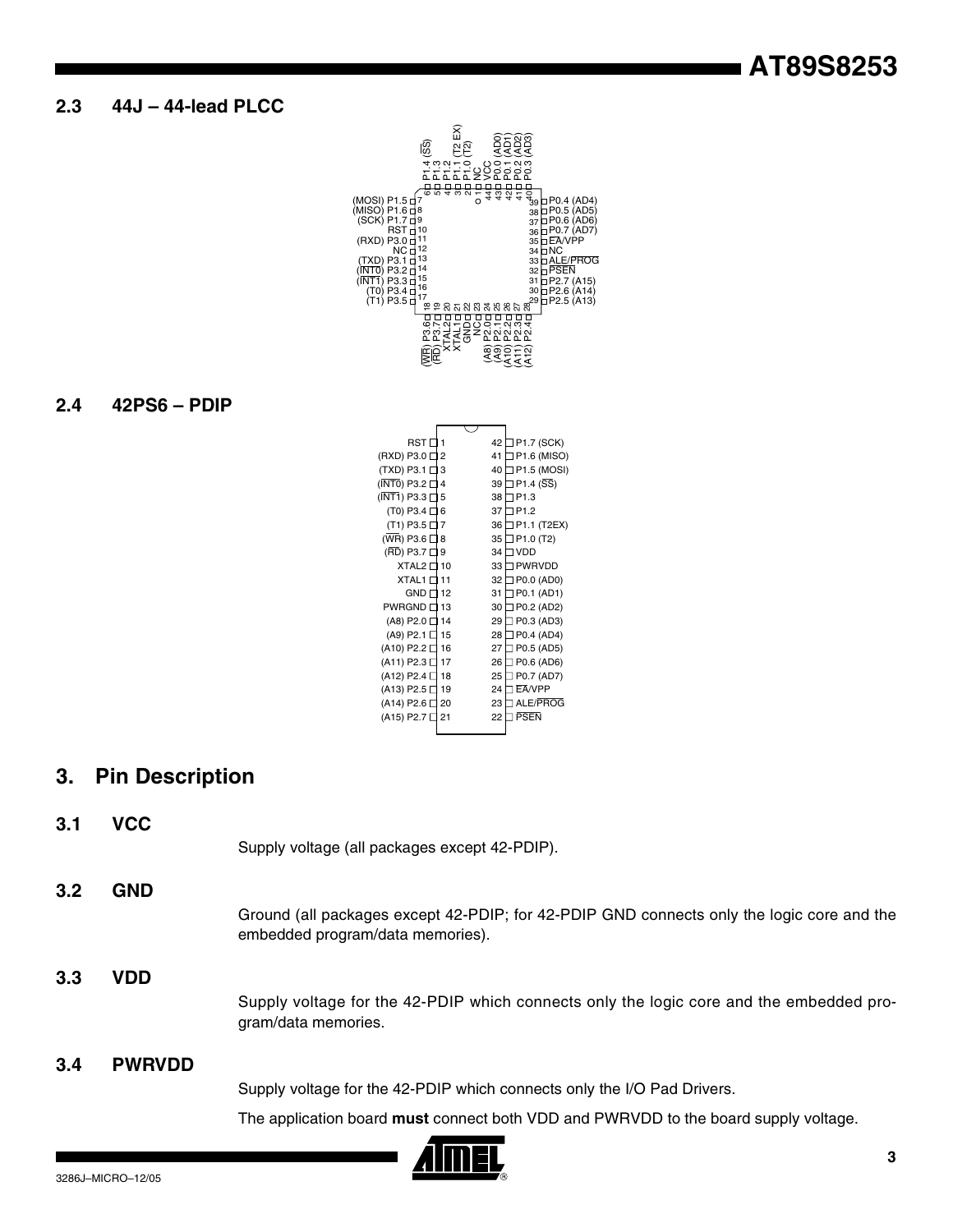

#### **3.5 PWRGND**

Ground for the 42-PDIP which connects only the I/O Pad Drivers. PWRGND and GND are weakly connected through the common silicon substrate, but not through any metal links. The application board **must** connect both GND and PWRGND to the board ground.

#### **3.6 Port 0**

Port 0 is an 8-bit open drain bi-directional I/O port. As an output port, each pin can sink six TTL inputs. When 1s are written to port 0 pins, the pins can be used as high-impedance inputs.

Port 0 can also be configured to be the multiplexed low-order address/data bus during accesses to external program and data memory. In this mode, P0 has internal pull-ups.

Port 0 also receives the code bytes during Flash programming and outputs the code bytes during program verification. **External pull-ups are required during program verification.** 

#### **3.7 Port 1**

Port 1 is an 8-bit bi-directional I/O port with internal pull-ups. The Port 1 output buffers can sink/source six TTL inputs. When 1s are written to Port 1 pins, they are pulled high by the weak internal pull-ups and can be used as inputs. As inputs, Port 1 pins that are externally being pulled low will source current  $(I_{II},150 \mu A$  typical) because of the weak internal pull-ups.

Some Port 1 pins provide additional functions. P1.0 and P1.1 can be configured to be the timer/counter 2 external count input (P1.0/T2) and the timer/counter 2 trigger input (P1.1/T2EX), respectively.

Furthermore, P1.4, P1.5, P1.6, and P1.7 can be configured as the SPI slave port select, data input/output and shift clock input/output pins as shown in the following table.

| Port Pin         | <b>Alternate Functions</b>                                          |
|------------------|---------------------------------------------------------------------|
| P <sub>1.0</sub> | T2 (external count input to Timer/Counter 2), clock-out             |
| P <sub>1.1</sub> | T2EX (Timer/Counter 2 capture/reload trigger and direction control) |
| P <sub>1.4</sub> | SS (Slave port select input)                                        |
| P <sub>1.5</sub> | MOSI (Master data output, slave data input pin for SPI channel)     |
| P1.6             | MISO (Master data input, slave data output pin for SPI channel)     |
| P <sub>1.7</sub> | SCK (Master clock output, slave clock input pin for SPI channel)    |

Port 1 also receives the low-order address bytes during Flash programming and verification.

#### **3.8 Port 2**

Port 2 is an 8-bit bi-directional I/O port with internal pull-ups. The Port 2 output buffers can sink/source six TTL inputs. When 1s are written to Port 2 pins, they are pulled high by the weak internal pull-ups and can be used as inputs. As inputs, Port 2 pins that are externally being pulled low will source current  $(I<sub>II</sub>,150 \mu A$  typical) because of the weak internal pull-ups.

Port 2 emits the high-order address byte during fetches from external program memory and during accesses to external data memory that use 16-bit addresses (MOVX @ DPTR). In this application, Port 2 uses strong internal pull-ups when emitting 1s. During accesses to external data memory that use 8-bit addresses (MOVX @ RI), Port 2 emits the contents of the P2 Special Function Register.

Port 2 also receives the high-order address bits and some control signals during Flash programming and verification.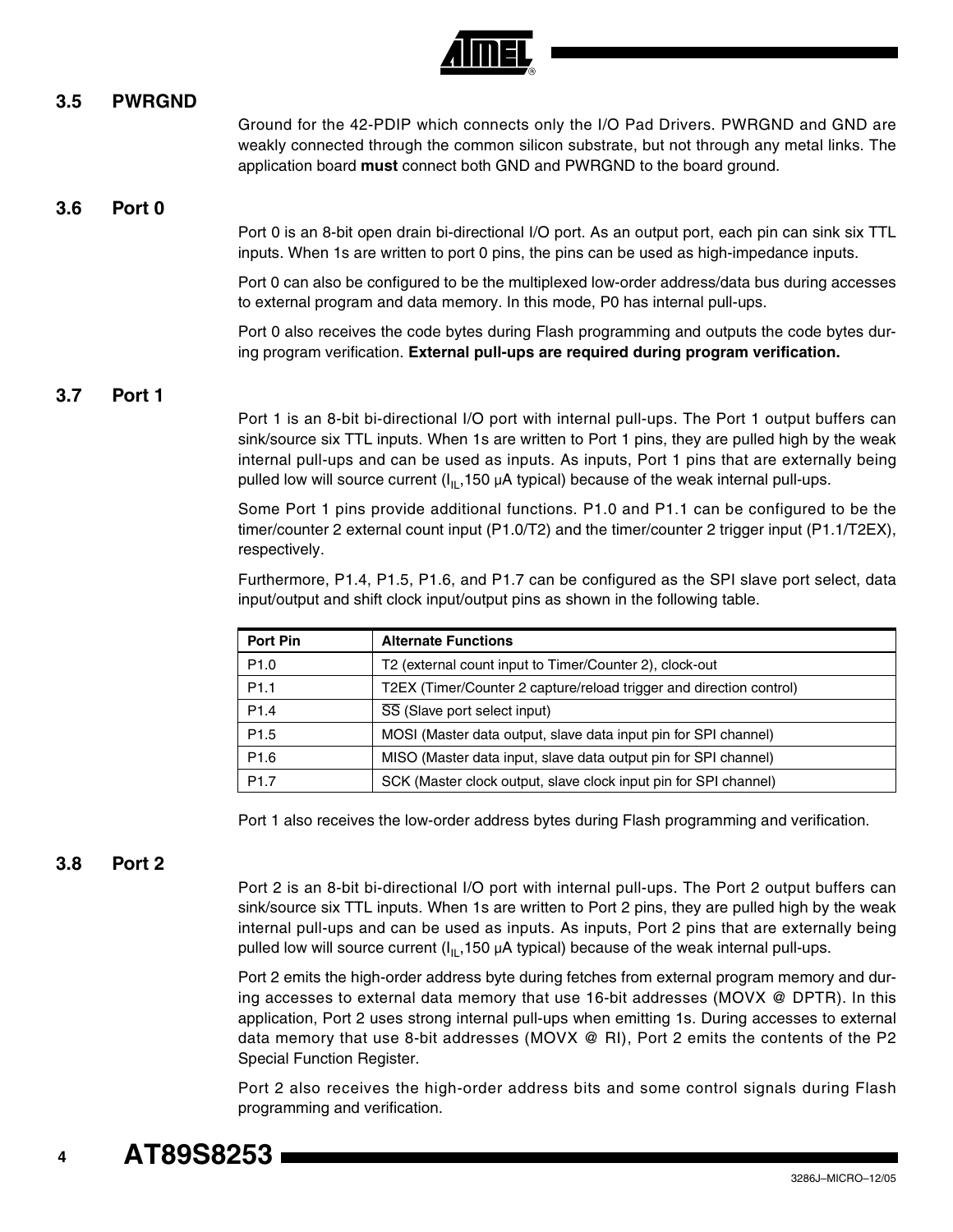#### **3.9 Port 3**

Port 3 is an 8-bit bi-directional I/O port with internal pull-ups. The Port 3 output buffers can sink/source six TTL inputs. When 1s are written to Port 3 pins, they are pulled high by the weak internal pull-ups and can be used as inputs. As inputs, Port 3 pins that are externally being pulled low will source current  $(I<sub>II</sub>,150 \mu A$  typical) because of the weak internal pull-ups.

Port 3 receives some control signals for Flash programming and verification.

Port 3 also serves the functions of various special features of the AT89S8253, as shown in the following table.

| Port Pin         | <b>Alternate Functions</b>                                     |
|------------------|----------------------------------------------------------------|
| P <sub>3.0</sub> | RXD (serial input port)                                        |
| P <sub>3.1</sub> | TXD (serial output port)                                       |
| P <sub>3.2</sub> | $\overline{\text{INT0}}$ (external interrupt 0) <sup>(1)</sup> |
| P <sub>3.3</sub> | $\overline{\text{INT1}}$ (external interrupt 1) <sup>(1)</sup> |
| P <sub>3.4</sub> | T0 (timer 0 external input)                                    |
| P <sub>3.5</sub> | T1 (timer 1 external input)                                    |
| P <sub>3.6</sub> | WR (external data memory write strobe)                         |
| P <sub>3.7</sub> | RD (external data memory read strobe)                          |

<span id="page-4-0"></span>Note: 1. All pins in ports 1 and 2 and almost all pins in port 3 (the exceptions are P3.2 INTO and P3.3 INT1) have their inputs disabled in the Power-down mode. Port pins P3.2 (INT0) and P3.3 (INT1) are active even in Power-down mode (to be able to sense an interrupt request to exit the Power-down mode) and as such still have their weak internal pull-ups turned on.

#### **3.10 RST**

Reset input. A high on this pin for at least two machine cycles while the oscillator is running resets the device.

#### **3.11 ALE/PROG**

Address Latch Enable. ALE/PROG is an output pulse for latching the low byte of the address (on its falling edge) during accesses to external memory. This pin is also the program pulse input (PROG) during Flash programming.

In normal operation, ALE is emitted at a constant rate of 1/6 the oscillator frequency and may be used for external timing or clocking purposes. Note, however, that one ALE pulse is skipped during each access to external data memory.

If desired, ALE operation can be disabled by setting bit 0 of the AUXR SFR at location 8EH. With the bit set, ALE is active only during a MOVX or MOVC instruction. Otherwise, the pin is weakly pulled high. Setting the ALE-disable bit has no effect if the microcontroller is in external execution mode.

# **3.12 PSEN**

Program Store Enable. **PSEN** is the read strobe to external program memory (active low).

When the AT89S8253 is executing code from external program memory, PSEN is activated twice each machine cycle, except that two  $\overline{\text{PSEN}}$  activations are skipped during each access to external data memory.

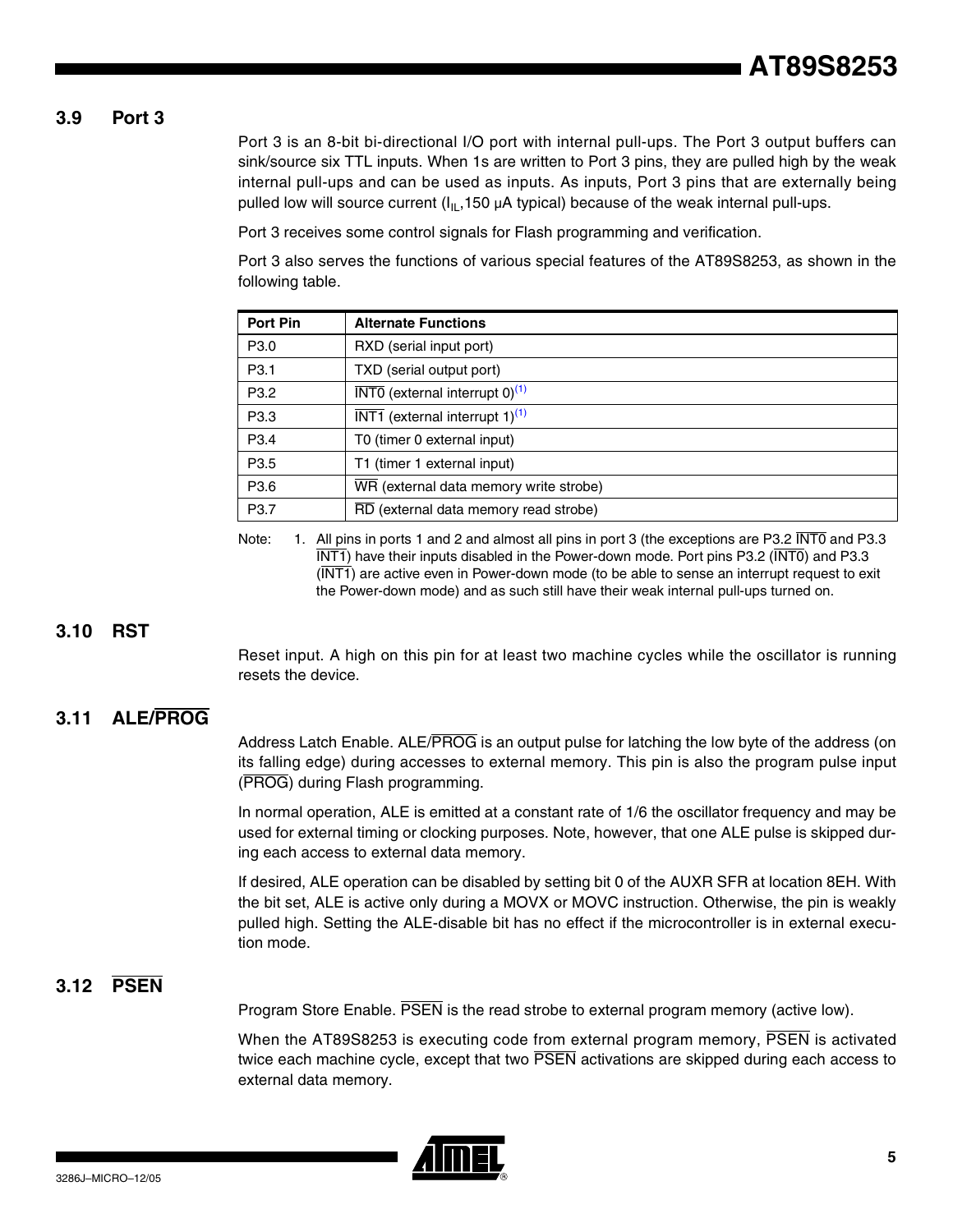

# **3.13 EA/VPP**

External Access Enable. EA must be strapped to GND in order to enable the device to fetch code from external program memory locations starting at 0000H up to FFFFH. Note, however, that if lock bit 1 is programmed,  $\overline{EA}$  will be internally latched on reset.

 $\overline{EA}$  should be strapped to V<sub>CC</sub> for internal program executions. This pin also receives the 12-volt programming enable voltage  $(V_{PP})$  during Flash programming when 12-volt programming is selected.

### **3.14 XTAL1**

Input to the inverting oscillator amplifier and input to the internal clock operating circuit.

#### **3.15 XTAL2**

Output from the inverting oscillator amplifier.

# **4. Block Diagram**



**AT89S8253** 

 **6**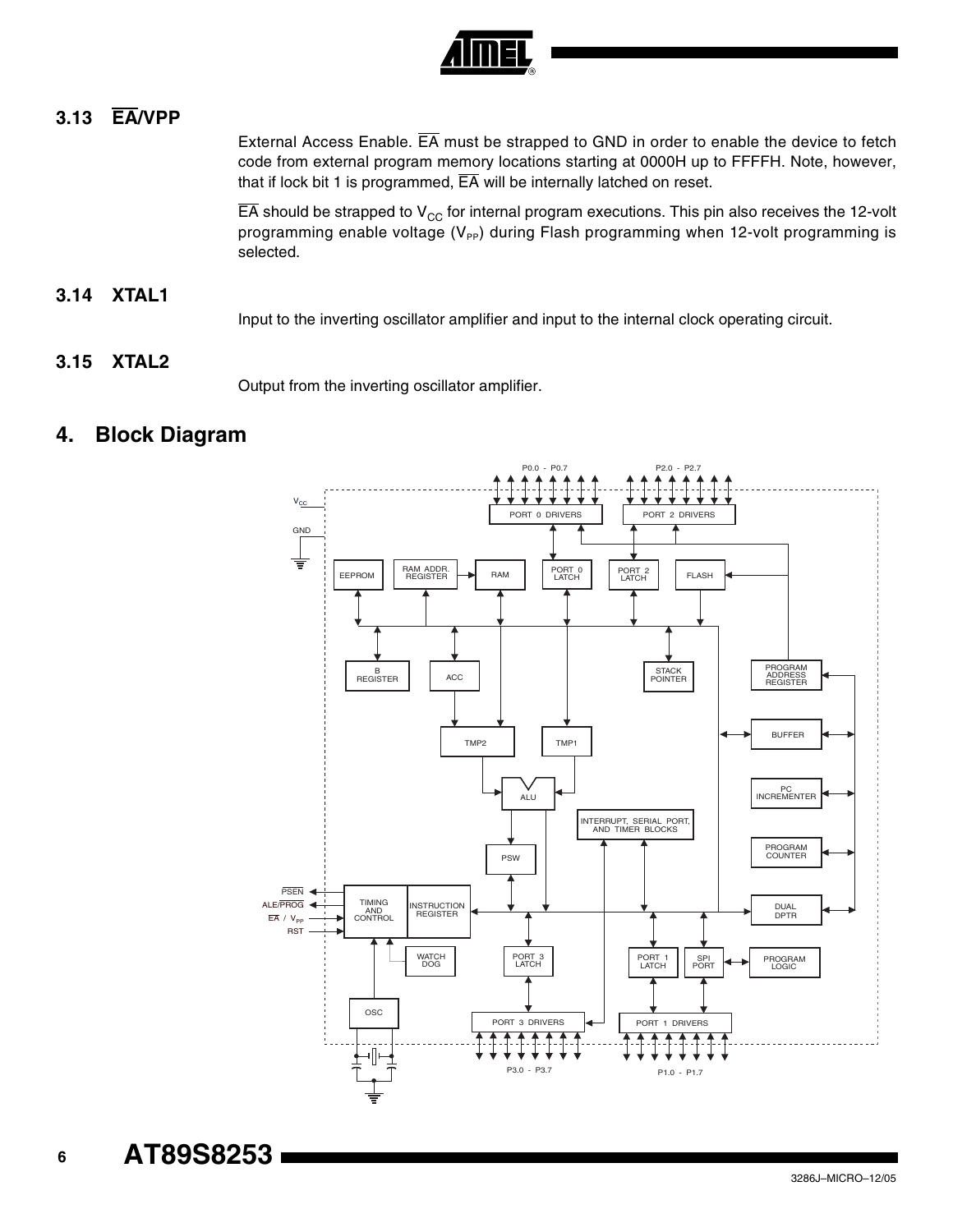# **5. Special Function Registers**

A map of the on-chip memory area called the Special Function Register (SFR) space is shown in [Table 5-1](#page-6-0).

Note that not all of the addresses are occupied, and unoccupied addresses may not be implemented on the chip. Read accesses to these addresses will generally return random data, and write accesses will have an indeterminate effect.

User software should not write 1s to these unlisted locations, since they may be used in future products to invoke new features. In that case, the reset or inactive values of the new bits will always be 0.

0F8H 0FFH  $0FOH$  B  $00000000$ <sup>00000000</sup> 0F7H 0E8H 0EFH 0E0H ACC 00000000 <sup>00000000</sup> 0E7H 0D8H 0DFH 0D0H PSW 00000000 SPCR 00000100 007H 0C8H T2CON 00000000 T2MOD XXXXXX00 RCAP2L 00000000 RCAP2H 00000000 TL2 00000000 TH2  $1$ H<sub>2</sub> 000000000  $\vert$  0CFH 0C0H 0C7H  $\overline{OB8H}$  IP XX000000 SADEN 00000000 0BFH  $0B0H$  P3 11111111 IPH XX000000 0B7H  $0A8H$  IE 0X000000 SADDR 00000000 SPSR 000XXX00 0AFH  $0A0H$   $P2$ 11111111 WDTRST (Write Only) **WDTCON** 0000 0000 0A7H 98H SCON<br>00000000 SBUF XXXXXXXX 9FH 90H P1<br>11111111 EECON XX000011 97H 88H TCON 00000000 TMOD 00000000 TL0 00000000 TL1 00000000 TH0 00000000 TH1 00000000 AUXR XXXXXXX0 CLKREG XXXXXXX0 8FH  $80H$   $P0$ 11111111 SP 00000111 DP0L 00000000 DP0H 00000000 DP1L 00000000 DP1H 00000000 SPDR ######## PCON  $00XX0000$  87H

<span id="page-6-0"></span>**Table 5-1.** AT89S8253 SFR Map and Reset Values

Note: # means: 0 after cold reset and unchanged after warm reset.

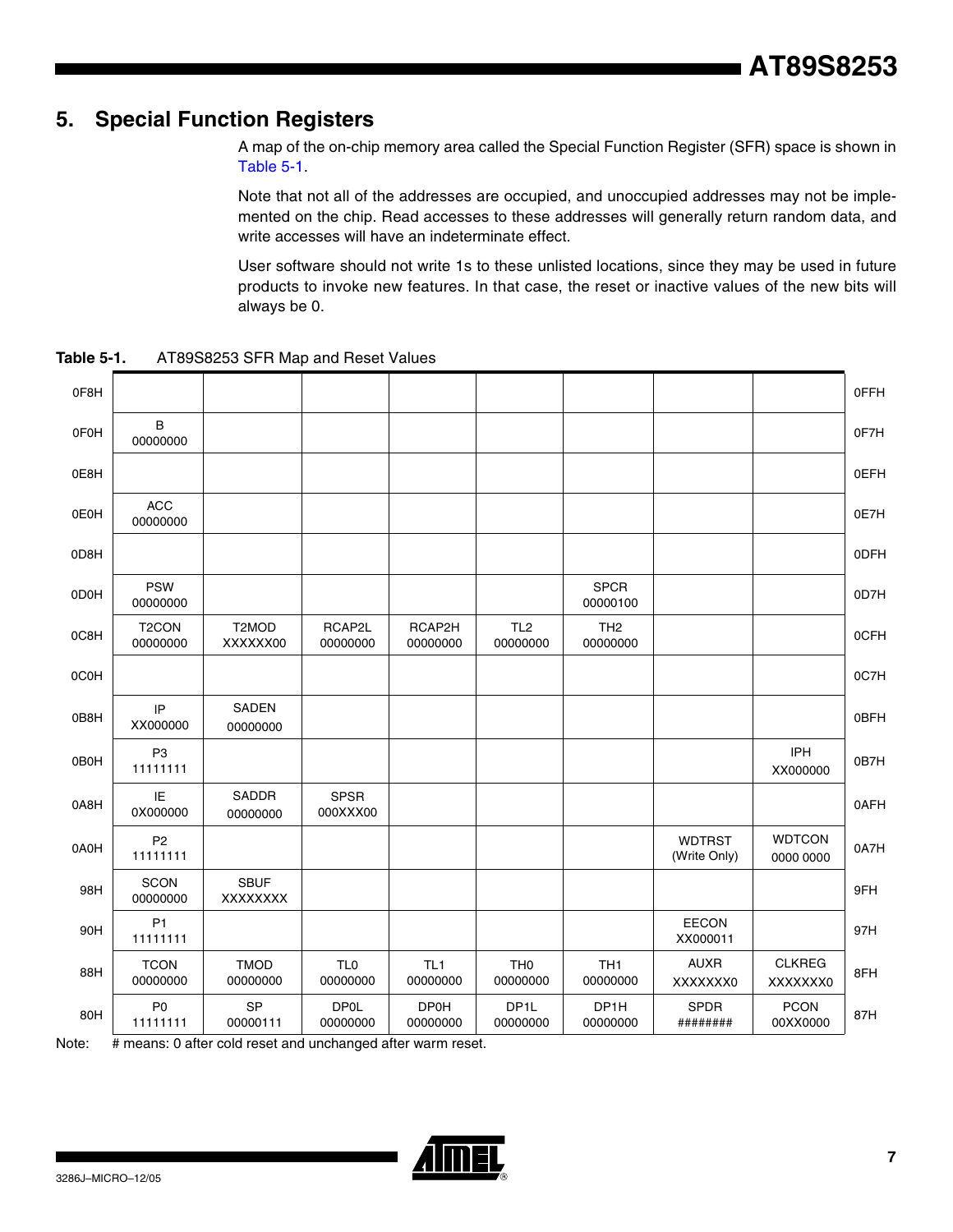

#### **5.1 Auxiliary Register**

The AUXR Register contains a single active bit called DISALE.

#### **Table 5-2.** AUXR – Auxiliary Register

| $AUXR$ Address = $8EH$<br>Reset Value = $XXX$ XXX XXX0B |                     |                                                                                                                                                                                                                                                                                                    |                                                                                                                                                                                                                   |  |  |  |                |               |  |
|---------------------------------------------------------|---------------------|----------------------------------------------------------------------------------------------------------------------------------------------------------------------------------------------------------------------------------------------------------------------------------------------------|-------------------------------------------------------------------------------------------------------------------------------------------------------------------------------------------------------------------|--|--|--|----------------|---------------|--|
|                                                         | Not Bit Addressable |                                                                                                                                                                                                                                                                                                    |                                                                                                                                                                                                                   |  |  |  |                |               |  |
|                                                         |                     |                                                                                                                                                                                                                                                                                                    |                                                                                                                                                                                                                   |  |  |  |                |               |  |
|                                                         |                     |                                                                                                                                                                                                                                                                                                    |                                                                                                                                                                                                                   |  |  |  | Intel Pwd Exit | <b>DISALE</b> |  |
| Bit                                                     |                     | 5<br>3<br>6<br>2<br>4<br>0                                                                                                                                                                                                                                                                         |                                                                                                                                                                                                                   |  |  |  |                |               |  |
| Symbol                                                  |                     | <b>Function</b>                                                                                                                                                                                                                                                                                    |                                                                                                                                                                                                                   |  |  |  |                |               |  |
| <b>DISALE</b>                                           |                     |                                                                                                                                                                                                                                                                                                    | When DISALE = 0, ALE is emitted at a constant rate of 1/6 the oscillator frequency (except during MOVX when 1<br>ALE pulse is missing). When DISALE $= 1$ , ALE is active only during a MOVX or MOVC instruction. |  |  |  |                |               |  |
|                                                         | Intel_Pwd_Exit      | When set, this bit configures the interrupt driven exit from power-down to resume execution on the rising edge of<br>the interrupt signal. When this bit is cleared, the execution resumes after a self-timed interval (nominal 2 ms)<br>referenced from the falling edge of the interrupt signal. |                                                                                                                                                                                                                   |  |  |  |                |               |  |

#### **5.2 Clock Register**

The CLKREG register contains a single active bit called X2.

| Table 5-3. |  | CLKREG - Clock Register |
|------------|--|-------------------------|
|------------|--|-------------------------|

| $CLKREG Address = 8FH$ |                     |   |  |  |  |  | Reset Value = XXXX XXX0B |                |  |
|------------------------|---------------------|---|--|--|--|--|--------------------------|----------------|--|
|                        | Not Bit Addressable |   |  |  |  |  |                          |                |  |
|                        |                     |   |  |  |  |  |                          |                |  |
|                        |                     | - |  |  |  |  | -                        | X <sub>2</sub> |  |
| Bit                    | 5<br>6              |   |  |  |  |  |                          |                |  |
|                        | Cumbol<br>Eunotion  |   |  |  |  |  |                          |                |  |

| <b>Symbol</b>  | <b>Function</b>                                                                                                                                                                                                                                                                                                                                                                 |
|----------------|---------------------------------------------------------------------------------------------------------------------------------------------------------------------------------------------------------------------------------------------------------------------------------------------------------------------------------------------------------------------------------|
| X <sub>2</sub> | When $X2 = 0$ , the oscillator frequency (at XTAL1 pin) is internally divided by 2 before it is used as the device system<br>trequency.<br>When $X2 = 1$ , the divider by 2 is no longer used and the XTAL1 frequency becomes the device system frequency. This<br>enables the user to choose a 6 MHz crystal instead of a 12 MHz crystal, for example, in order to reduce EMI. |

#### **5.3 SPI Registers**

Control and status bits for the Serial Peripheral Interface are contained in registers SPCR (see [Table 14-1 on page 25](#page-24-0)) and SPSR (see [Table 14-2 on page 26\)](#page-25-0). The SPI data bits are contained in the SPDR register. In normal SPI mode, writing the SPI data register during serial data transfer sets the Write Collision bit (WCOL) in the SPSR register. In enhanced SPI mode, the SPDR is also write double-buffered because WCOL works as a Write Buffer Full Flag instead of being a collision flag. The values in SPDR are not changed by Reset.

#### **5.4 Interrupt Registers**

The global interrupt enable bit and the individual interrupt enable bits are in the IE register. In addition, the individual interrupt enable bit for the SPI is in the SPCR register. Four priorities can be set for each of the six interrupt sources in the IP and IPH registers.

IPH bits have the same functions as IP bits, except IPH has higher priority than IP. By using IPH in conjunction with IP, a priority level of 0, 1, 2, or 3 may be set for each interrupt.

#### **8 AT89S8253**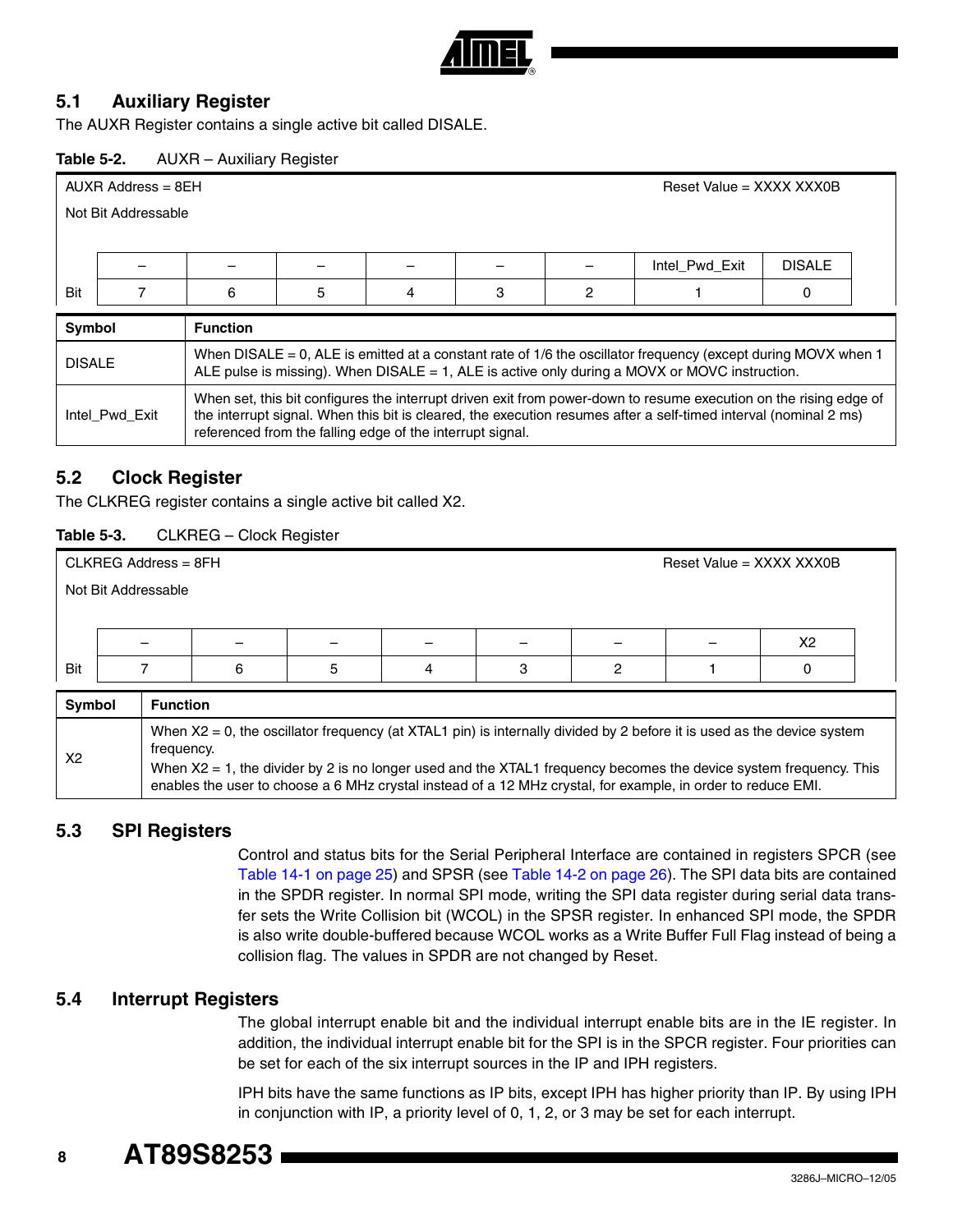# **AT89S8253**

#### **5.5 Dual Data Pointer Registers**

To facilitate accessing both internal EEPROM and external data memory, two banks of 16-bit Data Pointer Registers are provided: DP0 at SFR address locations 82H - 83H and DP1 at 84H - 85H. Bit DPS = 0 in SFR EECON selects DP0 and DPS = 1 selects DP1. The user should ALWAYS initialize the DPS bit to the appropriate value before accessing the respective Data Pointer Register.

#### **5.6 Power Off Flag**

The Power Off Flag (POF), located at bit 4 (PCON.4) in the PCON SFR. POF, is set to "1" during power up. It can be set and reset under software control and is not affected by RESET.

#### **6. Data Memory – EEPROM and RAM**

The AT89S8253 implements 2K bytes of on-chip EEPROM for data storage and 256 bytes of RAM. The upper 128 bytes of RAM occupy a parallel space to the Special Function Registers. That means the upper 128 bytes have the same addresses as the SFR space but are physically separate from SFR space.

When an instruction accesses an internal location above address 7FH, the address mode used in the instruction specifies whether the CPU accesses the upper 128 bytes of RAM or the SFR space. Instructions that use direct addressing access the SFR space.

For example, the following direct addressing instruction accesses the SFR at location 0A0H (which is P2).

MOV 0A0H, #data

Instructions that use indirect addressing access the upper 128 bytes of RAM. For example, the following indirect addressing instruction, where R0 contains 0A0H, accesses the data byte at address 0A0H, rather than P2 (whose address is 0A0H).

MOV @R0, #data

Note that stack operations are examples of indirect addressing, so the upper 128 bytes of data RAM are available as stack space.

The on-chip EEPROM data memory is selected by setting the EEMEN bit in the EECON register at SFR address location 96H. The EEPROM address range is from 000H to 7FFH. MOVX instructions are used to access the EEPROM. To access off-chip data memory with the MOVX instructions, the EEMEN bit needs to be set to "0".

During program execution mode (using the MOVX instruction) there is an auto-erase capability at the byte level. This means that the user can update or modify a single EEPROM byte location in real-time without affecting any other bytes.

The EEMWE bit in the EECON register needs to be set to "1" before any byte location in the EEPROM can be written. User software should reset EEMWE bit to "0" if no further EEPROM write is required. EEPROM write cycles in the serial programming mode are self-timed and typically take 4 ms. The progress of EEPROM write can be monitored by reading the RDY/BSY bit (read-only) in SFR EECON. RDY/ $\overline{BSY}$  = 0 means programming is still in progress and RDY/ $\overline{BSY}$ = 1 means an EEPROM write cycle is completed and another write cycle can be initiated. Bit EELD in EECON controls whether the next MOVX instruction will only load the write buffer of the EEPROM or will actually start the programming cycle. By setting EELD, only load will occur. Before the last MOVX in a given page of 32 bytes, EELD should be cleared so that after the last MOVX the entire page will be programmed at the same time. This way, 32 bytes will only require 4 ms of programming time instead of 128 ms required in single byte programming.

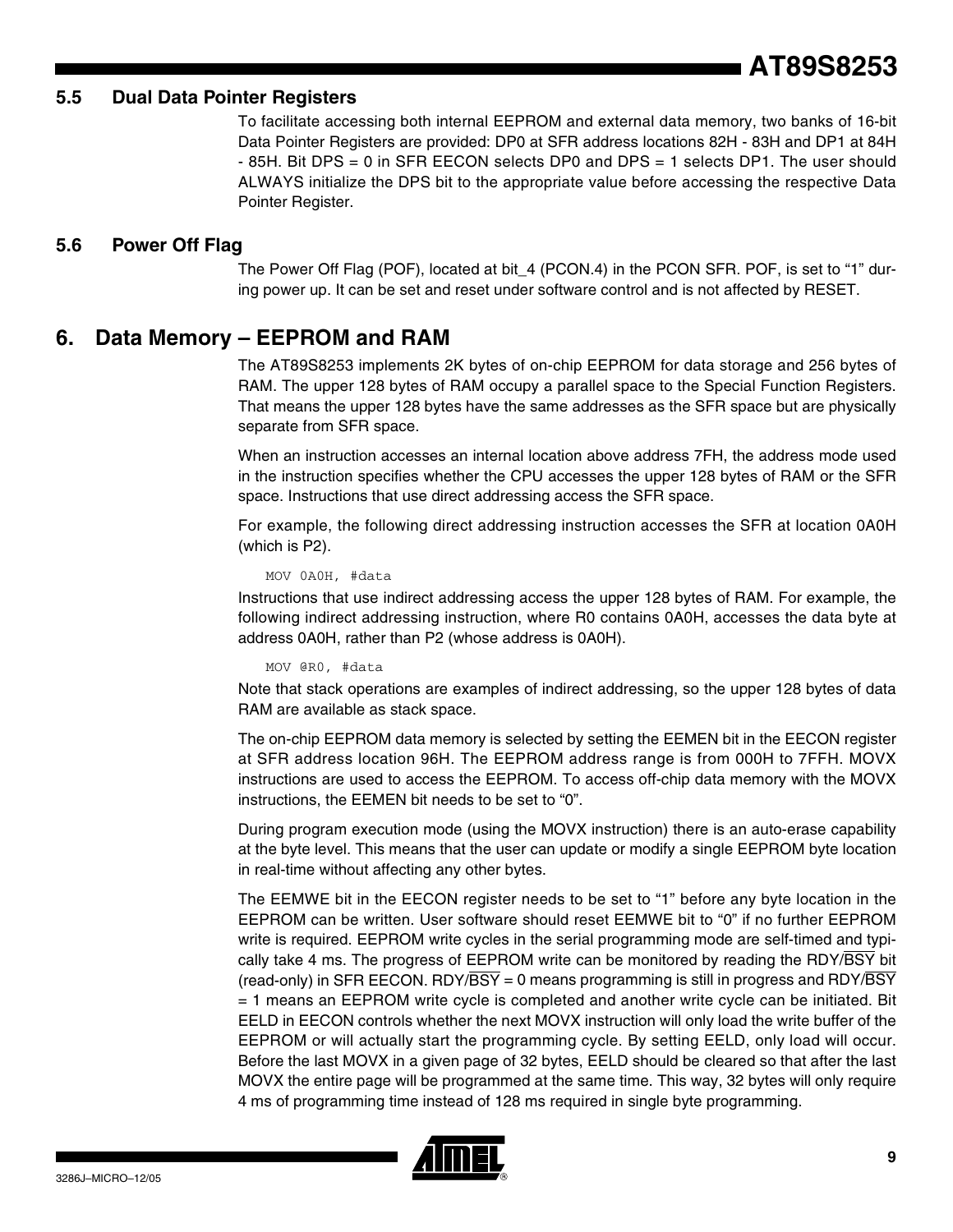

In addition, during EEPROM programming, an attempted read from the EEPROM will fetch the byte being written with the MSB complemented. Once the write cycle is completed, true data are valid at all bit locations.

### **6.1 Memory Control Register**

The EECON register contains control bits for the 2K bytes of on-chip data EEPROM. It also contains the control bit for the dual data pointer.

| Table 6-1. | EECON - Data EEPROM Control Register |  |
|------------|--------------------------------------|--|
|            |                                      |  |

| $EECON$ Address = 96H | Reset Value = $XX000011B$                                                                                                                |                                                                                                                                                                                                                                                                                                                                                            |       |              |              |                |                                                                                                                                                                                                                                                                                                                                                                     |               |  |
|-----------------------|------------------------------------------------------------------------------------------------------------------------------------------|------------------------------------------------------------------------------------------------------------------------------------------------------------------------------------------------------------------------------------------------------------------------------------------------------------------------------------------------------------|-------|--------------|--------------|----------------|---------------------------------------------------------------------------------------------------------------------------------------------------------------------------------------------------------------------------------------------------------------------------------------------------------------------------------------------------------------------|---------------|--|
| Not Bit Addressable   |                                                                                                                                          |                                                                                                                                                                                                                                                                                                                                                            |       |              |              |                |                                                                                                                                                                                                                                                                                                                                                                     |               |  |
|                       |                                                                                                                                          |                                                                                                                                                                                                                                                                                                                                                            |       |              |              |                |                                                                                                                                                                                                                                                                                                                                                                     |               |  |
| Bit                   |                                                                                                                                          |                                                                                                                                                                                                                                                                                                                                                            | FFI D | <b>FFMWF</b> | <b>FFMFN</b> | <b>DPS</b>     | <b>RDY/BSY</b>                                                                                                                                                                                                                                                                                                                                                      | <b>WRTINH</b> |  |
|                       | $\overline{7}$                                                                                                                           | 6                                                                                                                                                                                                                                                                                                                                                          | 5     | 4            | 3            | $\overline{2}$ | 1                                                                                                                                                                                                                                                                                                                                                                   | 0             |  |
| <b>Symbol</b>         | <b>Function</b>                                                                                                                          |                                                                                                                                                                                                                                                                                                                                                            |       |              |              |                |                                                                                                                                                                                                                                                                                                                                                                     |               |  |
| FFI D                 |                                                                                                                                          | previously loaded on the same page of the address given by the last MOVX instruction.                                                                                                                                                                                                                                                                      |       |              |              |                | EEPROM data memory load enable bit. Used to implement Page Mode Write. A MOVX instruction writing into the data<br>EEPROM will not initiate the programming cycle if this bit is set, rather it will just load data into the volatile data buffer of<br>the data EEPROM memory. Before the last MOVX, reset this bit and the data EEPROM will program all the bytes |               |  |
| <b>FFMWF</b>          |                                                                                                                                          | EEPROM data memory write enable bit. Set this bit to 1 before initiating byte write to on-chip EEPROM with the MOVX<br>instruction. User software should set this bit to 0 after EEPROM write is completed.                                                                                                                                                |       |              |              |                |                                                                                                                                                                                                                                                                                                                                                                     |               |  |
| <b>FFMFN</b>          |                                                                                                                                          | Internal EEPROM access enable. When EEMEN = 1, the MOVX instruction with DPTR will access on-chip EEPROM<br>instead of external data memory if the address used is less than 2K. When EEMEN = 0 or the address used is $\geq$ 2K,<br>MOVX with DPTR accesses external data memory.                                                                         |       |              |              |                |                                                                                                                                                                                                                                                                                                                                                                     |               |  |
| <b>DPS</b>            | Data pointer register select. DPS = 0 selects the first bank of data pointer register, DP0, and DPS = 1 selects the<br>second bank, DP1. |                                                                                                                                                                                                                                                                                                                                                            |       |              |              |                |                                                                                                                                                                                                                                                                                                                                                                     |               |  |
| RDY/BSY               | cycle.                                                                                                                                   | RDY/BSY (Ready/Busy) flag for the data EEPROM memory. This is a read-only bit which is cleared by hardware during<br>the programming cycle of the on-chip EEPROM. It is also set by hardware when the programming is completed. Note<br>that RDY/BSY will be cleared long after the completion of the MOVX instruction which has initiated the programming |       |              |              |                |                                                                                                                                                                                                                                                                                                                                                                     |               |  |
| <b>WRTINH</b>         |                                                                                                                                          | $\overline{WRTINH}$ (Write Inhibit) is a READ-ONLY bit which is cleared by hardware when $V_{\text{cc}}$ is too low for the programming cycle<br>of the on-chip EEPROM to be executed. When this bit is cleared, an ongoing programming cycle will be aborted or a<br>new programming cycle will not start.                                                |       |              |              |                |                                                                                                                                                                                                                                                                                                                                                                     |               |  |

**Figure 6-1.** Data EEPROM Write Sequence



**AT89S8253** 

 **10**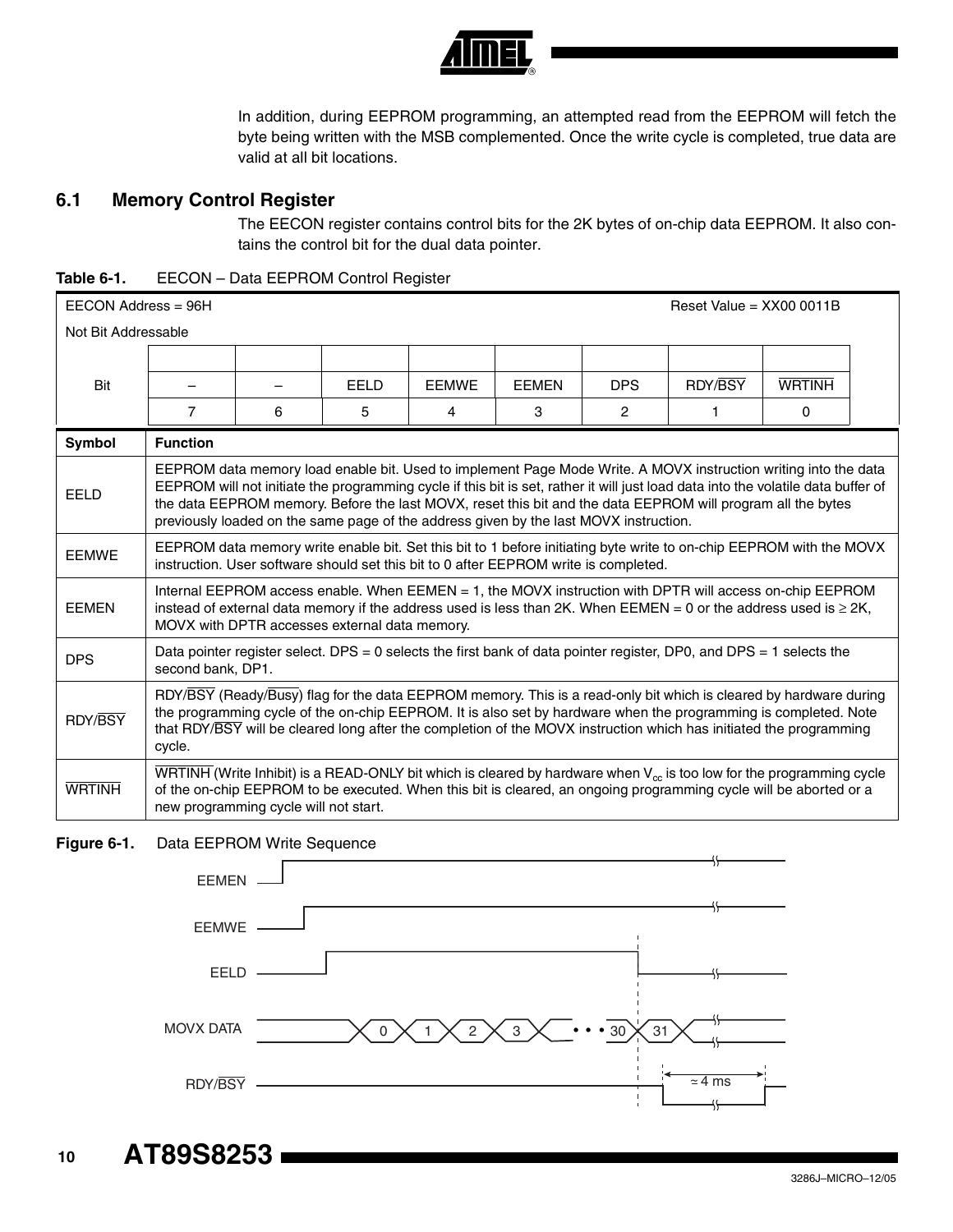# **7. Power-On Reset**

A Power-On Reset (POR) is generated by an on-chip detection circuit. The detection level is nominally 1.4V. The POR is activated whenever  $V_{CC}$  is below the detection level. The POR circuit can be used to trigger the start-up reset or to detect a supply voltage failure in devices without a brown-out detector. The POR circuit ensures that the device is reset from power-on. When  $V_{CC}$  reaches the Power-on Reset threshold voltage, the POR delay counter determines how long the device is kept in POR after  $V_{CC}$  rise, nominally 2 ms. The POR signal is activated again, without any delay, when  $V_{CC}$  falls below the POR threshold level. A Power-On Reset (i.e. a cold reset) will set the POF flag in PCON.



**Figure 7-1.** Power-up and Brown-out Detection Sequence

# **7.1 Brown-out Reset**

The AT89S8253 has an on-chip Brown-out Detection (BOD) circuit for monitoring the  $V_{CC}$  level during operation by comparing it to a fixed trigger level of 2.4V (max). The trigger level for the BOD is nominally 2.2V. The purpose of the BOD is to ensure that if  $V_{CC}$  fails or dips while executing at speed, the system will gracefully enter reset without the possibility of errors induced by incorrect execution. When  $V_{CC}$  decreases to a value below the trigger level, the Brown-out Reset is immediately activated. When  $V_{CC}$  increases above the trigger level, the BOD delay counter starts the MCU after the timeout period has expired in approximately 2 ms.

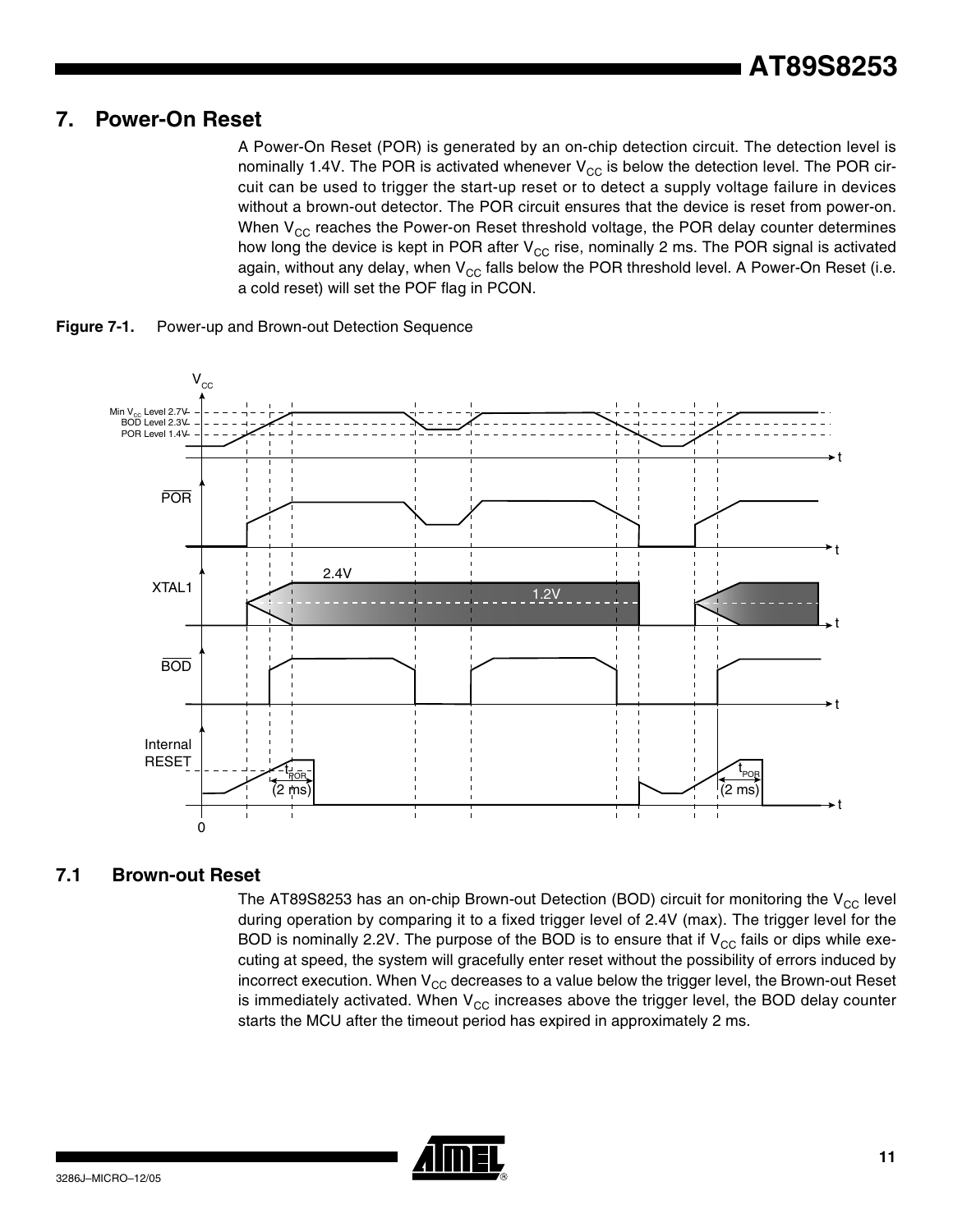

# **8. Programmable Watchdog Timer**

The programmable Watchdog Timer (WDT) counts instruction cycles. The prescaler bits, PS0, PS1 and PS2 in SFR WDTCON are used to set the period of the Watchdog Timer from 16K to 2048K instruction cycles. The available timer periods are shown in [Table 8-1.](#page-11-0) The WDT time-out period is dependent upon the external clock frequency.

The WDT is disabled by Power-on Reset and during Power-down mode. When WDT times out without being serviced or disabled, an internal RST pulse is generated to reset the CPU. See [Table 8-1](#page-11-0) for the WDT period selections.

|                 | <b>WDT Prescaler Bits</b> | <b>Period (Nominal for</b> |                     |
|-----------------|---------------------------|----------------------------|---------------------|
| PS <sub>2</sub> | PS <sub>1</sub>           | PS <sub>0</sub>            | $F_{CLK}$ = 12 MHz) |
| 0               |                           | 0                          | 16 <sub>ms</sub>    |
| O               | ∩                         |                            | 32 ms               |
| ი               |                           | 0                          | 64 ms               |
| 0               |                           |                            | 128 ms              |
|                 |                           | ŋ                          | 256 ms              |
|                 | O                         |                            | 512 ms              |
|                 |                           | n                          | 1024 ms             |
|                 |                           |                            | 2048 ms             |

<span id="page-11-0"></span>**Table 8-1.** Watchdog Timer Time-out Period Selection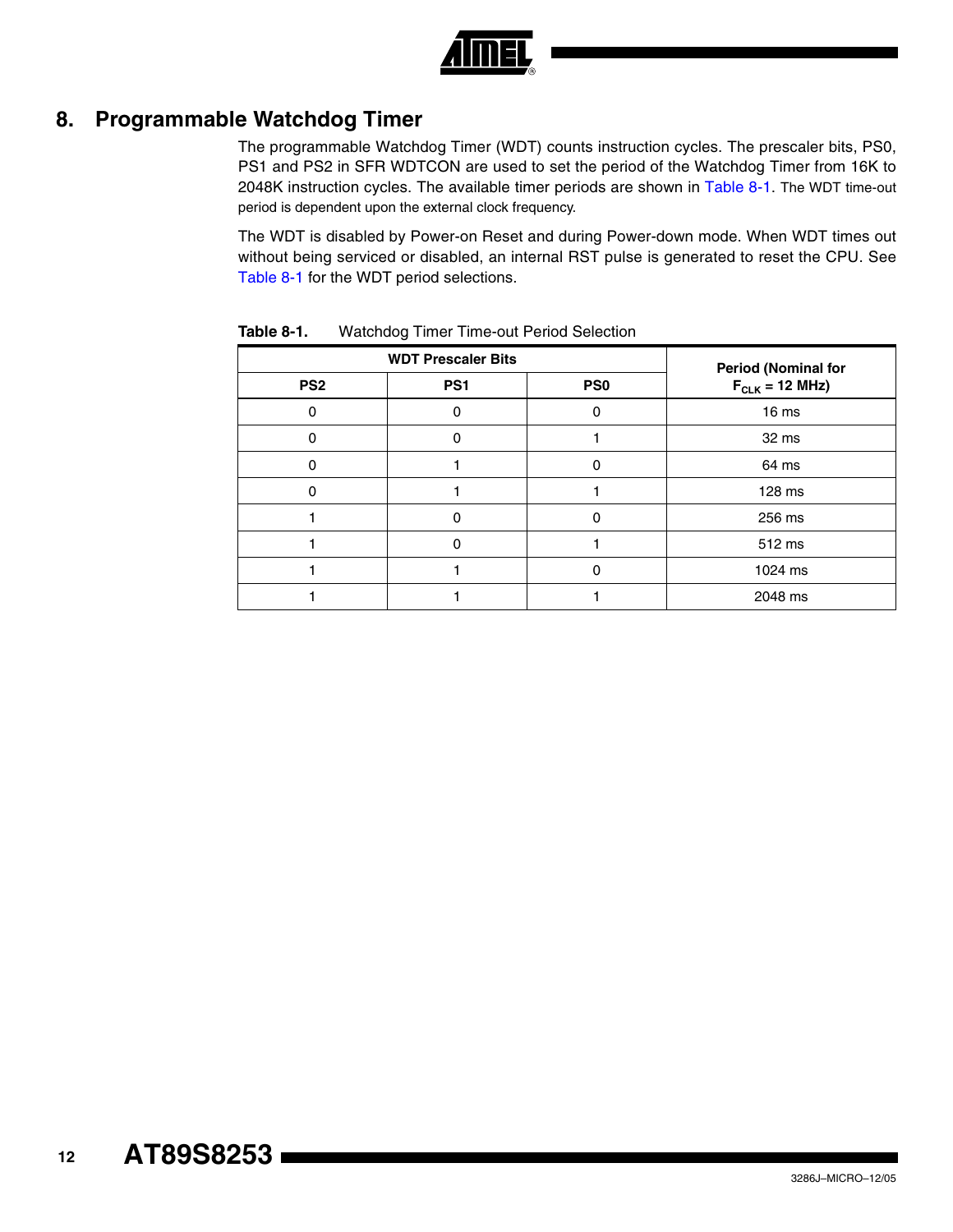# **8.1 Watchdog Control Register**

The WDTCON register contains control bits for the Watchdog Timer (shown in [Table 8-2\)](#page-12-0).

<span id="page-12-0"></span>

| Table 8-2. | WDTCON - Watchdog Control Register |
|------------|------------------------------------|
|------------|------------------------------------|

|                     | WDTCON Address = A7H<br>Reset Value = $0000 0000B$ |                 |                 |               |               |             |        |              |  |
|---------------------|----------------------------------------------------|-----------------|-----------------|---------------|---------------|-------------|--------|--------------|--|
| Not Bit Addressable |                                                    |                 |                 |               |               |             |        |              |  |
|                     |                                                    |                 |                 |               |               |             |        |              |  |
|                     | PS <sub>2</sub>                                    | PS <sub>1</sub> | PS <sub>0</sub> | <b>WDIDLE</b> | <b>DISRTO</b> | <b>HWDT</b> | WSWRST | <b>WDTEN</b> |  |
| Bit                 |                                                    | 6               | 5               | 4             | 3             | 2           |        |              |  |
|                     |                                                    |                 |                 |               |               |             |        |              |  |

| Symbol                                                | <b>Function</b>                                                                                                                                                                                                                                                                                                                                                                                                                                                                                                                                                                                        |
|-------------------------------------------------------|--------------------------------------------------------------------------------------------------------------------------------------------------------------------------------------------------------------------------------------------------------------------------------------------------------------------------------------------------------------------------------------------------------------------------------------------------------------------------------------------------------------------------------------------------------------------------------------------------------|
| PS <sub>2</sub><br>PS <sub>1</sub><br>PS <sub>0</sub> | Prescaler bits for the watchdog timer (WDT). When all three bits are cleared to 0, the watchdog timer has a nominal<br>period of 16K machine cycles, (i.e. 16 ms at a XTAL frequency of 12 MHz in normal mode or 6 MHz in x2 mode). When<br>all three bits are set to 1, the nominal period is 2048K machine cycles, (i.e. 2048 ms at 12 MHz clock frequency in<br>normal mode or 6 MHz in x2 mode).                                                                                                                                                                                                   |
| <b>WDIDLE</b>                                         | Enable/disable the Watchdog Timer in IDLE mode. When WDIDLE = 0, WDT continues to count in IDLE mode. When<br>WDIDLE = 1, WDT freezes while the device is in IDLE mode.                                                                                                                                                                                                                                                                                                                                                                                                                                |
| <b>DISRTO</b>                                         | Enable/disable the WDT-driven Reset Out (WDT drives the RST pin). When DISRTO = 0, the RST pin is driven high<br>after WDT times out and the entire board is reset. When DISRTO $= 1$ , the RST pin remains only as an input and the<br>WDT resets only the microcontroller internally after WDT times out.                                                                                                                                                                                                                                                                                            |
| <b>HWDT</b>                                           | Hardware mode select for the WDT. When HWDT = 0, the WDT can be turned on/off by simply setting or clearing<br>WDTEN in the same register (this is the software mode for WDT). When $HWDT = 1$ , the WDT has to be set by writing<br>the sequence 1EH/E1H to the WDTRST register (with address 0A6H) and after being set in this way, WDT cannot be<br>turned off except by reset, warm or cold (this is the hardware mode for WDT). To prevent the hardware WDT from<br>resetting the entire device, the same sequence 1EH/E1H must be written to the same WDTRST SFR before the<br>timeout interval. |
| <b>WSWRST</b>                                         | Watchdog software reset bit. If HWDT = 0 (i.e. WDT is in software controlled mode), when set by software, this bit resets<br>WDT. After being set by software, WSWRST is reset by hardware during the next machine cycle. If HWDT = 1, this bit<br>has no effect, and if set by software, it will not be cleared by hardware.                                                                                                                                                                                                                                                                          |
| <b>WDTEN</b>                                          | Watchdog software enable bit. When HWDT = 0 (i.e. WDT is in software-controlled mode), this bit enables WDT when<br>set to 1 and disables WDT when cleared to 0 (it does not reset WDT in this case, but just freezes the existing counter<br>state). If HWDT = 1, this bit is READ-ONLY and reflects the status of the WDT (whether it is running or not).                                                                                                                                                                                                                                            |

**Figure 8-1.** Software Mode – Watchdog Timer Sequence



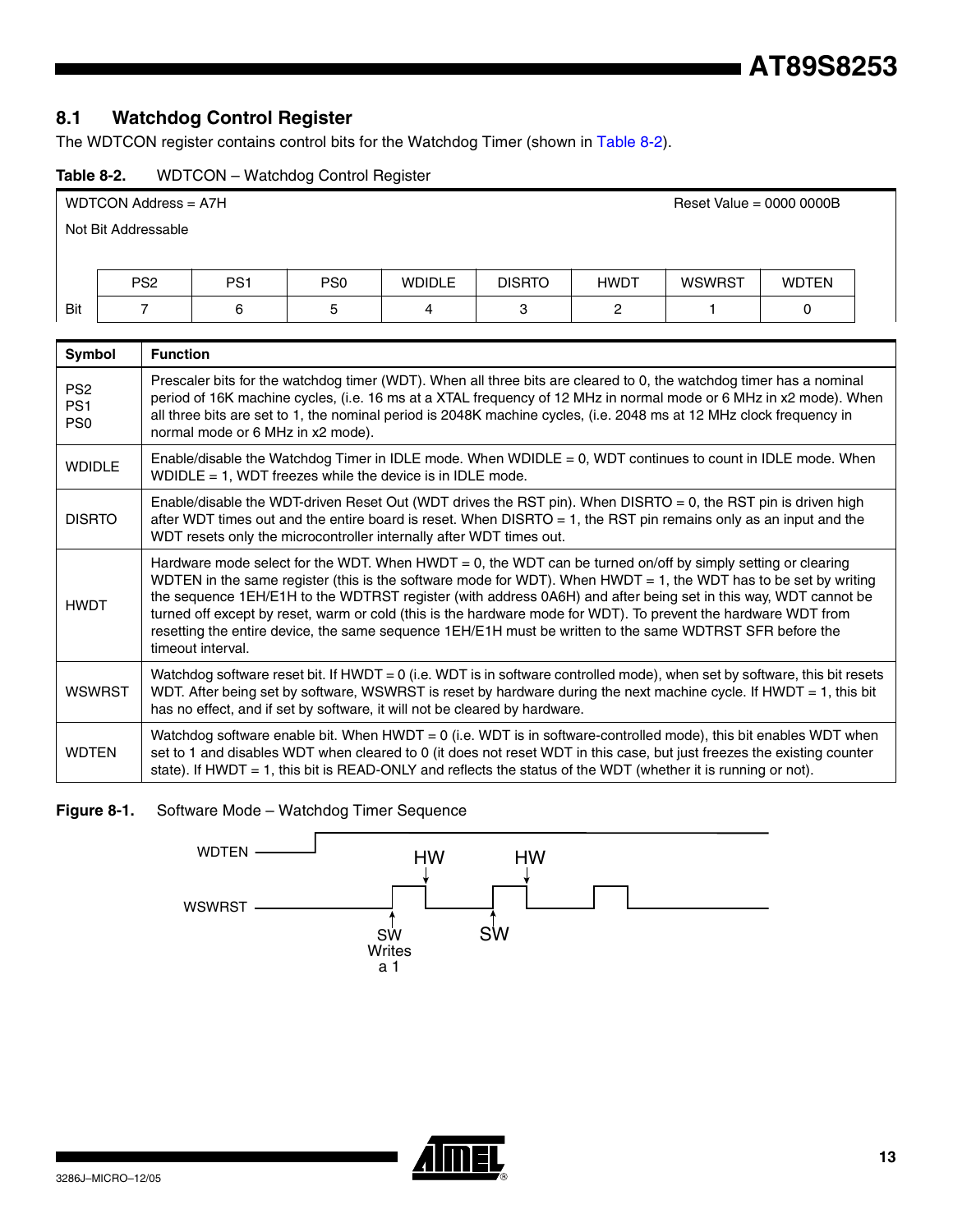

### **9. Timer 0 and 1**

Timer 0 and Timer 1 in the AT89S8253 operate the same way as Timer 0 and Timer 1 in the AT89S51 and AT89S52. For more detailed information on the Timer/Counter operation, please click on the document link below:

[http://www.atmel.com/dyn/resources/prod\\_documents/DOC4316.PDF](http://www.atmel.com/dyn/resources/prod_documents/doc4316.pdf)

### **10. Timer 2**

Timer 2 is a 16-bit Timer/Counter that can operate as either a timer or an event counter. The type of operation is selected by bit  $C/\overline{T2}$  in the SFR T2CON (see [Table 10-2 on page 15\)](#page-14-0). Timer 2 has three operating modes: capture, auto-reload (up or down counting), and baud rate generator. The modes are selected by bits in T2CON, as shown in [Table 10-2.](#page-14-0)

Timer 2 consists of two 8-bit registers, TH2 and TL2. In the Timer function, the TL2 register is incremented every machine cycle. Since a machine cycle consists of 12 oscillator periods, the count rate is 1/12 of the oscillator frequency.

In the Counter function, the register is incremented in response to a 1-to-0 transition at its corresponding external input pin, T2. In this function, the external input is sampled during S5P2 of every machine cycle. When the samples show a high in one cycle and a low in the next cycle, the count is incremented. The new count value appears in the register during S3P1 of the cycle following the one in which the transition was detected. Since two machine cycles (24 oscillator periods) are required to recognize a 1-to-0 transition, the maximum count rate is 1/24 of the oscillator frequency. To ensure that a given level is sampled at least once before it changes, the level should be held for at least one full machine cycle.

| $RCLK + TCLK$ | CP/RL2 | TR <sub>2</sub> | <b>MODE</b>                |
|---------------|--------|-----------------|----------------------------|
|               | O      |                 | 16-bit Auto-reload         |
|               |        |                 | 16-bit Capture             |
|               |        |                 | <b>Baud Rate Generator</b> |
|               |        |                 | (Off)                      |

| Table 10-1. | <b>Timer 2 Operating Modes</b> |
|-------------|--------------------------------|
|-------------|--------------------------------|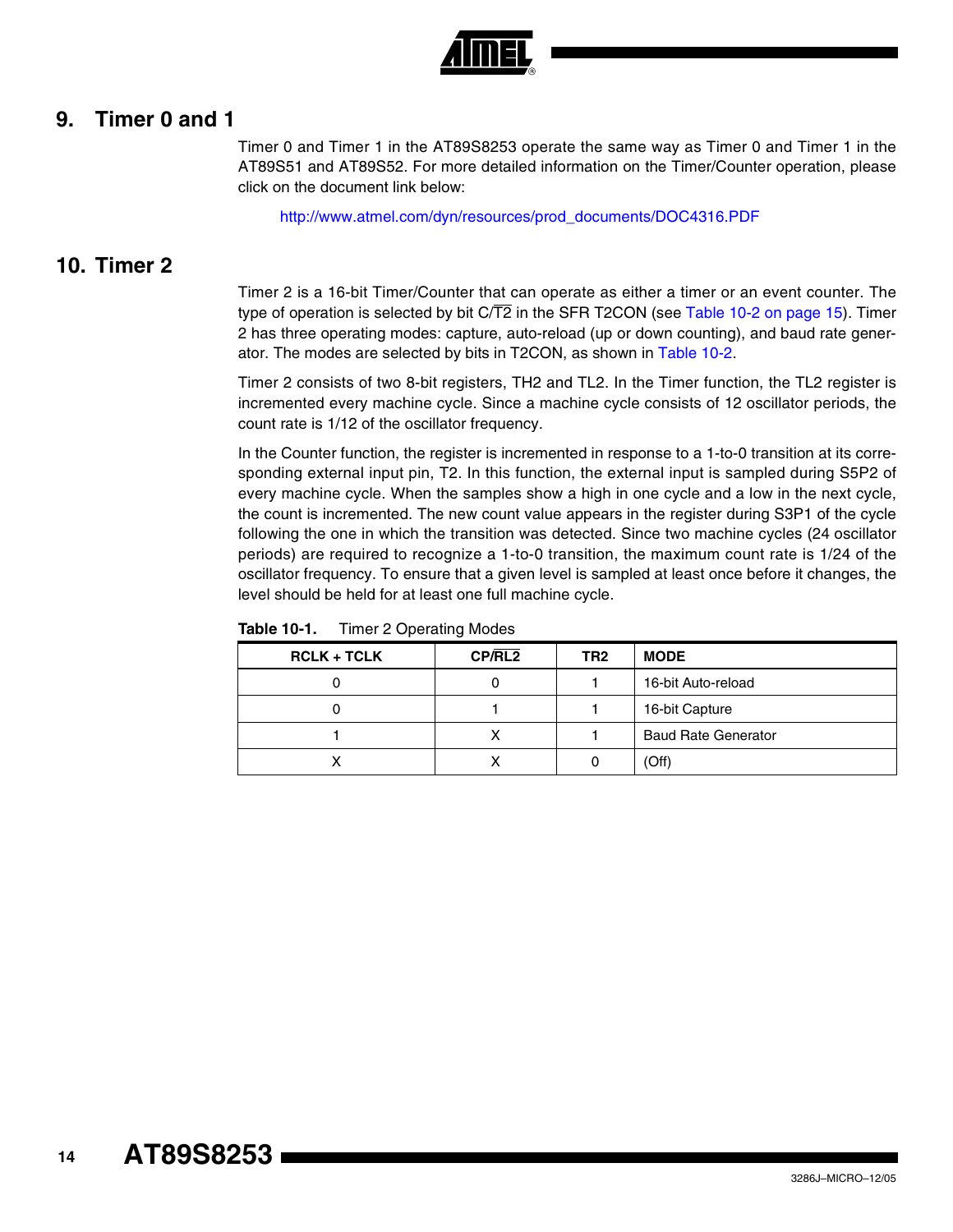#### <span id="page-14-0"></span>**Table 10-2.** T2CON – Timer/Counter 2 Control Register

|                        | T2CON Address = 0C8H                                                                                                                                                                                                                                                                                                                                                                                                                                                                                                                                                                                                        |                                                                                                                                                                                                                                                                                                                                                        |             |             |                                                                                                                                                                                                                                                                                                                                                                                                                                                                                                                        |                 |      | Reset Value = $0000 0000B$ |  |
|------------------------|-----------------------------------------------------------------------------------------------------------------------------------------------------------------------------------------------------------------------------------------------------------------------------------------------------------------------------------------------------------------------------------------------------------------------------------------------------------------------------------------------------------------------------------------------------------------------------------------------------------------------------|--------------------------------------------------------------------------------------------------------------------------------------------------------------------------------------------------------------------------------------------------------------------------------------------------------------------------------------------------------|-------------|-------------|------------------------------------------------------------------------------------------------------------------------------------------------------------------------------------------------------------------------------------------------------------------------------------------------------------------------------------------------------------------------------------------------------------------------------------------------------------------------------------------------------------------------|-----------------|------|----------------------------|--|
| <b>Bit Addressable</b> |                                                                                                                                                                                                                                                                                                                                                                                                                                                                                                                                                                                                                             |                                                                                                                                                                                                                                                                                                                                                        |             |             |                                                                                                                                                                                                                                                                                                                                                                                                                                                                                                                        |                 |      |                            |  |
|                        | TF <sub>2</sub>                                                                                                                                                                                                                                                                                                                                                                                                                                                                                                                                                                                                             | EXF <sub>2</sub>                                                                                                                                                                                                                                                                                                                                       | <b>RCLK</b> | <b>TCLK</b> | EXEN <sub>2</sub>                                                                                                                                                                                                                                                                                                                                                                                                                                                                                                      | TR <sub>2</sub> | C/T2 | CP/RL2                     |  |
| Bit                    | 7                                                                                                                                                                                                                                                                                                                                                                                                                                                                                                                                                                                                                           | 6                                                                                                                                                                                                                                                                                                                                                      | 5           | 4           | 3                                                                                                                                                                                                                                                                                                                                                                                                                                                                                                                      | $\overline{2}$  |      | 0                          |  |
| Symbol                 | <b>Function</b>                                                                                                                                                                                                                                                                                                                                                                                                                                                                                                                                                                                                             |                                                                                                                                                                                                                                                                                                                                                        |             |             |                                                                                                                                                                                                                                                                                                                                                                                                                                                                                                                        |                 |      |                            |  |
| TF <sub>2</sub>        | Timer 2 overflow flag set by a Timer 2 overflow and must be cleared by software. TF2 will not be set when either<br>$RCLK = 1$ or $TCLK = 1$ .<br>Timer 2 external flag set when either a capture or reload is caused by a negative transition on T2EX and EXEN2 = 1.<br>When Timer 2 interrupt is enabled, EXF2 = 1 will cause the CPU to vector to the Timer 2 interrupt routine. EXF2 must be<br>cleared by software. EXF2 does not cause an interrupt in up/down counter mode (DCEN = 1).<br>Receive clock enable. When set, causes the serial port to use Timer 2 overflow pulses for its receive clock in serial port |                                                                                                                                                                                                                                                                                                                                                        |             |             |                                                                                                                                                                                                                                                                                                                                                                                                                                                                                                                        |                 |      |                            |  |
| EXF <sub>2</sub>       |                                                                                                                                                                                                                                                                                                                                                                                                                                                                                                                                                                                                                             |                                                                                                                                                                                                                                                                                                                                                        |             |             |                                                                                                                                                                                                                                                                                                                                                                                                                                                                                                                        |                 |      |                            |  |
| <b>RCLK</b>            | Modes 1 and 3. RCLK = 0 causes Timer 1 overflows to be used for the receive clock.                                                                                                                                                                                                                                                                                                                                                                                                                                                                                                                                          |                                                                                                                                                                                                                                                                                                                                                        |             |             |                                                                                                                                                                                                                                                                                                                                                                                                                                                                                                                        |                 |      |                            |  |
| <b>TCLK</b>            |                                                                                                                                                                                                                                                                                                                                                                                                                                                                                                                                                                                                                             |                                                                                                                                                                                                                                                                                                                                                        |             |             |                                                                                                                                                                                                                                                                                                                                                                                                                                                                                                                        |                 |      |                            |  |
| EXEN <sub>2</sub>      |                                                                                                                                                                                                                                                                                                                                                                                                                                                                                                                                                                                                                             |                                                                                                                                                                                                                                                                                                                                                        |             |             |                                                                                                                                                                                                                                                                                                                                                                                                                                                                                                                        |                 |      |                            |  |
| TR <sub>2</sub>        |                                                                                                                                                                                                                                                                                                                                                                                                                                                                                                                                                                                                                             |                                                                                                                                                                                                                                                                                                                                                        |             |             |                                                                                                                                                                                                                                                                                                                                                                                                                                                                                                                        |                 |      |                            |  |
| $C/\overline{T2}$      | Timer or counter select for Timer 2. $C/T2 = 0$ for timer function. $C/T2 = 1$ for external event counter (falling edge<br>triggered).                                                                                                                                                                                                                                                                                                                                                                                                                                                                                      |                                                                                                                                                                                                                                                                                                                                                        |             |             | Transmit clock enable. When set, causes the serial port to use Timer 2 overflow pulses for its transmit clock in serial port<br>Modes 1 and 3. TCLK = 0 causes Timer 1 overflows to be used for the transmit clock.<br>Timer 2 external enable. When set, allows a capture or reload to occur as a result of a negative transition on T2EX if<br>Timer 2 is not being used to clock the serial port. EXEN2 = 0 causes Timer 2 to ignore events at T2EX.<br>Start/Stop control for Timer 2. $TR2 = 1$ starts the timer. |                 |      |                            |  |
| CP/RL2                 |                                                                                                                                                                                                                                                                                                                                                                                                                                                                                                                                                                                                                             | Capture/Reload select. CP/RL2 = 1 causes captures to occur on negative transitions at T2EX if EXEN2 = 1. CP/RL2 = 0<br>causes automatic reloads to occur when Timer 2 overflows or negative transitions occur at T2EX when EXEN2 = 1. When<br>either RCLK or TCLK = 1, this bit is ignored and the timer is forced to auto-reload on Timer 2 overflow. |             |             |                                                                                                                                                                                                                                                                                                                                                                                                                                                                                                                        |                 |      |                            |  |

#### **10.1 Timer 2 Registers**

Control and status bits are contained in registers T2CON (see [Table 10-2](#page-14-0)) and T2MOD (see [Table 10-3\)](#page-15-1) for Timer 2. The register pair (RCAP2H, RCAP2L) are the Capture/Reload registers for Timer 2 in 16-bit capture mode or 16-bit auto-reload mode.

#### **10.2 Capture Mode**

In the capture mode, two options are selected by bit EXEN2 in T2CON. If  $EXEN2 = 0$ , Timer 2 is a 16-bit timer or counter which upon overflow sets bit TF2 in T2CON. This bit can then be used to generate an interrupt. If EXEN2 = 1, Timer 2 performs the same operation, but a 1-to-0 transition at external input T2EX also causes the current value in TH2 and TL2 to be captured into RCAP2H and RCAP2L, respectively. In addition, the transition at T2EX causes bit EXF2 in T2CON to be set. The EXF2 bit, like TF2, can generate an interrupt. The capture mode is illustrated in [Figure 10-1.](#page-15-0)

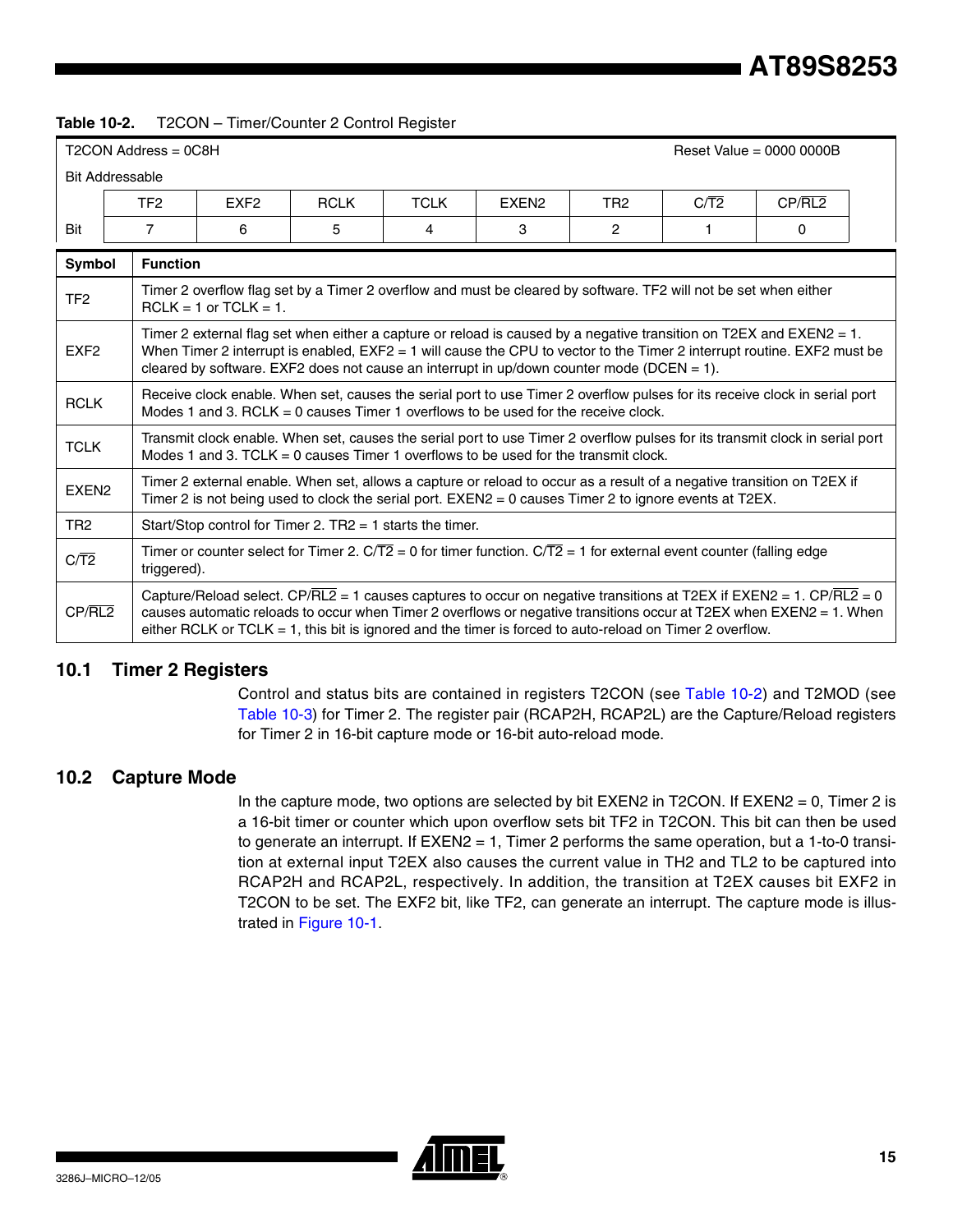

#### <span id="page-15-0"></span>**Figure 10-1.** Timer 2 in Capture Mode



#### **10.3 Auto-reload (Up or Down Counter)**

Timer 2 can be programmed to count up or down when configured in its 16-bit auto-reload mode. This feature is invoked by the DCEN (Down Counter Enable) bit located in the SFR T2MOD (see [Table 10-3](#page-15-1)). Upon reset, the DCEN bit is set to 0 so that timer 2 will default to count up. When DCEN is set, Timer 2 can count up or down, depending on the value of the T2EX pin.

<span id="page-15-1"></span>

| Table 10-3. | T2MOD - Timer 2 Mode Control Register |
|-------------|---------------------------------------|
|             |                                       |

|                   | $T2MOD$ Address = $0C9H$<br>Reset Value = $XXX$ XXX XX00B |                                                                           |   |   |   |   |                   |             |  |  |  |
|-------------------|-----------------------------------------------------------|---------------------------------------------------------------------------|---|---|---|---|-------------------|-------------|--|--|--|
|                   | Not Bit Addressable                                       |                                                                           |   |   |   |   |                   |             |  |  |  |
|                   |                                                           |                                                                           |   |   |   |   | T <sub>2</sub> OE | <b>DCEN</b> |  |  |  |
| Bit               |                                                           | 6                                                                         | 5 | 4 | 3 | 2 |                   |             |  |  |  |
| Symbol            | <b>Function</b>                                           |                                                                           |   |   |   |   |                   |             |  |  |  |
|                   |                                                           | Not implemented, reserved for future use.                                 |   |   |   |   |                   |             |  |  |  |
| T <sub>2</sub> OE |                                                           | Timer 2 Output Enable bit.                                                |   |   |   |   |                   |             |  |  |  |
| <b>DCEN</b>       |                                                           | When set, this bit allows Timer 2 to be configured as an up/down counter. |   |   |   |   |                   |             |  |  |  |

[Figure 10-2](#page-16-1) shows Timer 2 automatically counting up when DCEN = 0. In this mode, two options are selected by bit EXEN2 in T2CON. If EXEN2 = 0, Timer 2 counts up to 0FFFFH and then sets the TF2 bit upon overflow. The overflow also causes the timer registers to be reloaded with the 16-bit value in RCAP2H and RCAP2L. The values in RCAP2H and RCAP2L are preset by software. If EXEN2 = 1, a 16-bit reload can be triggered either by an overflow or by a 1-to-0 transition at external input T2EX. This transition also sets the EXF2 bit. Both the TF2 and EXF2 bits can generate an interrupt if enabled.

Setting the DCEN bit enables Timer 2 to count up or down, as shown in [Figure 10-3](#page-16-0). In this mode, the T2EX pin controls the direction of the count. A logic 1 at T2EX makes Timer 2 count up. The timer will overflow at 0FFFFH and set the TF2 bit. This overflow also causes the 16-bit value in RCAP2H and RCAP2L to be reloaded into the timer registers, TH2 and TL2, respectively.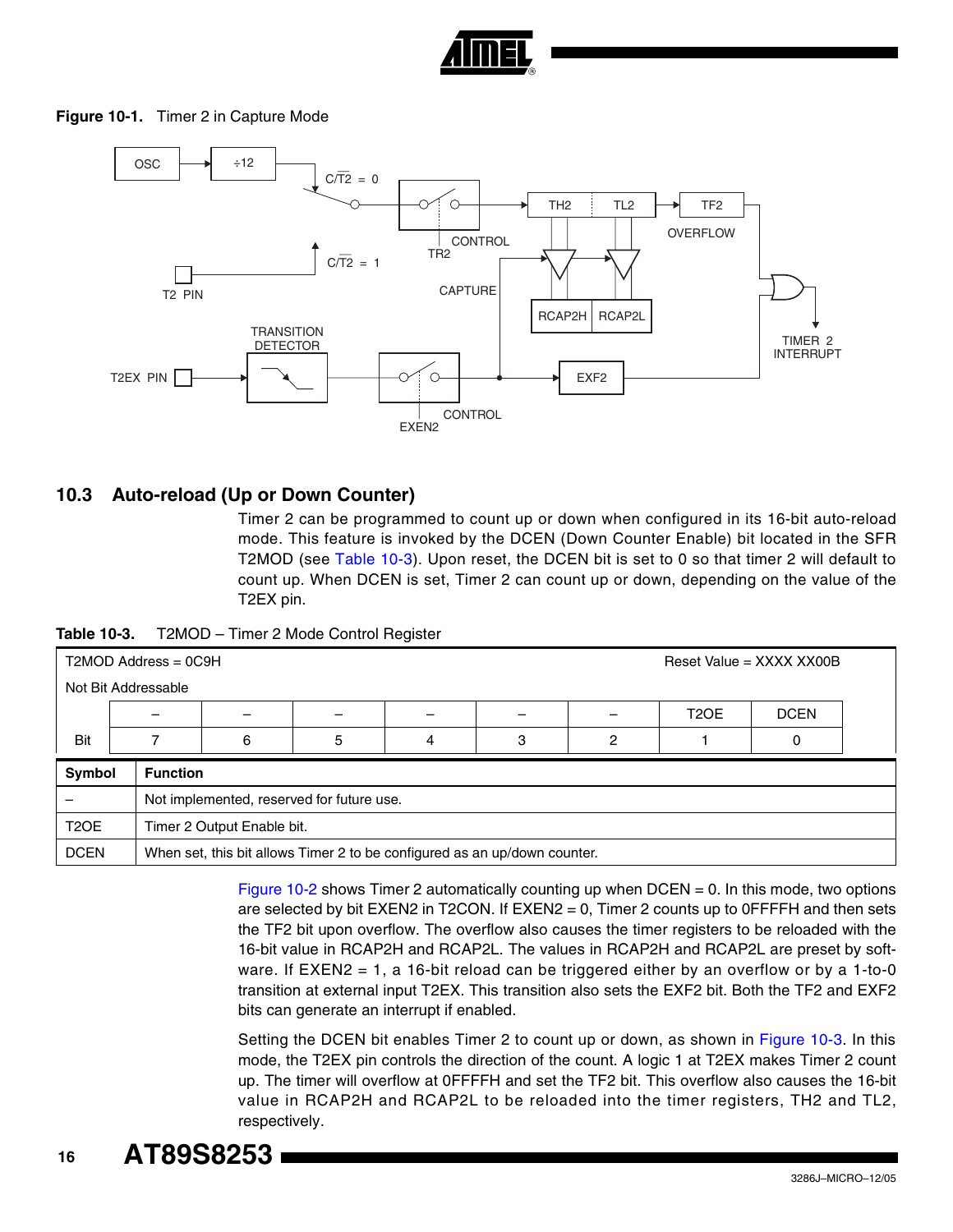**AT89S8253**

A logic 0 at T2EX makes Timer 2 count down. The timer underflows when TH2 and TL2 equal the values stored in RCAP2H and RCAP2L. The underflow sets the TF2 bit and causes 0FFFFH to be reloaded into the timer registers.

The EXF2 bit toggles whenever Timer 2 overflows or underflows and can be used as a 17th bit of resolution. In this operating mode, EXF2 does not flag an interrupt.



<span id="page-16-1"></span>

<span id="page-16-0"></span>



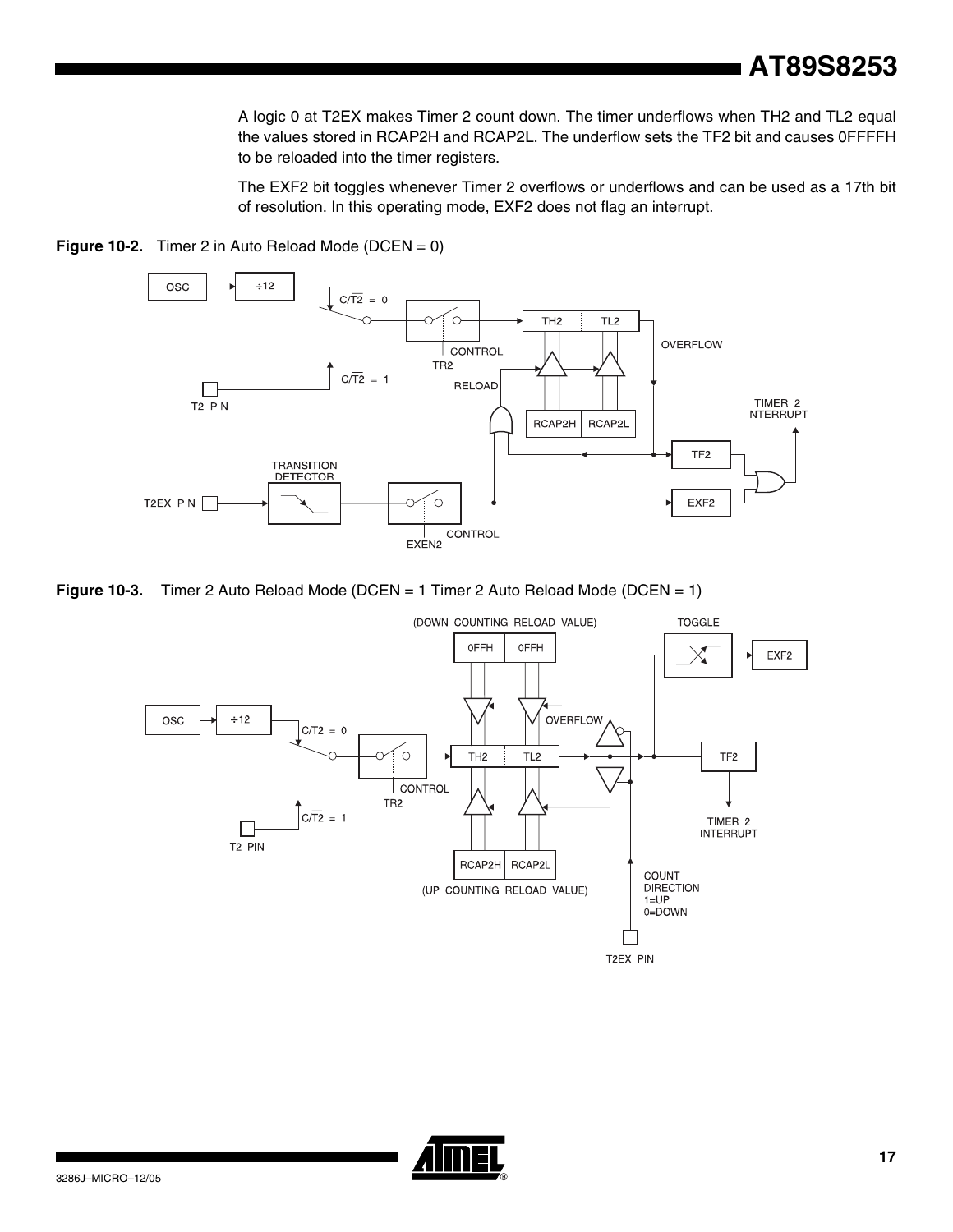

**Figure 10-4.** Timer 2 in Baud Rate Generator Mode

<span id="page-17-0"></span>

# **11. Baud Rate Generator**

Timer 2 is selected as the baud rate generator by setting TCLK and/or RCLK in T2CON ([Table](#page-14-0) [10-2](#page-14-0)). Note that the baud rates for transmit and receive can be different if Timer 2 is used for the receiver or transmitter and Timer 1 is used for the other function. Setting RCLK and/or TCLK puts Timer 2 into its baud rate generator mode, as shown in [Figure 10-4.](#page-17-0)

The baud rate generator mode is similar to the auto-reload mode, in that a rollover in TH2 causes the Timer 2 registers to be reloaded with the 16-bit value in registers RCAP2H and RCAP2L, which are preset by software.

The baud rates in Modes 1 and 3 are determined by Timer 2's overflow rate according to the following equation.

$$
Models 1 and 3 Baud Rates = \frac{Timer 2 Overflow Rate}{16}
$$

The Timer can be configured for either timer or counter operation. In most applications, it is configured for timer operation (CP/ $\overline{T2} = 0$ ). The timer operation is different for Timer 2 when it is used as a baud rate generator. Normally, as a timer, it increments every machine cycle (at 1/12 the oscillator frequency). As a baud rate generator, however, it increments every state time (at 1/2 the oscillator frequency). The baud rate formula is given below.

 $\frac{\text{Models 1 and 3}}{\text{Baud Rate}} = \frac{\text{Oscillator Frequency}}{32 \times [65536 - (\text{RCAP2H}, \text{RCAP2L})]}$ 

where (RCAP2H, RCAP2L) is the content of RCAP2H and RCAP2L taken as a 16-bit unsigned integer.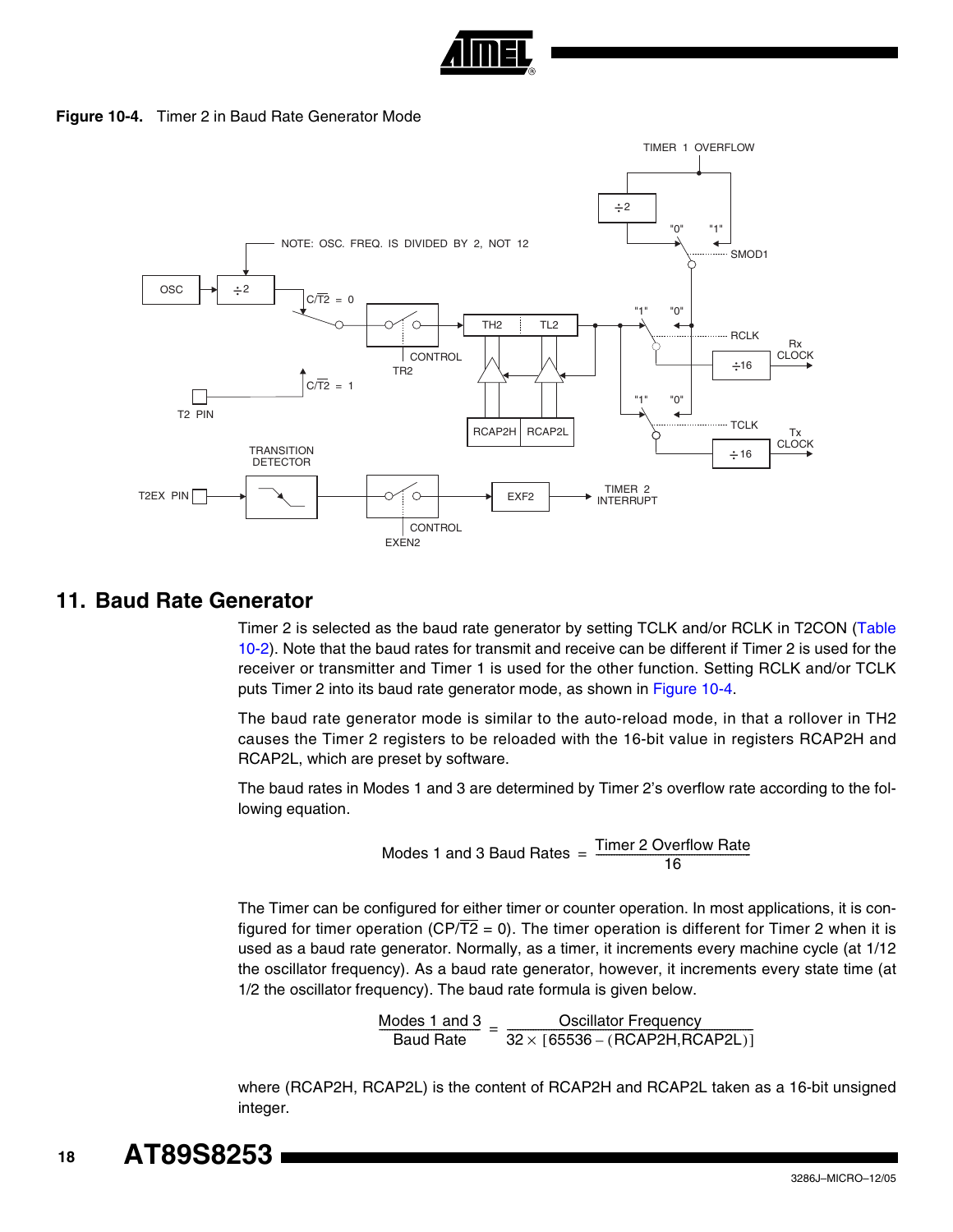Timer 2 as a baud rate generator is shown in [Figure 10-4](#page-17-0). This figure is valid only if RCLK or TCLK = 1 in T2CON. Note that a rollover in TH2 does not set TF2 and will not generate an interrupt. Note too, that if EXEN2 is set, a 1-to-0 transition in T2EX will set EXF2 but will not cause a reload from (RCAP2H, RCAP2L) to (TH2, TL2). Thus when Timer 2 is in use as a baud rate generator, T2EX can be used as an extra external interrupt.

Note that when Timer 2 is running (TR2 = 1) as a timer in the baud rate generator mode, TH2 or TL2 should not be read from or written to. Under these conditions, the Timer is incremented every state time, and the results of a read or write may not be accurate. The RCAP2 registers may be read but should not be written to, because a write might overlap a reload and cause write and/or reload errors. The timer should be turned off (clear TR2) before accessing the Timer 2 or RCAP2 registers.

# **12. Programmable Clock Out**

A 50% duty cycle clock can be programmed to come out on P1.0, as shown in [Figure 12-1.](#page-18-0) This pin, besides being a regular I/O pin, has two alternate functions. It can be programmed to input the external clock for Timer/Counter 2 or to output a 50% duty cycle clock ranging from 61 Hz to 4 MHz (for a 16 MHz operating frequency).

To configure the Timer/Counter 2 as a clock generator, bit C/T2 (T2CON.1) must be cleared and bit T2OE (T2MOD.1) must be set. Bit TR2 (T2CON.2) starts and stops the timer.

The clock-out frequency depends on the oscillator frequency and the reload value of Timer 2 capture registers (RCAP2H, RCAP2L), as shown in the following equation.

Clock Out Frequency =  $\frac{\text{Oscillator Frequency}}{4 \times [65536 - (\text{RCAP2H}, \text{RCAP2L})]}$ 

In the clock-out mode, Timer 2 rollovers will not generate an interrupt. This behavior is similar to when Timer 2 is used as a baud-rate generator. It is possible to use Timer 2 as a baud-rate generator and a clock generator simultaneously. Note, however, that the baud-rate and clock-out frequencies cannot be determined independently from one another since they both use RCAP2H and RCAP2L.

<span id="page-18-0"></span>



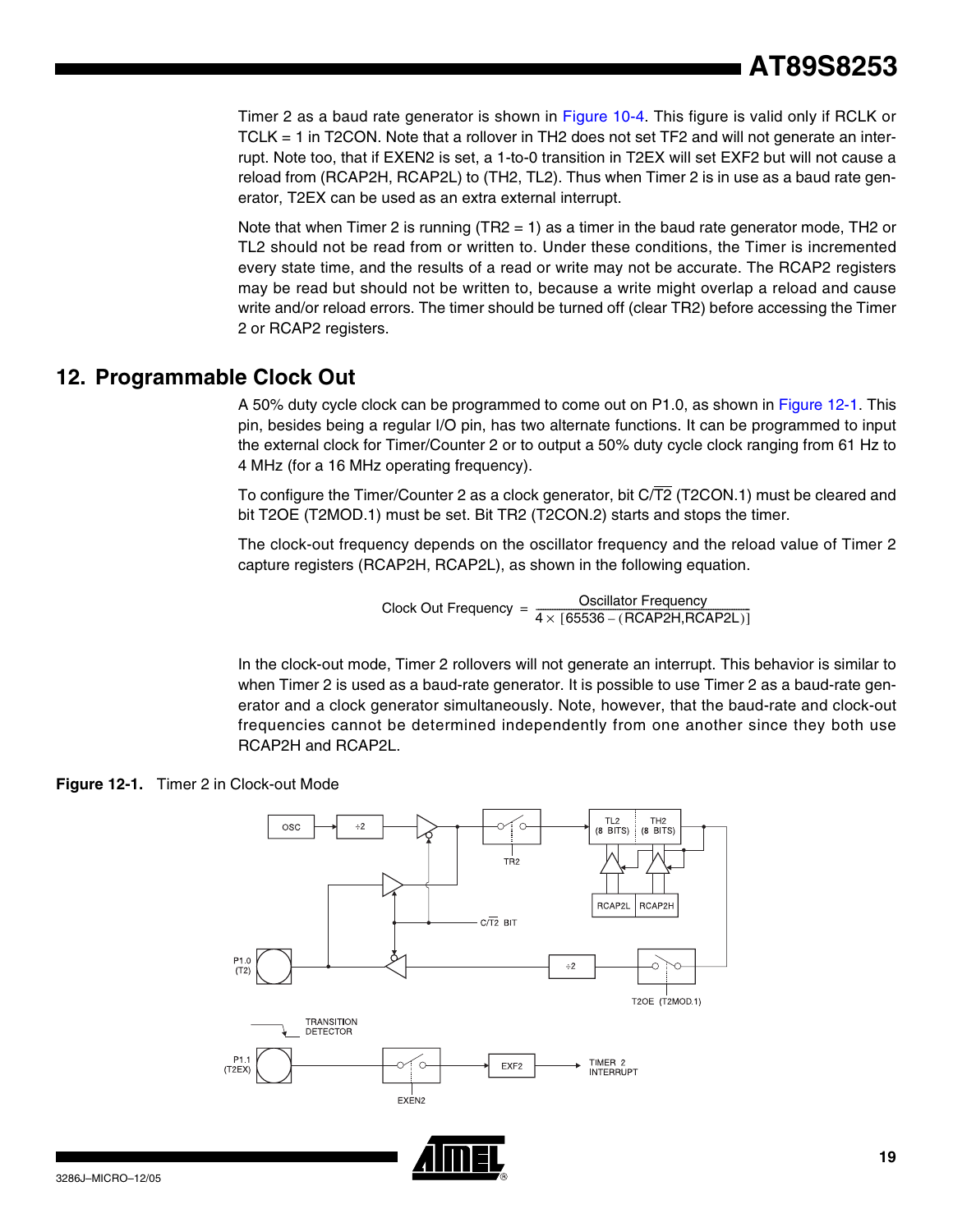

# **13. UART**

The UART in the AT89S8253 operates the same way as the UART in the AT89S51 and AT89S52. For more detailed information on the UART operation, please click on the document link below:

[http://www.atmel.com/dyn/resources/prod\\_documents/DOC4316.PDF](http://www.atmel.com/dyn/resources/prod_documents/doc4316.pdf)

#### **13.1 Enhanced UART**

In addition to all of its usual modes, the UART can perform framing error detection by looking for missing stop bits, and automatic address recognition. The UART also fully supports multiprocessor communication as does the standard 80C51 UART.

When used for framing error detect, the UART looks for missing stop bits in the communication. A missing bit will set the FE bit in the SCON register. The FE bit shares the SCON.7 bit with SM0 and the function of SCON.7 is determined by PCON.6 (SMOD0). If SMOD0 is set then SCON.7 functions as FE. SCON.7 functions as SM0 when SMOD0 is cleared. When used as FE, SCON.7 can only be cleared by software.

#### **13.1.1 Automatic Address Recognition**

Automatic Address Recognition is a feature which allows the UART to recognize certain addresses in the serial bit stream by using hardware to make the comparisons. This feature saves a great deal of software overhead by eliminating the need for the software to examine every serial address which passes by the serial port. This feature is enabled by setting the SM2 bit in SCON. In the 9-bit UART modes, mode 2 and mode 3, the Receive Interrupt flag (RI) will be automatically set when the received byte contains either the "Given" address or the "Broadcast" address. The 9-bit mode requires that the 9th information bit is a 1 to indicate that the received information is an address and not data.

The 8-bit mode is called mode 1. In this mode the RI flag will be set if SM2 is enabled and the information received has a valid stop bit following the 8 address bits and the information is either a Given or Broadcast address.

Mode 0 is the Shift Register mode and SM2 is ignored.

Using the Automatic Address Recognition feature allows a master to selectively communicate with one or more slaves by invoking the given slave address or addresses. All of the slaves may be contacted by using the Broadcast address. Two special Function Registers are used to define the slave's address, SADDR, and the address mask, SADEN. SADEN is used to define which bits in the SADDR are to be used and which bits are "don't care". The SADEN mask can be logically ANDed with the SADDR to create the "Given" address which the master will use for addressing each of the slaves. Use of the Given address allows multiple slaves to be recognized while excluding others. The following examples will help to show the versatility of this scheme:

| Slave 0 | $SADDR = 11000000$ |              |
|---------|--------------------|--------------|
|         | SADEN = 1111 1101  |              |
|         | Given              | $= 11000000$ |
|         |                    |              |
| Slave 1 | $SADDR = 11000000$ |              |
|         | SADEN = 1111 1110  |              |
|         | Given              | $= 11000000$ |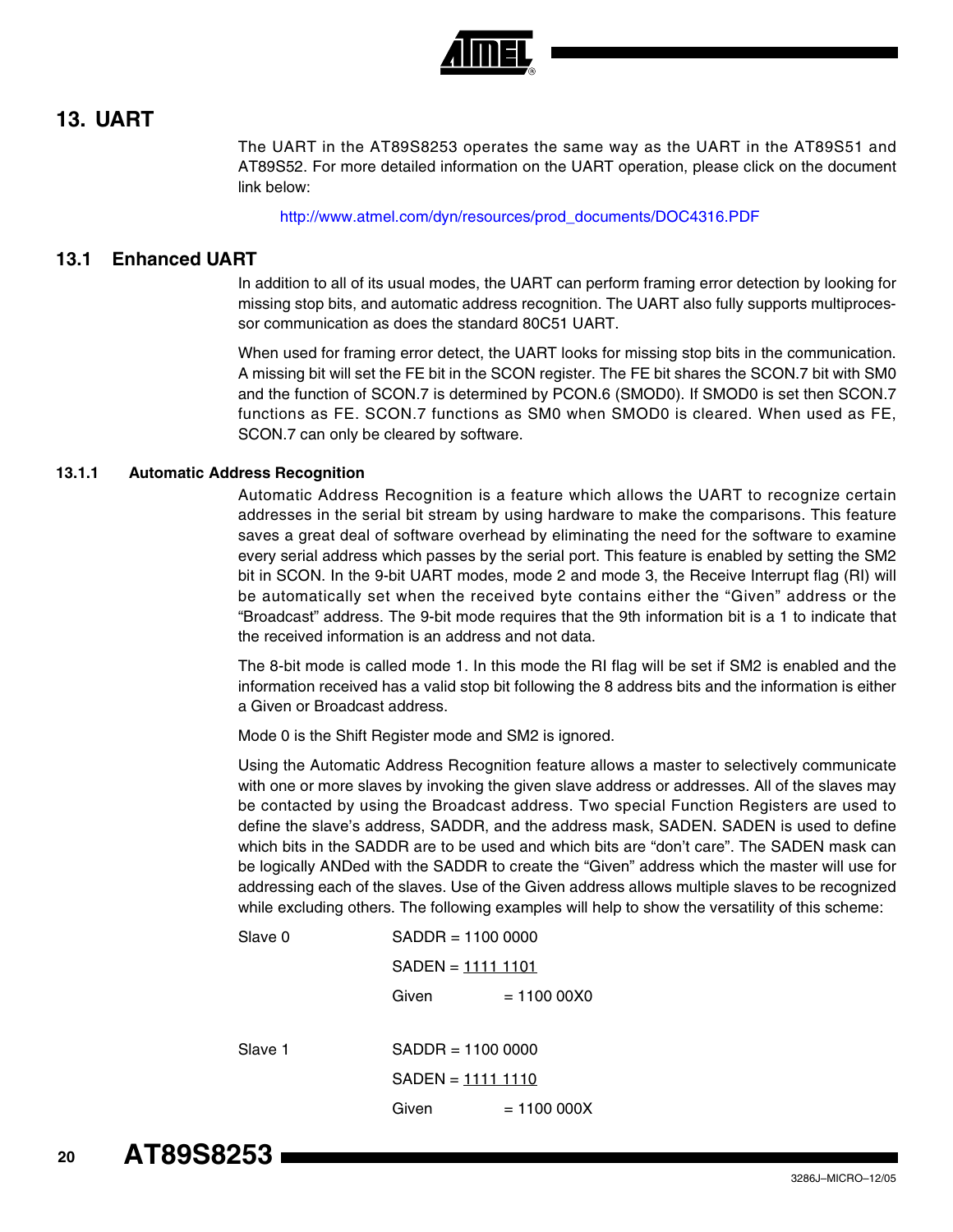In the previous example SADDR is the same and the SADEN data is used to differentiate between the two slaves. Slave 0 requires a 0 in bit 0 and it ignores bit 1. Slave 1 requires a 0 in bit 1 and bit 0 is ignored. A unique address for slave 0 would be 1100 0010 since slave 1 requires a 0 in bit 1. A unique address for slave 1 would be 1100 0001 since a 1 in bit 0 will exclude slave 0. Both slaves can be selected at the same time by an address which has bit  $0 = 0$ (for slave 0) and bit  $1 = 0$  (for slave 1). Thus, both could be addressed with 1100 0000.

In a more complex system the following could be used to select slaves 1 and 2 while excluding slave 0:

| Slave 0 | $SADDR = 11000000$ |                         |  |  |  |  |
|---------|--------------------|-------------------------|--|--|--|--|
|         | SADEN = 1111 1001  |                         |  |  |  |  |
|         | Given              | $= 110000$ XX $= 10000$ |  |  |  |  |
|         |                    |                         |  |  |  |  |
| Slave 1 | $SADDR = 11100000$ |                         |  |  |  |  |
|         | SADEN = 1111 1010  |                         |  |  |  |  |
|         | Given              | $= 11100X0X$            |  |  |  |  |
|         |                    |                         |  |  |  |  |
| Slave 2 | $SADDR = 11100000$ |                         |  |  |  |  |
|         | SADEN = 1111 1100  |                         |  |  |  |  |
|         | Given              | $= 1110000XX$           |  |  |  |  |
|         |                    |                         |  |  |  |  |

In the previous example the differentiation among the 3 slaves is in the lower 3 address bits. Slave 0 requires that bit  $0 = 0$  and it can be uniquely addressed by 1110 0110. Slave 1 requires that bit  $1 = 0$  and it can be uniquely addressed by 1110 and 0101. Slave 2 requires that bit  $2 = 0$ and its unique address is 1110 0011. To select Slaves 0 and 1 and exclude Slave 2, use address 1110 0100, since it is necessary to make bit  $2 = 1$  to exclude slave 2.

The Broadcast Address for each slave is created by taking the logical OR of SADDR and SADEN. Zeros in this result are trended as don't-cares. In most cases, interpreting the don'tcares as ones, the broadcast address will be FF hexadecimal.

Upon reset SADDR (SFR address 0A9H) and SADEN (SFR address 0B9H) are loaded with 0s. This produces a given address of all "don't cares" as well as a Broadcast address of all "don't cares". This effectively disables the Automatic Addressing mode and allows the microcontroller to use standard 80C51-type UART drivers which do not make use of this feature.

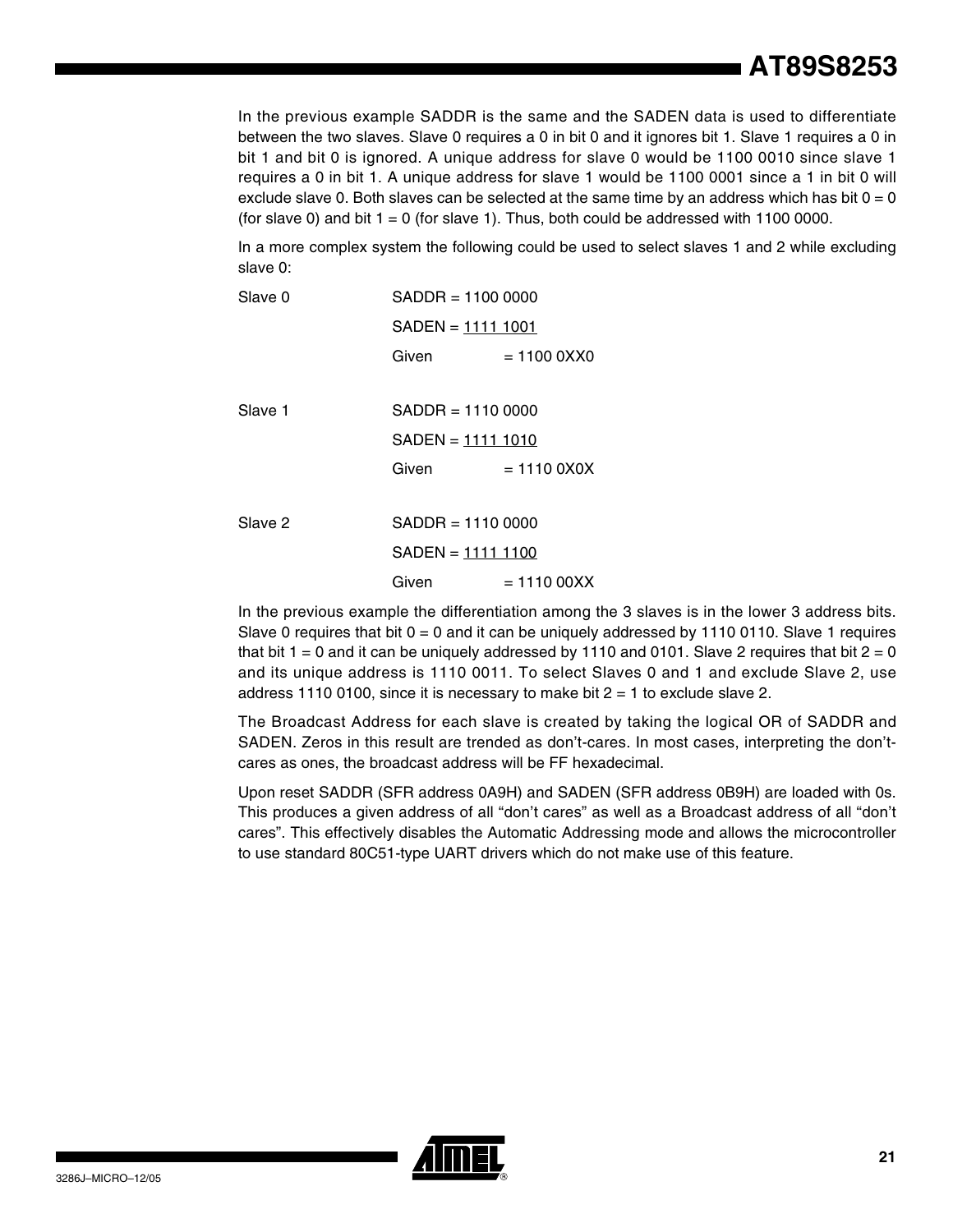

#### **Table 13-1.** PCON – Power Control Register

|        | PCON Address = 87H<br>Reset Value = $00xx0000B$ |                   |                          |            |     |                 |           |     |
|--------|-------------------------------------------------|-------------------|--------------------------|------------|-----|-----------------|-----------|-----|
|        | <b>Bit Addressable</b>                          |                   |                          |            |     |                 |           |     |
|        | SMOD1                                           | SMOD <sub>0</sub> | $\overline{\phantom{0}}$ | <b>POF</b> | GF1 | GF <sub>0</sub> | <b>PD</b> | IDL |
| Bit    |                                                 | h                 |                          |            |     |                 |           |     |
| ______ | __                                              |                   |                          |            |     |                 |           |     |

| Symbol            | <b>Function</b>                                                                                                                                                             |
|-------------------|-----------------------------------------------------------------------------------------------------------------------------------------------------------------------------|
| SMOD <sub>1</sub> | Double Baud Rate bit. Doubles the baud rate of the UART in Modes 1, 2, or 3.                                                                                                |
| SMOD <sub>0</sub> | Frame Error Select. When SMOD0 = 1, SCON.7 is SM0. When SMOD0 = 1, SCON.7 is FE. Note that FE will be set after<br>a frame error regardless of the state of SMOD0.          |
| <b>POF</b>        | Power Off Flag. POF is set to "1" during power up (i.e. cold reset). It can be set or reset under software control and is not<br>affected by RST or BOD (i.e. warm resets). |
| GF1, GF0          | General-purpose Flags                                                                                                                                                       |
| PD.               | Power-down bit. Setting this bit activates power-down operation.                                                                                                            |
| IDL               | Idle Mode bit. Setting this bit activates Idle mode operation                                                                                                               |

#### **Table 13-2.** SCON – Serial Port Control Register

| SCON Address = 98H |                        |                 |                 |            |     |                 |  | Reset Value = $0000 0000B$ |  |  |
|--------------------|------------------------|-----------------|-----------------|------------|-----|-----------------|--|----------------------------|--|--|
|                    | <b>Bit Addressable</b> |                 |                 |            |     |                 |  |                            |  |  |
|                    | SMO/FE                 | SM <sub>1</sub> | SM <sub>2</sub> | <b>REN</b> | TB8 | RB <sub>8</sub> |  | RI                         |  |  |
| Bit                |                        |                 | 5               | 4          | 3   |                 |  |                            |  |  |
|                    | $(SMOD0 = 0/1)^{(1)}$  |                 |                 |            |     |                 |  |                            |  |  |

| <b>Symbol</b>    | <b>Function</b>             |                                                                       |      |                                                                                     |                                                                                                                                                                                                                                                                                                                                                                                         |  |  |  |  |  |
|------------------|-----------------------------|-----------------------------------------------------------------------|------|-------------------------------------------------------------------------------------|-----------------------------------------------------------------------------------------------------------------------------------------------------------------------------------------------------------------------------------------------------------------------------------------------------------------------------------------------------------------------------------------|--|--|--|--|--|
| FE.              |                             | regardless of the state of SMOD0.                                     |      |                                                                                     | Framing error bit. This bit is set by the receiver when an invalid stop bit is detected. The FE bit is not cleared by valid<br>frames but should be cleared by software. The SMOD0 bit must be set to enable access to the FE bit. FE will be set                                                                                                                                       |  |  |  |  |  |
| SM <sub>0</sub>  |                             | Serial Port Mode Bit 0, (SMOD0 must = 0 to access bit SM0)            |      |                                                                                     |                                                                                                                                                                                                                                                                                                                                                                                         |  |  |  |  |  |
|                  |                             | Serial Port Mode Bit 1                                                |      |                                                                                     |                                                                                                                                                                                                                                                                                                                                                                                         |  |  |  |  |  |
|                  | SM <sub>0</sub>             | SM <sub>1</sub>                                                       | Mode | Description                                                                         | Baud Rate <sup>(2)</sup>                                                                                                                                                                                                                                                                                                                                                                |  |  |  |  |  |
|                  | 0                           | 0                                                                     | 0    | shift register                                                                      | $f_{\rm osc}/12$                                                                                                                                                                                                                                                                                                                                                                        |  |  |  |  |  |
| SM <sub>1</sub>  | 0                           |                                                                       |      | 8-bit UART                                                                          | variable                                                                                                                                                                                                                                                                                                                                                                                |  |  |  |  |  |
|                  |                             | 0                                                                     | 2    | 9-bit UART                                                                          | $f_{\rm osc}/64$ or $f_{\rm osc}/32$                                                                                                                                                                                                                                                                                                                                                    |  |  |  |  |  |
|                  |                             |                                                                       | 3    | 9-bit UART                                                                          | variable                                                                                                                                                                                                                                                                                                                                                                                |  |  |  |  |  |
| SM <sub>2</sub>  | In Mode 0, SM2 should be 0. |                                                                       |      |                                                                                     | Enables the Automatic Address Recognition feature in modes 2 or 3. If SM2 = 1 then RI will not be set unless the received<br>9th data bit (RB8) is 1, indicating an address, and the received byte is a Given or Broadcast Address. In mode 1, if SM2 =<br>1 then RI will not be activated unless a valid stop bit was received, and the received byte is a Given or Broadcast Address. |  |  |  |  |  |
| <b>REN</b>       |                             |                                                                       |      |                                                                                     | Enables serial reception. Set by software to enable reception. Clear by software to disable reception.                                                                                                                                                                                                                                                                                  |  |  |  |  |  |
| TB8              |                             |                                                                       |      |                                                                                     | The 9th data bit that will be transmitted in modes 2 and 3. Set or clear by software as desired.                                                                                                                                                                                                                                                                                        |  |  |  |  |  |
| R <sub>B</sub> 8 | 0. RB8 is not used.         |                                                                       |      |                                                                                     | In modes 2 and 3, the 9th data bit that was received. In mode 1, if $SM2 = 0$ , RB8 is the stop bit that was received. In mode                                                                                                                                                                                                                                                          |  |  |  |  |  |
| ΤI               |                             | other modes, in any serial transmission. Must be cleared by software. |      |                                                                                     | Transmit interrupt flag. Set by hardware at the end of the 8th bit time in mode 0, or at the beginning of the stop bit in the                                                                                                                                                                                                                                                           |  |  |  |  |  |
| RI               |                             |                                                                       |      | other modes, in any serial reception (except see SM2). Must be cleared by software. | Receive interrupt flag. Set by hardware at the end of the 8th bit time in mode 0, or halfway through the stop bit time in the                                                                                                                                                                                                                                                           |  |  |  |  |  |
| Notes:           | SMOD0 is located at PCON.6. |                                                                       |      |                                                                                     |                                                                                                                                                                                                                                                                                                                                                                                         |  |  |  |  |  |

<span id="page-21-1"></span><span id="page-21-0"></span>2.  $f_{\rm osc} =$  oscillator frequency.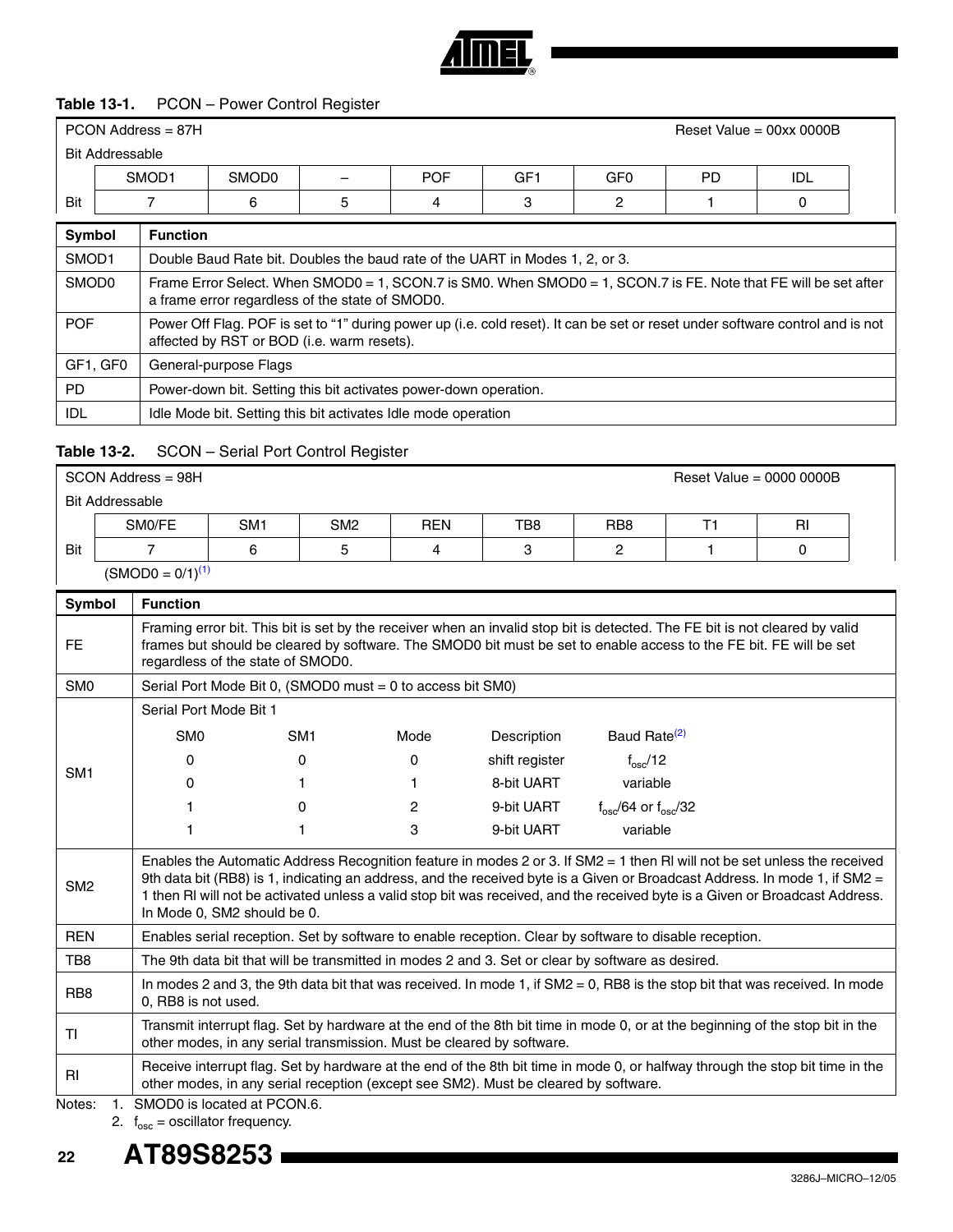# **14. Serial Peripheral Interface**

The serial peripheral interface (SPI) allows high-speed synchronous data transfer between the AT89S8253 and peripheral devices or between multiple AT89S8253 devices. The AT89S8253 SPI features include the following:

- Full-Duplex, 3-Wire Synchronous Data Transfer
- Master or Slave Operation
- Maximum Bit Frequency = f/4 (f/2 if in x2 Clock Mode)
- LSB First or MSB First Data Transfer
- Four Programmable Bit Rates in Master Mode
- End of Transmission Interrupt Flag
- Write Collision Flag Protection
- Double-Buffered Receive
- Double-Buffered Transmit (Enhanced Mode only)
- Wakeup from Idle Mode (Slave Mode only)

The interconnection between master and slave CPUs with SPI is shown in [Figure 14-1](#page-22-0). The four pins in the interface are Master-In/Slave-Out (MISO), Master-Out/Slave-In (MOSI), Shift Clock (SCK), and Slave Select (SS). The SCK pin is the clock output in master mode, but is the clock input in slave mode. The MSTR bit in SPCR determines the directions of MISO and MOSI. Also notice that MOSI connects to MOSI and MISO to MISO. In master mode,  $\overline{SS}/P1.4$  is ignored and may be used as a general-purpose input or output. In slave mode, SS must be driven low to select an individual device as a slave. When  $\overline{SS}$  is driven high, the slave's SPI port is deactivated and the MOSI/P1.5 pin can be used as a general-purpose input.

<span id="page-22-0"></span>



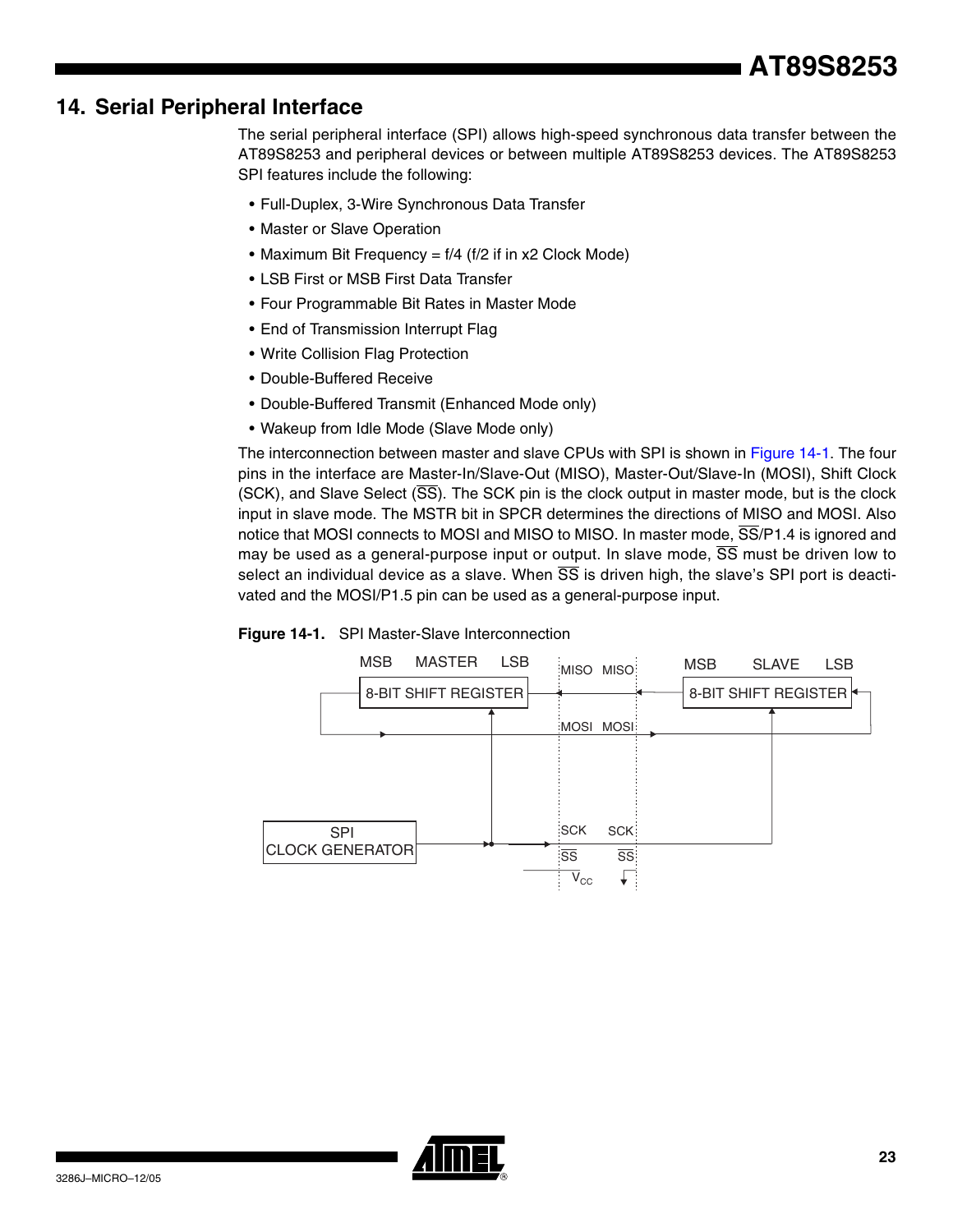

#### **Figure 14-2.** SPI Block Diagram



Note: 1. The Write Data Buffer is only used in enhanced SPI mode.

The SPI has two modes of operation: normal (non-buffered write) and enhanced (buffered write). In normal mode, writing to the SPI data register (SPDR) of the master CPU starts the SPI clock generator and the data written shifts out of the MOSI pin and into the MOSI pin of the slave CPU. Transmission may start after an initial delay while the clock generator waits for the next full bit slot of the specified baud rate. After shifting one byte, the SPI clock generator stops, setting the end of transmission flag (SPIF) and transferring the received byte to the read buffer (SPDR). If both the SPI interrupt enable bit (SPIE) and the serial port interrupt enable bit (ES) are set, an interrupt is requested. Note that SPDR refers to either the write data buffer or the read data buffer, depending on whether the access is a write or read. In normal mode, because the write buffer is transparent (and a write access to SPDR will be directed to the shift buffer), any attempt to write to SPDR while a transmission is in progress will result in a write collision with WCOL set. However, the transmission will still complete normally, but the new byte will be ignored and a new write access to SPDR will be necessary.

Enhanced mode is similar to normal mode except that the write buffer holds the next byte to be transmitted. Writing to SPDR loads the write buffer and sets WCOL to signify that the buffer is full and any further writes will overwrite the buffer. WCOL is cleared by hardware when the buffered byte is loaded into the shift register and transmission begins. If the master SPI is currently idle, i.e. if this is the first byte, then after loading SPDR, transmission of the byte starts and WCOL is cleared immediately. While this byte is transmitting, the next byte may be written to SPDR. The Load Enable flag (LDEN) in SPSR can be used to determine when transmission has started. LDEN is asserted during the first four bit slots of a SPI transfer. The master CPU should first check that LDEN is set and that WCOL is cleared before loading the next byte. In enhanced mode, if WCOL is set when a transfer completes, i.e. the next byte is available, then the SPI immediately loads the buffered byte into the shift register, resets WCOL, and continues transmission without stopping and restarting the clock generator. As long as the CPU can keep the write buffer full in this manner, multiple bytes may be transferred with minimal latency between bytes.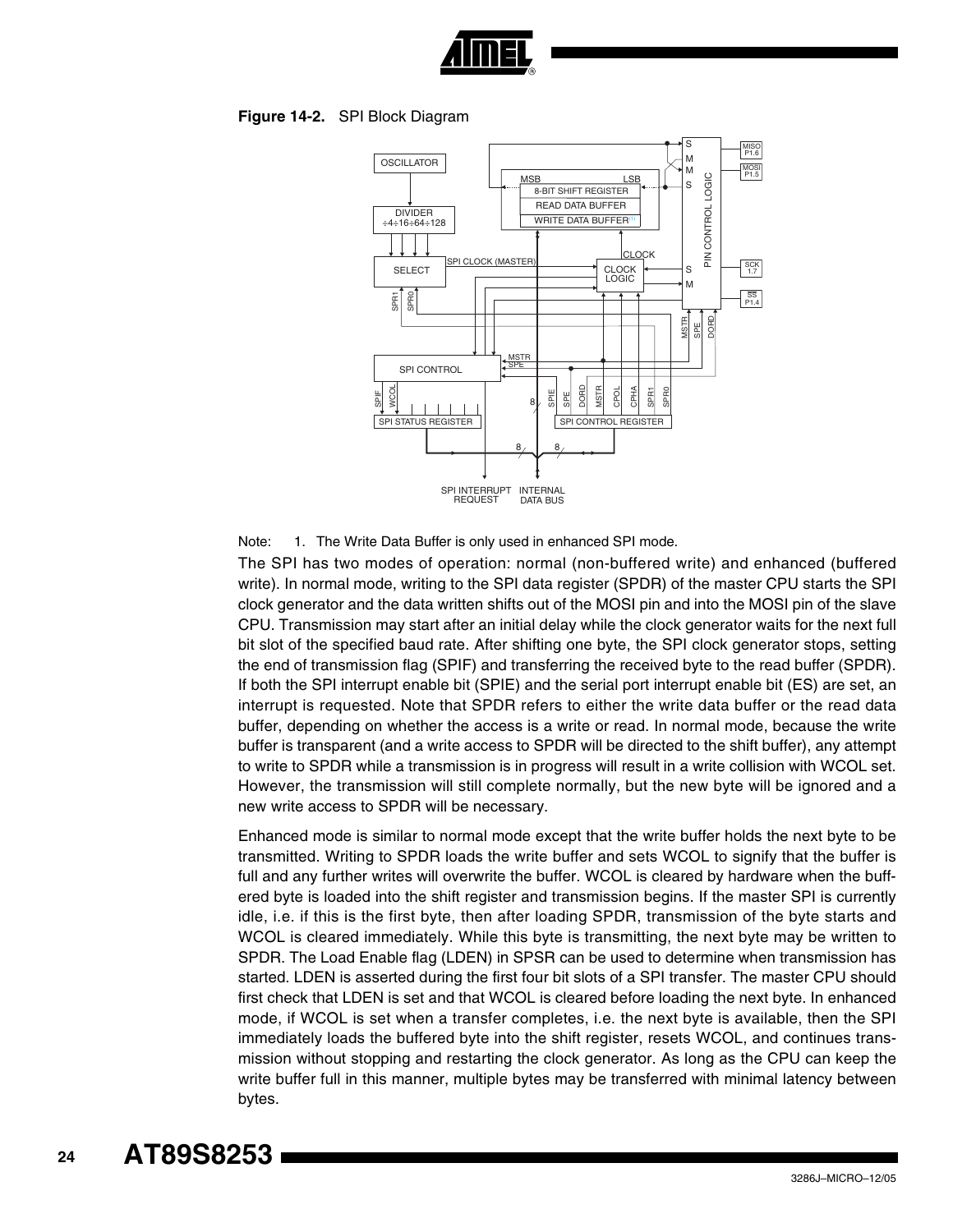# **AT89S8253**

# <span id="page-24-0"></span>**Table 14-1.** SPCR – SPI Control Register

|                  | $SPCR$ Address = D5H | Reset Value = $00000100B$                                                                                                                                                                                                                                                                       |                                                                                                                                                                                                |             |             |             |                  |                  |  |  |  |
|------------------|----------------------|-------------------------------------------------------------------------------------------------------------------------------------------------------------------------------------------------------------------------------------------------------------------------------------------------|------------------------------------------------------------------------------------------------------------------------------------------------------------------------------------------------|-------------|-------------|-------------|------------------|------------------|--|--|--|
|                  | Not Bit Addressable  |                                                                                                                                                                                                                                                                                                 |                                                                                                                                                                                                |             |             |             |                  |                  |  |  |  |
|                  |                      |                                                                                                                                                                                                                                                                                                 |                                                                                                                                                                                                |             |             |             |                  |                  |  |  |  |
|                  | <b>SPIE</b>          | <b>SPE</b>                                                                                                                                                                                                                                                                                      | <b>DORD</b>                                                                                                                                                                                    | <b>MSTR</b> | <b>CPOL</b> | <b>CPHA</b> | SPR <sub>1</sub> | SPR <sub>0</sub> |  |  |  |
| Bit              | $\overline{7}$       | 6                                                                                                                                                                                                                                                                                               | 5                                                                                                                                                                                              | 4           | 3           | 2           | 1                | 0                |  |  |  |
| Symbol           | <b>Function</b>      |                                                                                                                                                                                                                                                                                                 |                                                                                                                                                                                                |             |             |             |                  |                  |  |  |  |
| <b>SPIE</b>      |                      | SPI interrupt enable. This bit, in conjunction with the ES bit in the IE register, enables SPI interrupts: SPIE = 1 and ES = 1<br>enable SPI interrupts. $SPIE = 0$ disables SPI interrupts.                                                                                                    |                                                                                                                                                                                                |             |             |             |                  |                  |  |  |  |
| <b>SPE</b>       |                      | SPI enable. SPI = 1 enables the SPI channel and connects $\overline{SS}$ , MOSI, MISO and SCK to pins P1.4, P1.5, P1.6, and P1.7.<br>$SPI = 0$ disables the SPI channel.                                                                                                                        |                                                                                                                                                                                                |             |             |             |                  |                  |  |  |  |
| <b>DORD</b>      |                      |                                                                                                                                                                                                                                                                                                 | Data order. DORD = 1 selects LSB first data transmission. DORD = 0 selects MSB first data transmission.                                                                                        |             |             |             |                  |                  |  |  |  |
| <b>MSTR</b>      |                      |                                                                                                                                                                                                                                                                                                 | Master/slave select. MSTR = 1 selects Master SPI mode. MSTR = 0 selects slave SPI mode.                                                                                                        |             |             |             |                  |                  |  |  |  |
| CPOL             |                      |                                                                                                                                                                                                                                                                                                 | Clock polarity. When CPOL = 1, SCK is high when idle. When CPOL = 0, SCK of the master device is low when not<br>transmitting. Please refer to figure on SPI clock phase and polarity control. |             |             |             |                  |                  |  |  |  |
| <b>CPHA</b>      |                      |                                                                                                                                                                                                                                                                                                 | Clock phase. The CPHA bit together with the CPOL bit controls the clock and data relationship between master and slave.<br>Please refer to figure on SPI clock phase and polarity control.     |             |             |             |                  |                  |  |  |  |
| SPR <sub>0</sub> |                      | SPI clock rate select. These two bits control the SCK rate of the device configured as master. SPR1 and SPR0 have no<br>effect on the slave. The relationship between SCK and the oscillator frequency, $F_{\text{osc}}$ , is as follows:<br>SPR <sub>1</sub><br>SPR <sub>0</sub><br><b>SCK</b> |                                                                                                                                                                                                |             |             |             |                  |                  |  |  |  |
| SPR <sub>1</sub> | $\Omega$             | $\mathbf{0}$                                                                                                                                                                                                                                                                                    | $f/4$ ( $f/2$ in x2 mode)                                                                                                                                                                      |             |             |             |                  |                  |  |  |  |
|                  | 0<br>1.              | 1.<br>0                                                                                                                                                                                                                                                                                         | $f/16$ ( $f/8$ in $x2$ mode)<br>f/64 (f/32 in x2 mode)                                                                                                                                         |             |             |             |                  |                  |  |  |  |
|                  | 1                    |                                                                                                                                                                                                                                                                                                 | $f/128$ ( $f/64$ in x2 mode)                                                                                                                                                                   |             |             |             |                  |                  |  |  |  |

Notes: 1. Set up the clock mode before enabling the SPI: set all bits needed in SPCR except the SPE bit, then set SPE.

2. Enable the master SPI prior to the slave device.

3. Slave echoes master on next Tx if not loaded with new data.

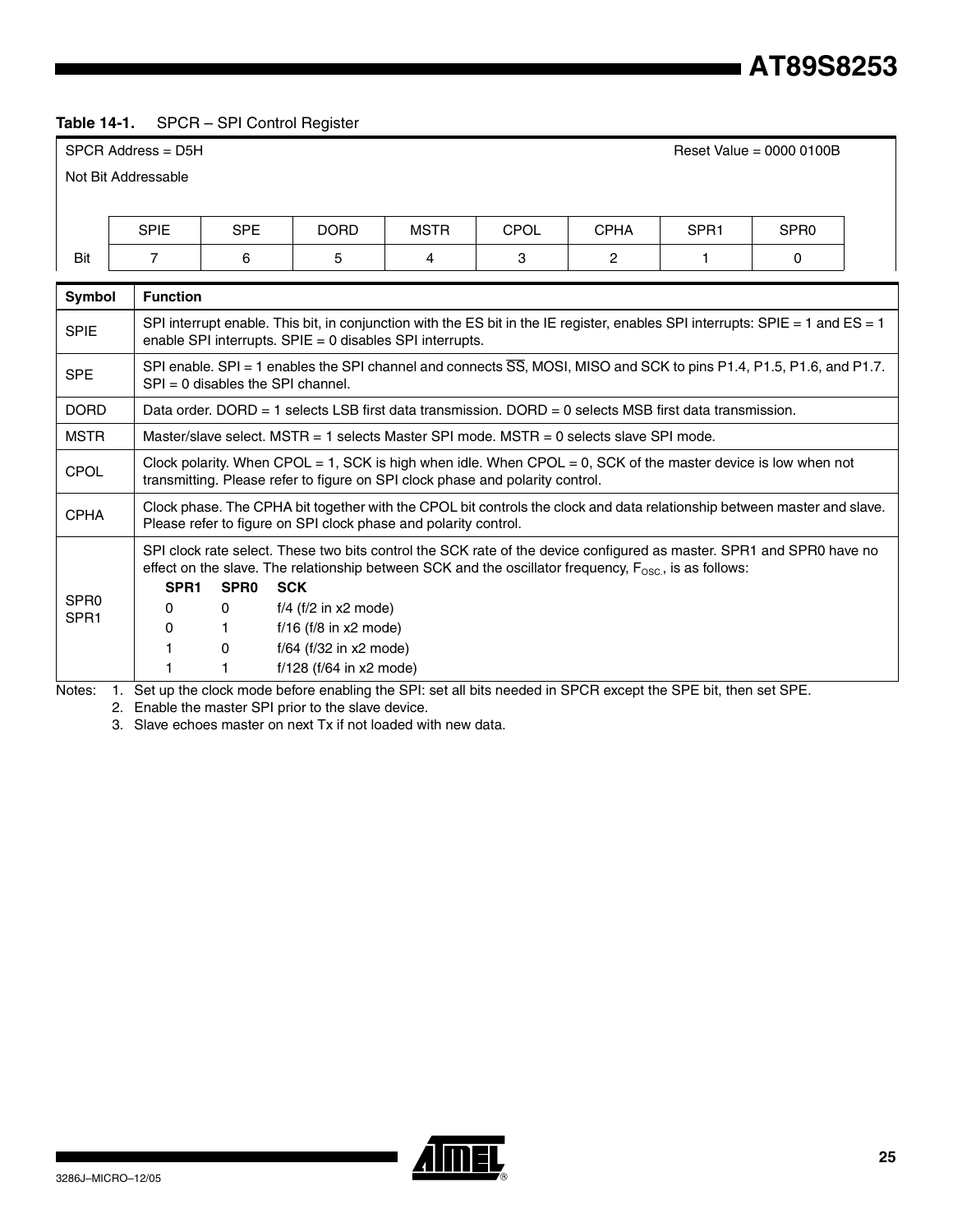

#### <span id="page-25-0"></span>**Table 14-2.** SPSR – SPI Status Register

|               | SPSR Address = AAH<br>Reset Value = $000X$ XX00B                                                                                                                                                                                                                                                                                                                                                                                                                                                                                                                                                                                                                                                           |                                                                                                                                                                                                                                                      |      |   |   |   |                                                                                                                          |            |  |  |
|---------------|------------------------------------------------------------------------------------------------------------------------------------------------------------------------------------------------------------------------------------------------------------------------------------------------------------------------------------------------------------------------------------------------------------------------------------------------------------------------------------------------------------------------------------------------------------------------------------------------------------------------------------------------------------------------------------------------------------|------------------------------------------------------------------------------------------------------------------------------------------------------------------------------------------------------------------------------------------------------|------|---|---|---|--------------------------------------------------------------------------------------------------------------------------|------------|--|--|
|               | Not Bit Addressable                                                                                                                                                                                                                                                                                                                                                                                                                                                                                                                                                                                                                                                                                        |                                                                                                                                                                                                                                                      |      |   |   |   |                                                                                                                          |            |  |  |
|               |                                                                                                                                                                                                                                                                                                                                                                                                                                                                                                                                                                                                                                                                                                            |                                                                                                                                                                                                                                                      |      |   |   |   |                                                                                                                          |            |  |  |
|               | <b>SPIF</b>                                                                                                                                                                                                                                                                                                                                                                                                                                                                                                                                                                                                                                                                                                | <b>WCOL</b>                                                                                                                                                                                                                                          | LDEN |   |   |   | <b>DISSO</b>                                                                                                             | <b>ENH</b> |  |  |
| Bit           |                                                                                                                                                                                                                                                                                                                                                                                                                                                                                                                                                                                                                                                                                                            | 6                                                                                                                                                                                                                                                    | 5    | 4 | 3 | 2 |                                                                                                                          | 0          |  |  |
|               |                                                                                                                                                                                                                                                                                                                                                                                                                                                                                                                                                                                                                                                                                                            |                                                                                                                                                                                                                                                      |      |   |   |   |                                                                                                                          |            |  |  |
| <b>Symbol</b> | <b>Function</b>                                                                                                                                                                                                                                                                                                                                                                                                                                                                                                                                                                                                                                                                                            |                                                                                                                                                                                                                                                      |      |   |   |   |                                                                                                                          |            |  |  |
| <b>SPIF</b>   |                                                                                                                                                                                                                                                                                                                                                                                                                                                                                                                                                                                                                                                                                                            | SPI interrupt flag. When a serial transfer is complete, the SPIF bit is set and an interrupt is generated if SPIE = 1 and ES<br>$=$ 1. The SPIF bit is cleared by reading the SPI status register followed by reading/writing the SPI data register. |      |   |   |   |                                                                                                                          |            |  |  |
| <b>WCOL</b>   | When ENH = 0: Write collision flag. The WCOL bit is set if the SPI data register is written during a data transfer. During<br>data transfer, the result of reading the SPDR register may be incorrect, and writing to it has no effect. The WCOL bit (and<br>the SPIF bit) are cleared by reading the SPI status register followed by reading/writing the SPI data register.<br>When ENH = 1: WCOL works in Enhanced mode as Tx Buffer Full. Writing during WCOL = 1 in enhanced mode will<br>overwrite the waiting data already present in the Tx Buffer. In this mode, WCOL is no longer reset by the SPIF reset but<br>is reset when the write buffer has been unloaded into the serial shift register. |                                                                                                                                                                                                                                                      |      |   |   |   |                                                                                                                          |            |  |  |
| LDEN          |                                                                                                                                                                                                                                                                                                                                                                                                                                                                                                                                                                                                                                                                                                            | Load enable for the Tx buffer in enhanced SPI mode.                                                                                                                                                                                                  |      |   |   |   | When ENH is set, it is safe to load the Tx Buffer while LDEN = 1 and WCOL = 0. LDEN is high during bits 0 - 3 and is low |            |  |  |

|    | during bits 4 - 7 of the SPI serial byte transmission time frame.                                                        |
|----|--------------------------------------------------------------------------------------------------------------------------|
| EN | When ENH is set, it is safe to load the Tx Buffer while LDEN = 1 and WCOL = 0. LDEN is high during bits 0 - 3 and is low |

| <b>DISSO</b> | Disable slave output bit.<br>When set, this bit causes the MISO pin to be tri-stated so more than one slave device can share the same interface with<br>a single master. Normally, the first byte in a transmission could be the slave address and only the selected slave should<br>clear its DISSO bit. |
|--------------|-----------------------------------------------------------------------------------------------------------------------------------------------------------------------------------------------------------------------------------------------------------------------------------------------------------|
| <b>ENH</b>   | Enhanced SPI mode select bit. When $ENH = 0$ , SPI is in normal mode, i.e. without write double buffering.<br>When $ENH = 1$ , SPI is in enhanced mode with write double buffering. The Tx buffer shares the same address with the<br>SPDR register.                                                      |

### **Table 14-3.** SPDR – SPI Data Register

| $SPDR$ Address = 86H |                                                                                                             |   |   |   |                                                                      |                  |                  |                  |  |
|----------------------|-------------------------------------------------------------------------------------------------------------|---|---|---|----------------------------------------------------------------------|------------------|------------------|------------------|--|
|                      | Not Bit Addressable<br>SPD7<br>SPD <sub>6</sub><br>SPD <sub>4</sub><br>SPD <sub>5</sub><br>SPD <sub>3</sub> |   |   |   | Reset Value = 00H (after cold reset)<br>unchanged (after warm reset) |                  |                  |                  |  |
|                      |                                                                                                             |   |   |   |                                                                      | SPD <sub>2</sub> | SPD <sub>1</sub> | SP <sub>D0</sub> |  |
| Bit                  |                                                                                                             | 6 | 5 | 4 | 3                                                                    | 2                |                  | 0                |  |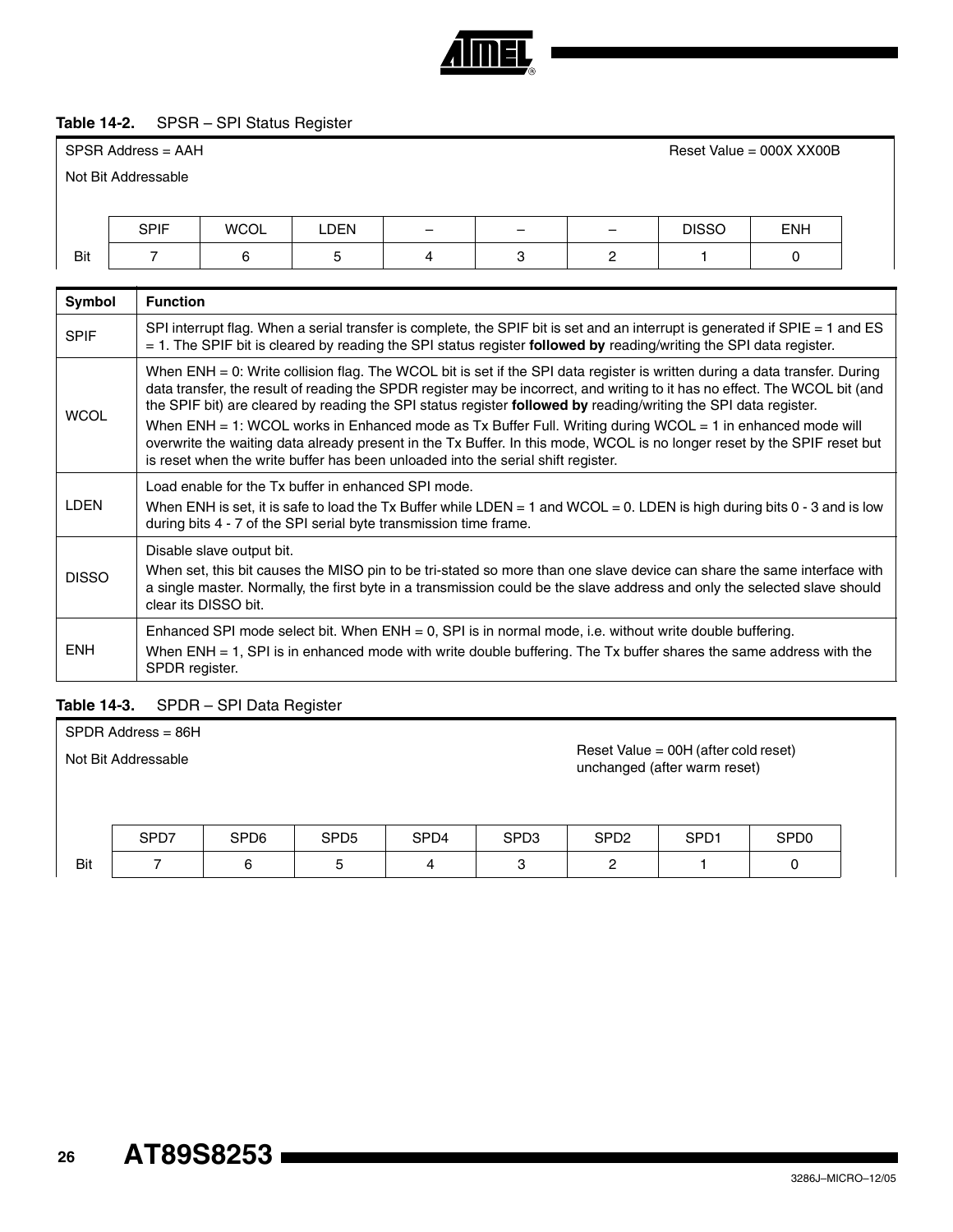



The CPHA (Clock PHAse), CPOL (Clock POLarity), and SPR (Serial Peripheral clock Rate = baud rate) bits in SPCR control the shape and rate of SCK. The two SPR bits provide four possible clock rates when the SPI is in master mode. In slave mode, the SPI will operate at the rate of the incoming SCK as long as it does not exceed the maximum bit rate. There are also four possible combinations of SCK phase and polarity with respect to the serial data. CPHA and CPOL determine which format is used for transmission. The SPI data transfer formats are shown in [Figure 14-4](#page-27-0) and [Figure 14-5.](#page-28-0) To prevent glitches on SCK from disrupting the interface, CPHA, CPOL, and SPR should be set up before the interface is enabled, and the master device should be enabled before the slave device(s).

| <b>Symbol</b>                | <b>Parameter</b>         | Min                     | Max | <b>Units</b> |
|------------------------------|--------------------------|-------------------------|-----|--------------|
| $t_{CLCL}$                   | <b>Oscillator Period</b> | 41.6                    |     | ns           |
| $t_{\scriptstyle\text{SCK}}$ | Serial Clock Cycle Time  | $4t_{CLCL}$             |     | ns           |
| $t_{\sf SHSL}$               | Clock High Time          | $t_{\text{SCK}}/2$ - 25 |     | ns           |
| $t_{SLSH}$                   | <b>Clock Low Time</b>    | $t_{\rm SCK}$ /2 - 25   |     | ns           |
| $t_{\mathsf{SR}}$            | <b>Rise Time</b>         |                         | 25  | ns           |
| $\mathfrak{t}_{\text{SF}}$   | <b>Fall Time</b>         |                         | 25  | ns           |
| $t_{\text{SIS}}$             | Serial Input Setup Time  | 10                      |     | ns           |
| $t_{\text{SIH}}$             | Serial Input Hold Time   | 10                      |     | ns           |
| $t_{\mathsf{SOH}}$           | Serial Output Hold Time  |                         | 10  | ns           |
| $t_{\text{SOV}}$             | Serial Output Valid Time |                         | 35  | ns           |

**Table 14-4.** SPI **Master** Characteristics

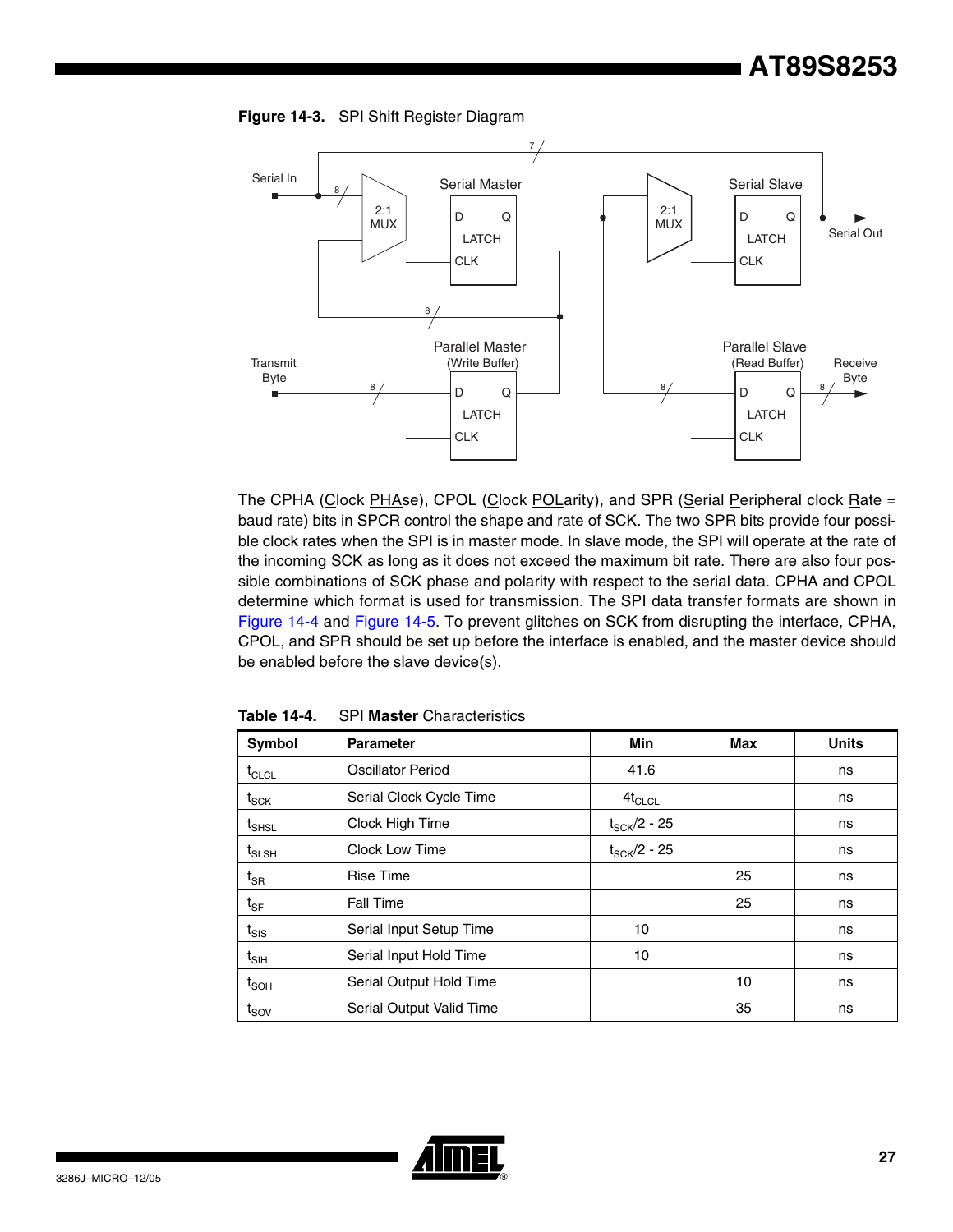

| Symbol                                    | <b>Parameter</b>         | <b>Min</b>                 | Max | <b>Units</b> |
|-------------------------------------------|--------------------------|----------------------------|-----|--------------|
| $t_{CLCL}$                                | Oscillator Period        | 41.6                       |     | ns           |
| $t_{\scriptstyle\text{SCK}}$              | Serial Clock Cycle Time  | $4t_{CLCL}$                |     | ns           |
| $t_{\scriptstyle\text{SHSL}}$             | Clock High Time          | 1.5 t <sub>CLCL</sub> - 25 |     | ns           |
| $\mathfrak{t}_{\text{SLSH}}$              | Clock Low Time           | 1.5 t <sub>CLCL</sub> - 25 |     | ns           |
| $t_{\mathsf{SR}}$                         | <b>Rise Time</b>         |                            | 25  | ns           |
| $\boldsymbol{\mathfrak{t}}_{\textsf{SF}}$ | Fall Time                |                            | 25  | ns           |
| $t_{\text{SIS}}$                          | Serial Input Setup Time  | 10                         |     | ns           |
| $t_{\sf SH}$                              | Serial Input Hold Time   | 10                         |     | ns           |
| $t_{\mathsf{SOH}}$                        | Serial Output Hold Time  |                            | 10  | ns           |
| $t_{\text{SOV}}$                          | Serial Output Valid Time |                            | 35  | ns           |
| $t_{\text{SOE}}$                          | Output Enable Time       |                            | 10  | ns           |
| $t_{\text{SOX}}$                          | Output Disable Time      |                            | 25  | ns           |
| $t_{\text{SSE}}$                          | Slave Enable Lead Time   | 10                         |     | ns           |
| $t_{\scriptstyle\text{SSD}}$              | Slave Disable Lag Time   | 0                          |     | ns           |

**Table 14-5.** SPI **Slave** Characteristics

<span id="page-27-0"></span>**Figure 14-4.** SPI Master Timing (CPHA = 0)

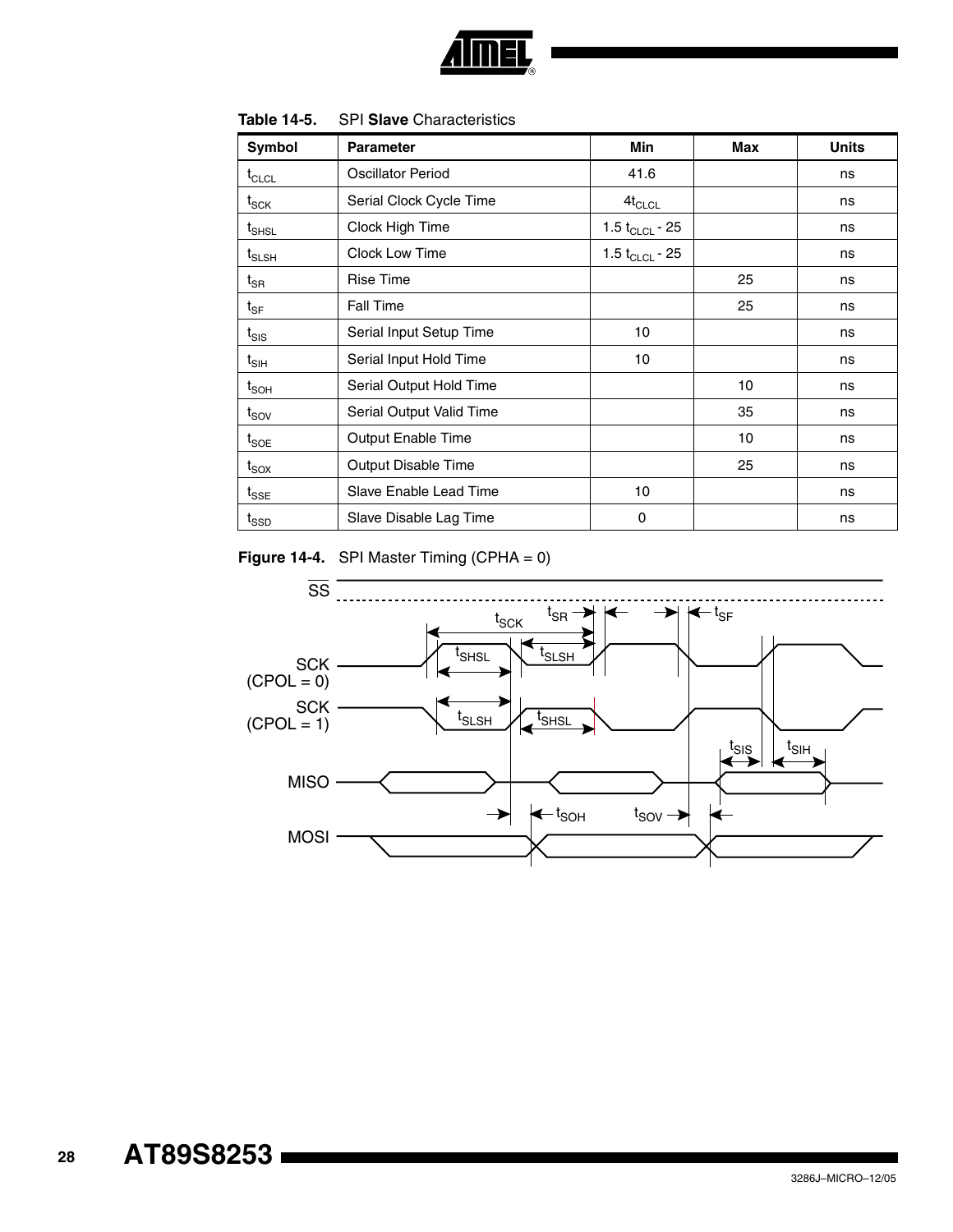<span id="page-28-0"></span>



**Figure 14-6.** SPI Master Timing (CPHA = 1)







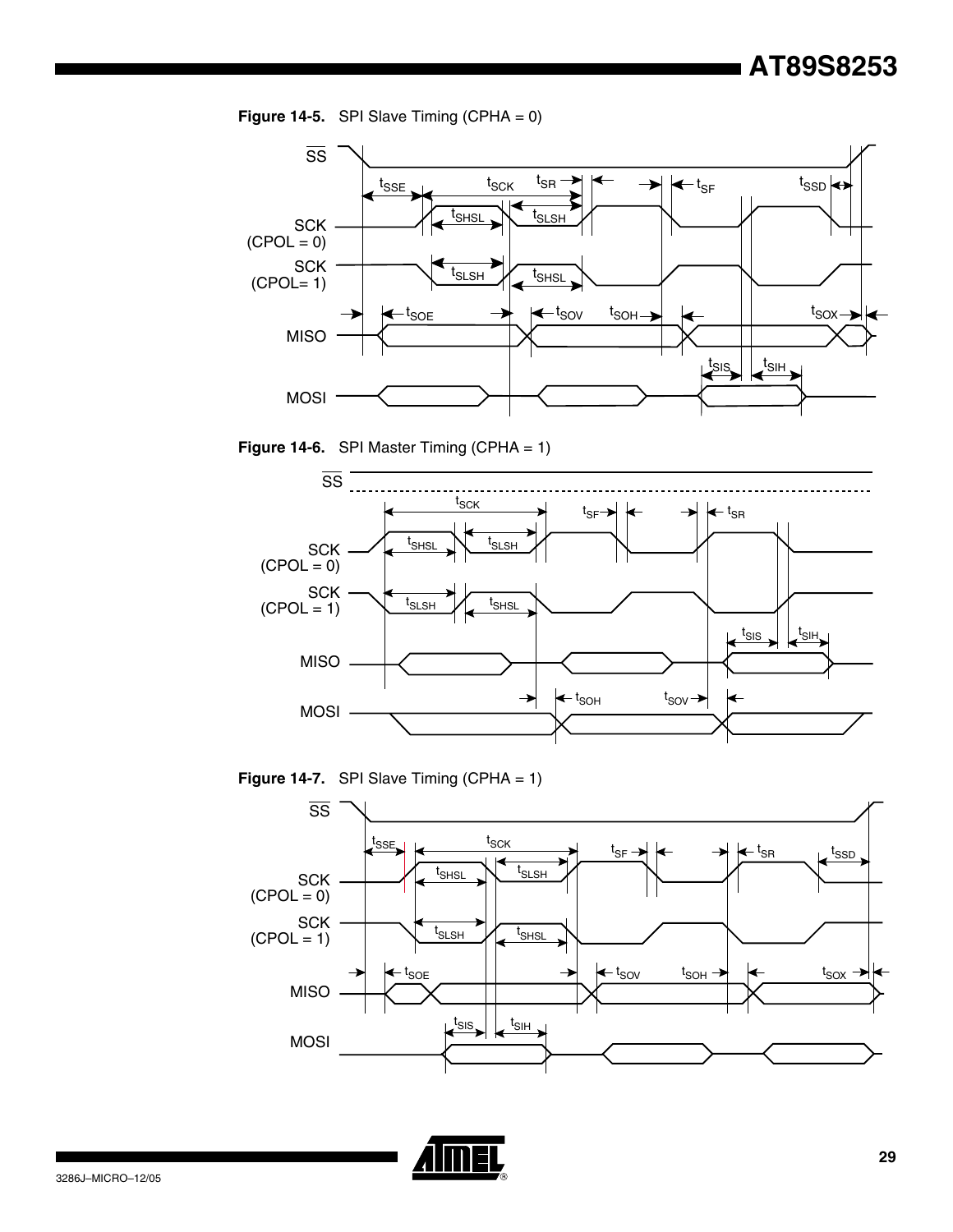

#### **Figure 14-8.** SPI Transfer Format with CPHA = 0



Note: \*Not defined but normally MSB of character just received



Note: \*Not defined but normally LSB of previously transmitted character

#### **15. Interrupts**

The AT89S8253 has a total of six interrupt vectors: two external interrupts ( $\overline{\text{INT0}}$  and  $\overline{\text{INT1}}$ ), three timer interrupts (Timers 0, 1, and 2), and the serial port interrupt. These interrupts are all shown in [Figure 15-1](#page-31-0).

Each of these interrupt sources can be individually enabled or disabled by setting or clearing a bit in Special Function Register IE. IE also contains a global disable bit, EA, which disables all interrupts at once.

Note that [Table 15-1](#page-30-0) shows that bit position IE.6 is unimplemented. User software should not write a 1 to this bit position, since it may be used in future AT89 products.

Timer 2 interrupt is generated by the logical OR of bits TF2 and EXF2 in register T2CON. Neither of these flags is cleared by hardware when the service routine is vectored to. In fact, the service routine may have to determine whether it was TF2 or EXF2 that generated the interrupt, and that bit will have to be cleared in software.

The serial interrupt is the logical OR of bits RI and TI in register SCON and also bit SPIF in SPSR (if SPIE in SPCR is set). None of these flags is cleared by hardware when the service routine is vectored to. The service routine may have to determine whether the UART or SPI generated the interrupt.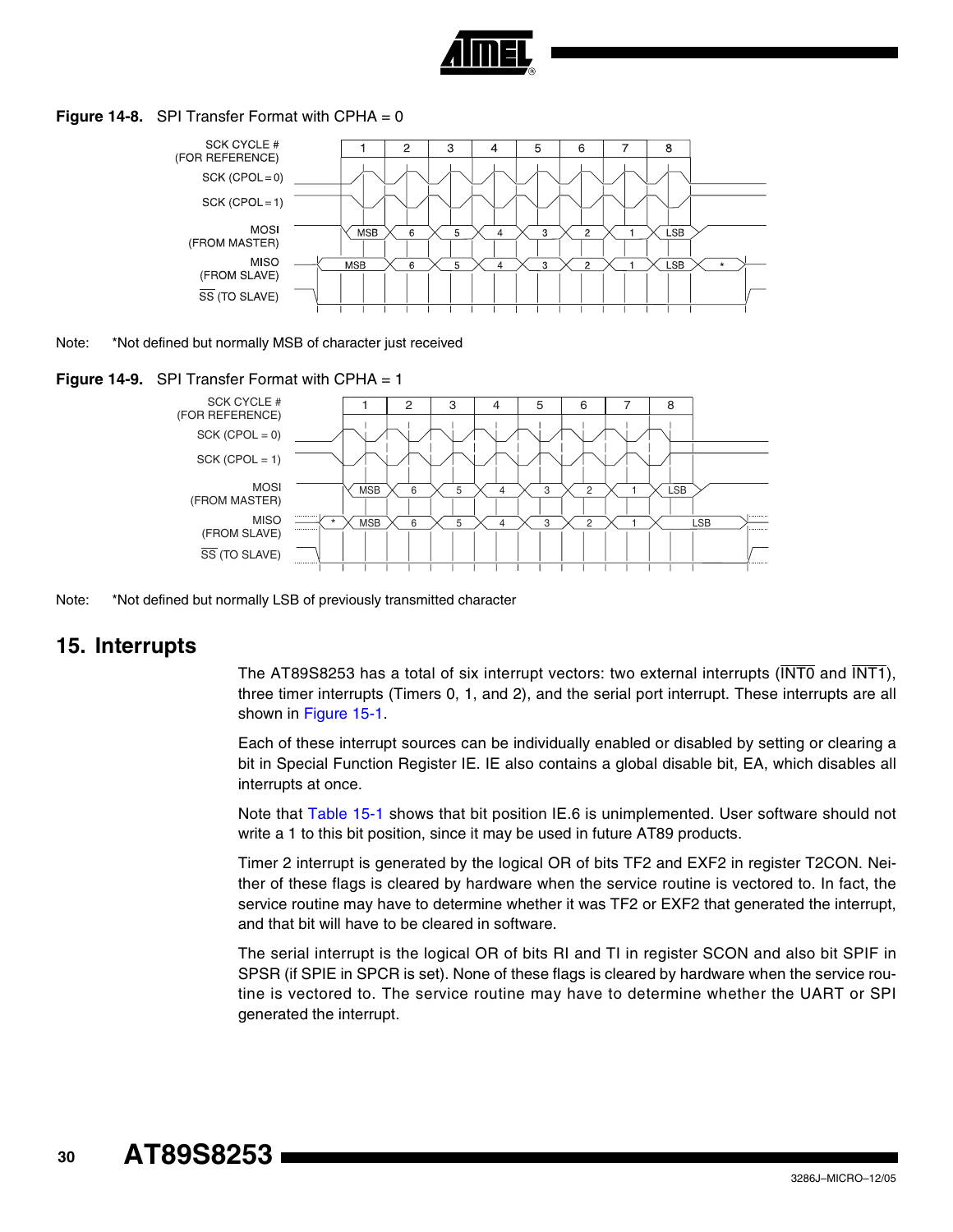The Timer 0 and Timer 1 flags, TF0 and TF1, are set at S5P2 of the cycle in which the timers overflow. The values are then polled by the circuitry in the next cycle. However, the Timer 2 flag, TF2, is set at S2P2 and is polled in the same cycle in which the timer overflows.

| Interrupt                   | <b>Source</b>           | <b>Vector Address</b> |
|-----------------------------|-------------------------|-----------------------|
| <b>System Reset</b>         | RST or POR or BOD       | 0000H                 |
| External Interrupt 0        | IE <sub>0</sub>         | 0003H                 |
| Timer 0 Overflow            | TF0                     | 000BH                 |
| <b>External Interrupt 1</b> | IE <sub>1</sub>         | 0013H                 |
| Timer 1 Overflow            | TF <sub>1</sub>         | 001BH                 |
| Serial Port                 | <b>RI or TI or SPIF</b> | 0023H                 |

#### <span id="page-30-0"></span>**Table 15-1.** Interrupt Enable (IE) Register

|                        | IE Address = $A8H$<br>Reset Value = $0X000000B$ |                                         |                                                                                                                                                                                        |  |  |                                                                                                         |  |  |  |  |  |
|------------------------|-------------------------------------------------|-----------------------------------------|----------------------------------------------------------------------------------------------------------------------------------------------------------------------------------------|--|--|---------------------------------------------------------------------------------------------------------|--|--|--|--|--|
| <b>Bit Addressable</b> |                                                 |                                         |                                                                                                                                                                                        |  |  |                                                                                                         |  |  |  |  |  |
|                        |                                                 |                                         |                                                                                                                                                                                        |  |  |                                                                                                         |  |  |  |  |  |
|                        | EA                                              |                                         | <b>ES</b><br>ET <sub>2</sub><br>ET <sub>1</sub><br>EX <sub>1</sub><br>ET <sub>0</sub><br>EX <sub>0</sub>                                                                               |  |  |                                                                                                         |  |  |  |  |  |
|                        |                                                 | Enable Bit $= 1$ enables the interrupt. |                                                                                                                                                                                        |  |  |                                                                                                         |  |  |  |  |  |
|                        |                                                 | Enable Bit = 0 disables the interrupt.  |                                                                                                                                                                                        |  |  |                                                                                                         |  |  |  |  |  |
| Symbol                 | <b>Position</b>                                 | <b>Function</b>                         |                                                                                                                                                                                        |  |  |                                                                                                         |  |  |  |  |  |
| EA                     | IE.7                                            |                                         | Disables all interrupts. If $EA = 0$ , no interrupt is acknowledged. If $EA = 1$ , each interrupt source is individually<br>enabled or disabled by setting or clearing its enable bit. |  |  |                                                                                                         |  |  |  |  |  |
|                        | IE.6                                            | Reserved.                               |                                                                                                                                                                                        |  |  |                                                                                                         |  |  |  |  |  |
| ET <sub>2</sub>        | IE.5                                            |                                         | Timer 2 interrupt enable bit.                                                                                                                                                          |  |  |                                                                                                         |  |  |  |  |  |
| ES.                    | IE.4                                            |                                         | SPI and UART interrupt enable bit.                                                                                                                                                     |  |  |                                                                                                         |  |  |  |  |  |
| ET <sub>1</sub>        | IE.3                                            |                                         | Timer 1 interrupt enable bit.                                                                                                                                                          |  |  |                                                                                                         |  |  |  |  |  |
| EX <sub>1</sub>        | IE.2                                            |                                         | External interrupt 1 enable bit.                                                                                                                                                       |  |  |                                                                                                         |  |  |  |  |  |
| ET <sub>0</sub>        | IE.1                                            |                                         | Timer 0 interrupt enable bit.                                                                                                                                                          |  |  |                                                                                                         |  |  |  |  |  |
| EX <sub>0</sub>        | IE.0                                            |                                         | External interrupt 0 enable bit.                                                                                                                                                       |  |  |                                                                                                         |  |  |  |  |  |
|                        |                                                 |                                         |                                                                                                                                                                                        |  |  | User software should never write 1s to reserved bits, because they may be used in future AT89 products. |  |  |  |  |  |

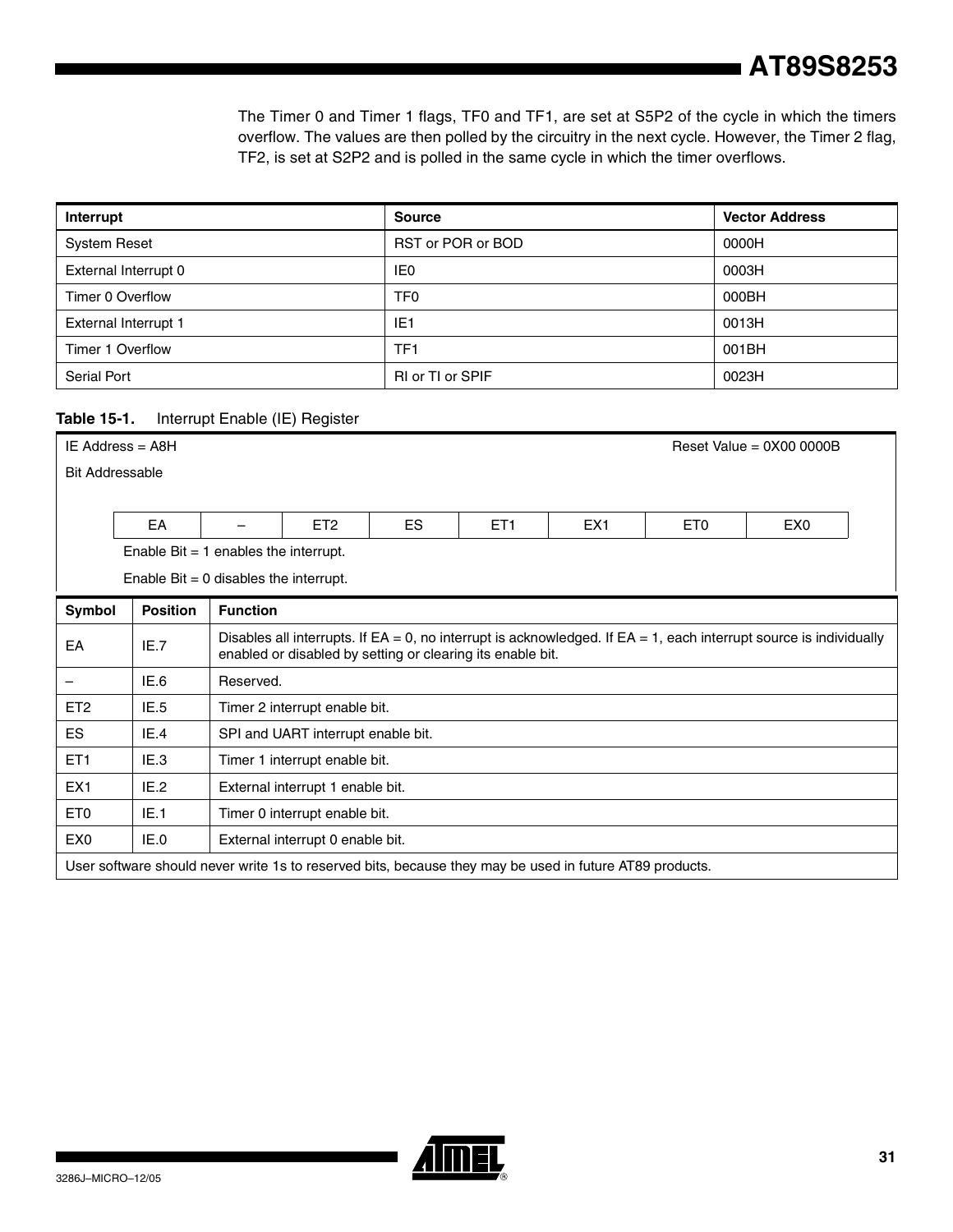

#### **Table 15-2.** IP – Interrupt Priority Register

| $IP = B8H$      | Reset Value = $XX000000B$ |                                    |                 |           |                 |                 |                 |                 |  |  |  |
|-----------------|---------------------------|------------------------------------|-----------------|-----------|-----------------|-----------------|-----------------|-----------------|--|--|--|
|                 | <b>Bit Addressable</b>    |                                    |                 |           |                 |                 |                 |                 |  |  |  |
|                 |                           |                                    | PT <sub>2</sub> | <b>PS</b> | PT <sub>1</sub> | PX <sub>1</sub> | PT <sub>0</sub> | PX <sub>0</sub> |  |  |  |
| Bit             | 7                         | 6                                  | 5               | 4         | 3               | 2               |                 | 0               |  |  |  |
| Symbol          | <b>Function</b>           |                                    |                 |           |                 |                 |                 |                 |  |  |  |
| PT <sub>2</sub> |                           | Timer 2 Interrupt Priority Low     |                 |           |                 |                 |                 |                 |  |  |  |
| <b>PS</b>       |                           | Serial Port Interrupt Priority Low |                 |           |                 |                 |                 |                 |  |  |  |
| PT <sub>1</sub> |                           | Timer 1 Interrupt Priority Low     |                 |           |                 |                 |                 |                 |  |  |  |
| PX <sub>1</sub> |                           | External Interrupt 1 Priority Low  |                 |           |                 |                 |                 |                 |  |  |  |
| PT <sub>0</sub> |                           | Timer 0 Interrupt Priority Low     |                 |           |                 |                 |                 |                 |  |  |  |
| PX <sub>0</sub> |                           | External Interrupt 0 Priority Low  |                 |           |                 |                 |                 |                 |  |  |  |

#### Table 15-3. IPH - Interrupt Priority High Register

|                   | $IPH = B7H$<br>Reset Value = $XX000000B$ |                                     |                  |            |                   |                   |             |             |  |  |
|-------------------|------------------------------------------|-------------------------------------|------------------|------------|-------------------|-------------------|-------------|-------------|--|--|
|                   | Not Bit Addressable                      |                                     |                  |            |                   |                   |             |             |  |  |
|                   |                                          |                                     | PT <sub>2H</sub> | <b>PSH</b> | PT <sub>1</sub> H | PX <sub>1</sub> H | <b>PT0H</b> | <b>PX0H</b> |  |  |
| Bit               |                                          | 6                                   | 5                | 4          | 3                 | 2                 |             | 0           |  |  |
| Symbol            | <b>Function</b>                          |                                     |                  |            |                   |                   |             |             |  |  |
| PT <sub>2H</sub>  |                                          | Timer 2 Interrupt Priority High     |                  |            |                   |                   |             |             |  |  |
| <b>PSH</b>        |                                          | Serial Port Interrupt Priority High |                  |            |                   |                   |             |             |  |  |
| PT <sub>1</sub> H |                                          | Timer 1 Interrupt Priority High     |                  |            |                   |                   |             |             |  |  |
| PX <sub>1</sub> H |                                          | External Interrupt 1 Priority High  |                  |            |                   |                   |             |             |  |  |
| <b>PT0H</b>       |                                          | Timer 0 Interrupt Priority High     |                  |            |                   |                   |             |             |  |  |

#### <span id="page-31-0"></span>**Figure 15-1.** Interrupt Sources

PX0H | External Interrupt 0 Priority High



#### **32 AT89S8253**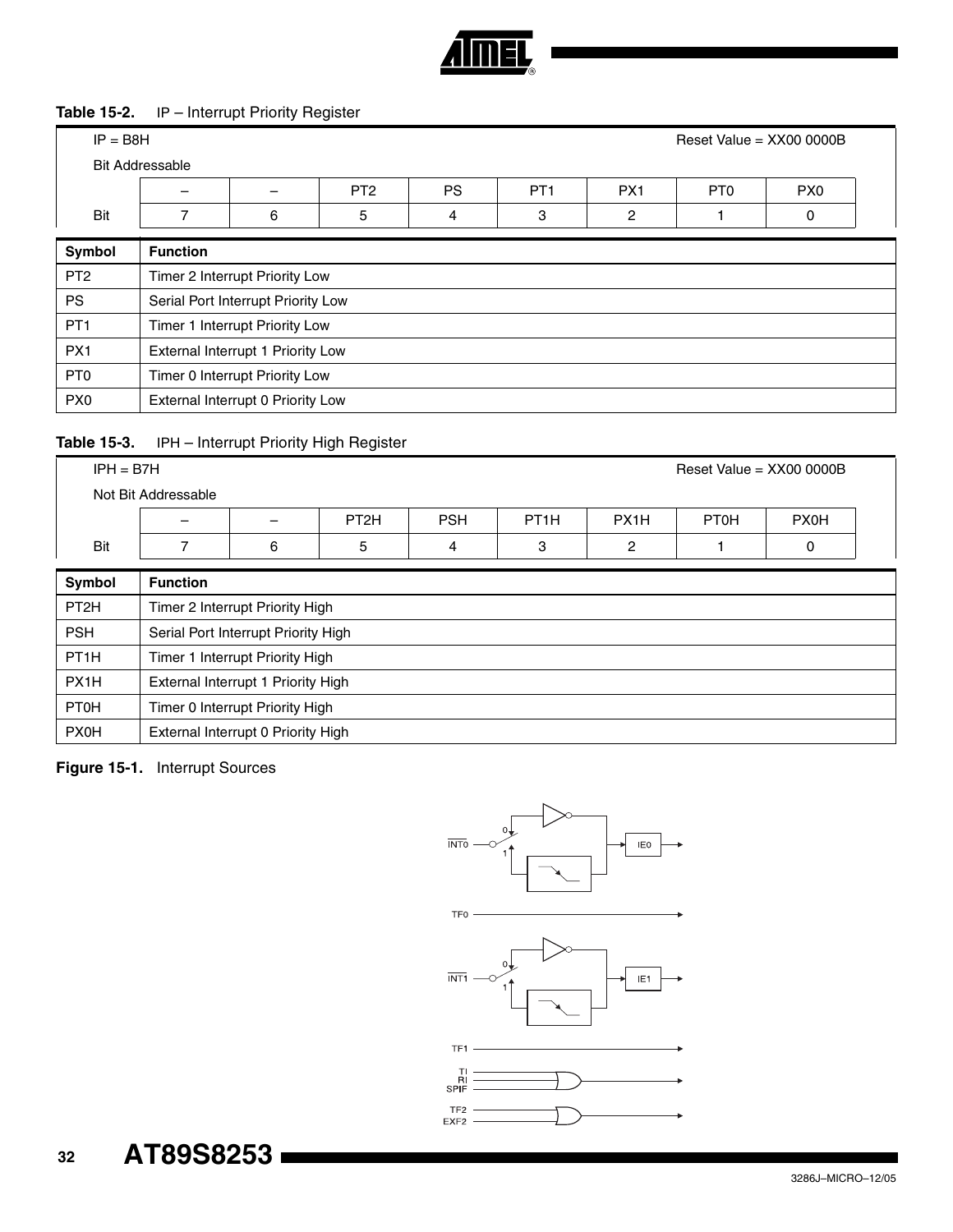# **16. Oscillator Characteristics**

XTAL1 and XTAL2 are the input and output, respectively, of an inverting amplifier that can be configured for use as an on-chip oscillator, as shown in [Figure 16-1.](#page-32-0) Either a quartz crystal or ceramic resonator may be used. [Figures 16-2 and](#page-32-1) [16-3](#page-33-0) illustrate the relationship between sample clock loading and the respective resulting clock amplitudes.

#### <span id="page-32-0"></span>**Figure 16-1.** Oscillator Connections



Note:  $C1, C2 = 5 pF \pm 5 pF$  for Crystals  $= 5$  pF  $\pm$  5 pF for Ceramic Resonators

<span id="page-32-1"></span>



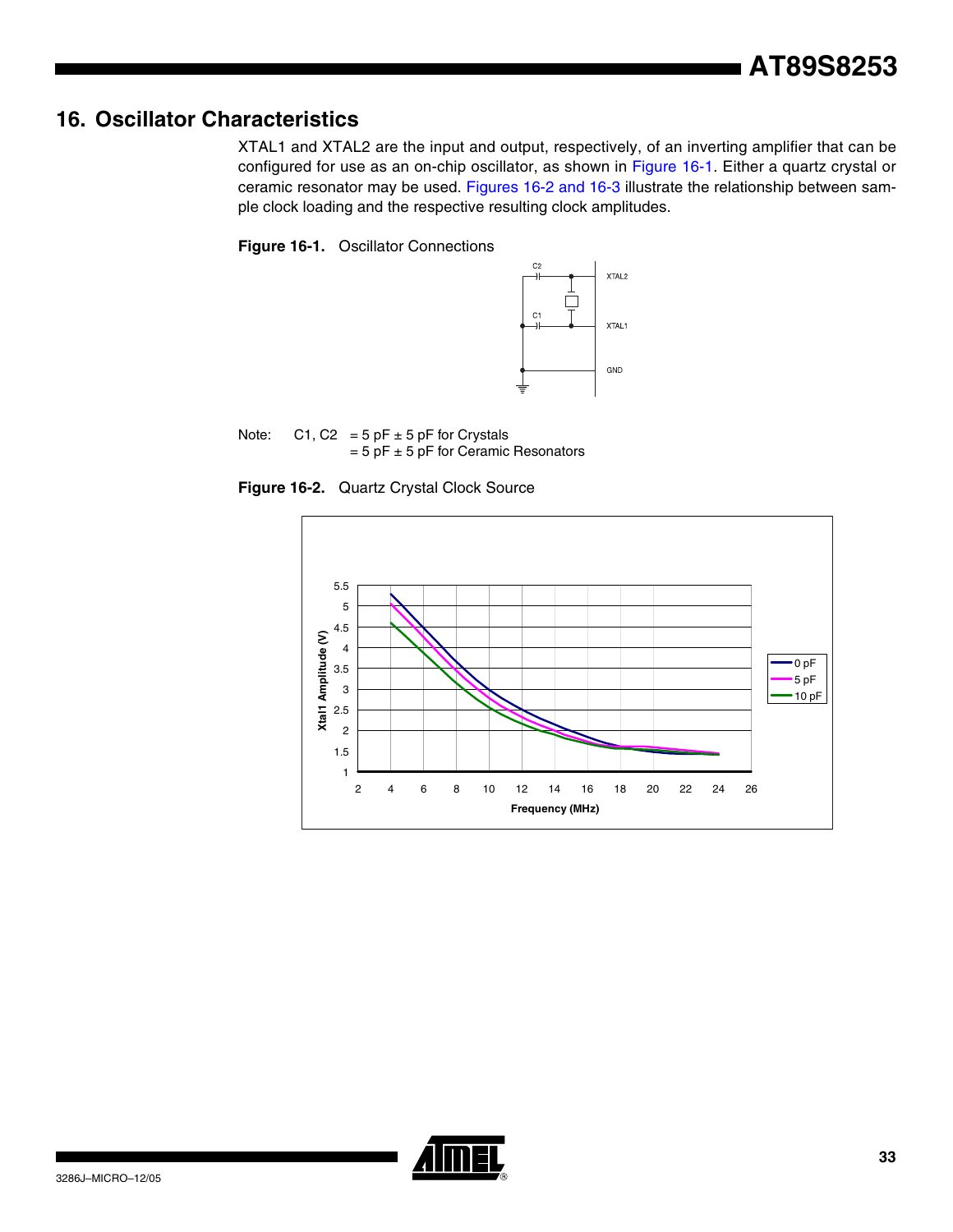

**Figure 16-3.** Ceramic Resonator Clock Source

<span id="page-33-0"></span>

To drive the device from an external clock source, XTAL2 should be left unconnected while XTAL1 is driven, as shown in [Figure 16-4.](#page-33-1)

<span id="page-33-1"></span>



# **17. Idle Mode**

In idle mode, the CPU puts itself to sleep while all the on-chip peripherals remain active. This mode is invoked by software. The content of the on-chip RAM and all the special functions registers remain unchanged during this mode. The idle mode can be terminated by any enabled interrupt or by a hardware reset.

Note that when idle mode is terminated by a hardware reset, the device normally resumes program execution from where it left off, up to two machine cycles before the internal reset algorithm takes control. On-chip hardware inhibits access to internal RAM in this event, but access to the port pins is not inhibited. To eliminate the possibility of an unexpected write to a port pin when idle mode is terminated by a reset, the instruction following the one that invokes idle mode should not write to a port pin or to external memory.

| <b>Mode</b> | <b>Program Memory</b> | <b>ALE</b> | <b>PSEN</b> | PORT <sub>0</sub> | PORT <sub>1</sub> | PORT <sub>2</sub> | PORT <sub>3</sub> |
|-------------|-----------------------|------------|-------------|-------------------|-------------------|-------------------|-------------------|
| Idle        | Internal              |            |             | Data              | Data              | Data              | Data              |
| Idle        | External              |            |             | Float             | Data              | Address           | Data              |
| Power-down  | Internal              | 0          | 0           | Data              | Data              | Data              | Data              |
| Power-down  | External              | 0          | 0           | Float             | Data              | Data              | Data              |

**Table 17-1.** Status of External Pins During Idle and Power-down Modes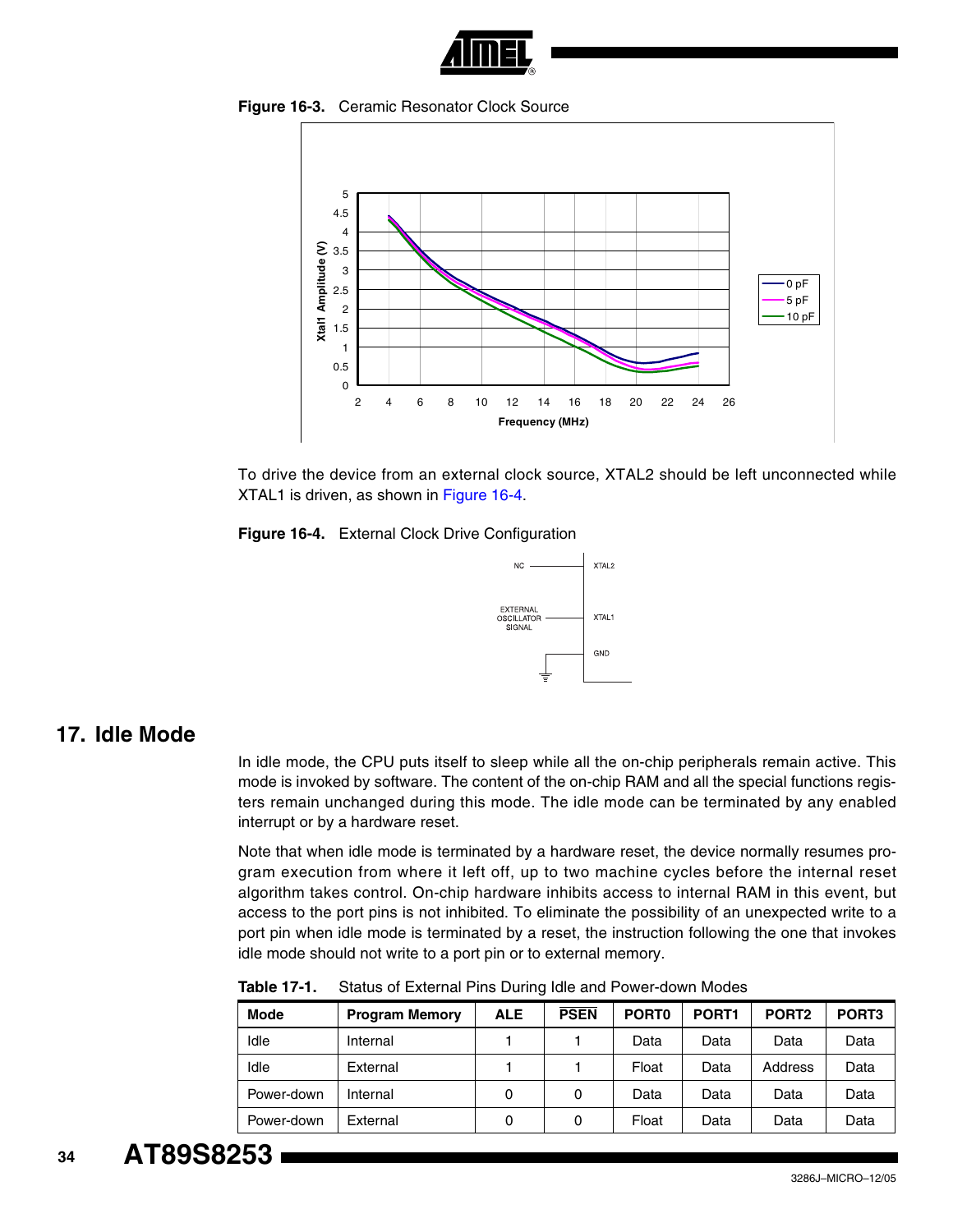### **18. Power-down Mode**

In the power-down mode, the oscillator is stopped and the instruction that invokes power-down is the last instruction executed. The on-chip RAM and Special Function Registers retain their values until the power-down mode is terminated. Exit from power-down can be initiated either by a hardware reset or by an enabled external interrupt. Reset redefines the SFRs but does not change the on-chip RAM. The reset should not be activated before  $V_{\text{cc}}$  is restored to its normal operating level and must be held active long enough to allow the oscillator to restart and stabilize.

To exit power-down via an interrupt, external interrupt pin P3.2 or P3.3 must be kept low for at least the specified required crystal oscillator start up time. Afterwards, the interrupt service routine starts at the **rising edge** of the external interrupt pin if the SFR bit AUXR.1 is set. If AUXR.1 is reset (cleared), execution starts after a self-timed interval of 2 ms (nominal) from the falling edge of the external interrupt pin.

The user should not attempt to enter (or re-enter) the power-down mode for a minimum of 4 µs until after one of the following conditions has occurred: Start of code execution (after any type of reset), or Exit from power-down mode.

### **19. Program Memory Lock Bits**

The AT89S8253 has three lock bits that can be left unprogrammed (U) or can be programmed (P) to obtain the additional features listed in [Table 19-1.](#page-34-1)

When lock bit 1 is programmed, the logic level at the  $\overline{EA}$  pin is sampled and latched during reset. If the device is powered up without a reset, the latch initializes to a random value and holds that value until reset is activated. The latched value of  $\overline{\mathsf{EA}}$  must agree with the current logic level at that pin in order for the device to function properly.

Once programmed, the lock bits can only be unprogrammed with the Chip Erase operation in either the parallel or serial modes.

| <b>Program Lock Bits</b> |     |                 |                 |                                                                                                                                                                                                                                                                 |
|--------------------------|-----|-----------------|-----------------|-----------------------------------------------------------------------------------------------------------------------------------------------------------------------------------------------------------------------------------------------------------------|
|                          | LB1 | LB <sub>2</sub> | LB <sub>3</sub> | <b>Protection Type</b>                                                                                                                                                                                                                                          |
|                          | U   | П               | U               | No internal memory lock feature.                                                                                                                                                                                                                                |
| 2                        | P   |                 | U               | MOVC instructions executed from external program memory are<br>disabled from fetching code bytes from internal memory. $\overline{EA}$ is sampled<br>and latched on reset and further programming of the Flash memory<br>(parallel or serial mode) is disabled. |
| 3                        | P   | P               | U               | Same as Mode 2, but parallel or serial verify are also disabled.                                                                                                                                                                                                |
| 4                        | P   | P               | P               | Same as Mode 3, but external execution is also disabled.                                                                                                                                                                                                        |

<span id="page-34-1"></span>**Table 19-1.** Lock Bit Protection Modes<sup>[\(1\)](#page-34-0)</sup>

<span id="page-34-0"></span>Note:  $1. U =$  Unprogrammed

P = Programmed

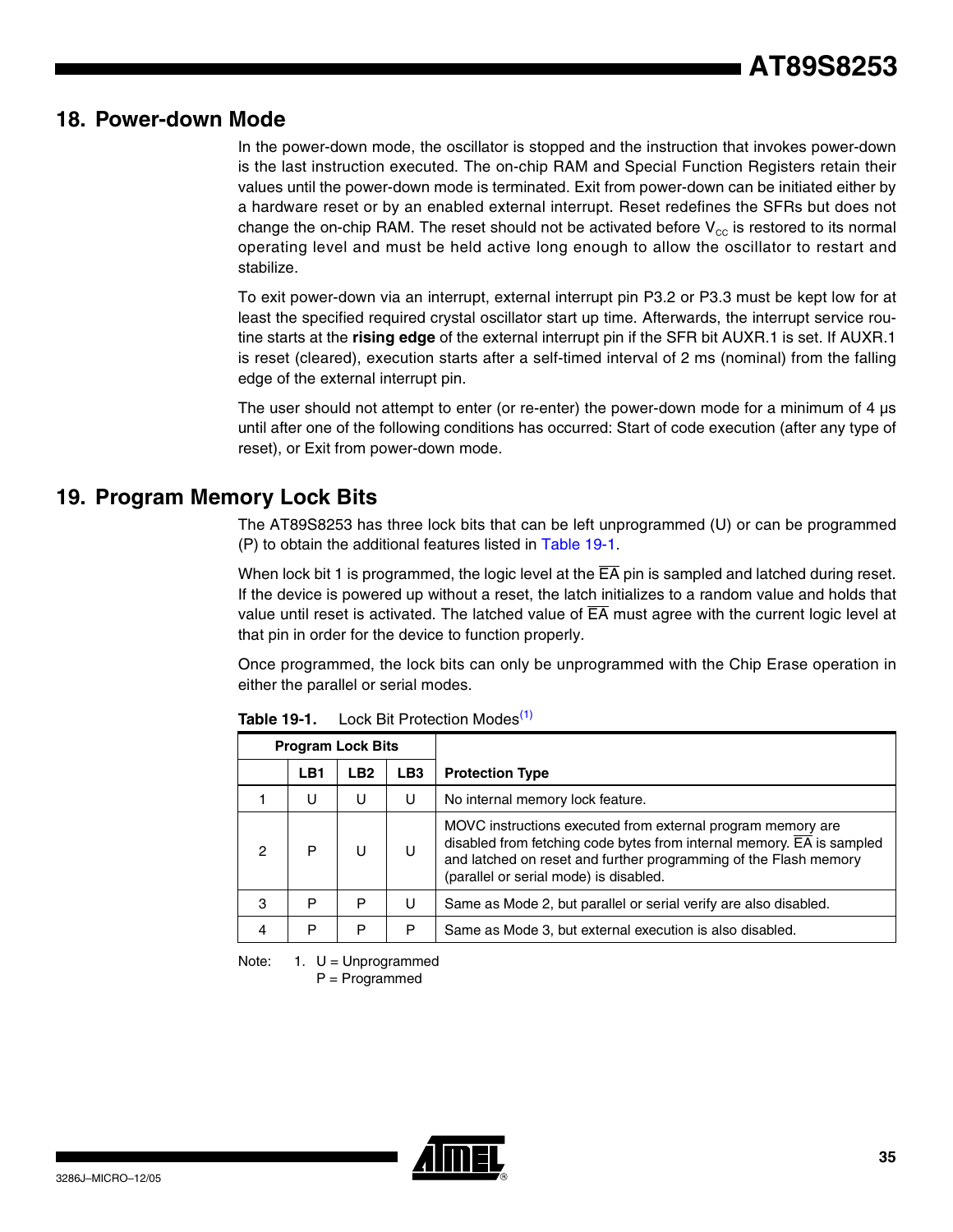

# **20. Programming the Flash and EEPROM**

Atmel's AT89S8253 Flash microcontroller offers 12K bytes of In-System reprogrammable Flash code memory and 2K bytes of EEPROM data memory.

The AT89S8253 is normally shipped with the on-chip Flash code and EEPROM data memory arrays in the erased state (i.e. contents = FFH) and ready to be programmed. This device supports a parallel programming mode and a serial programming mode. The serial programming mode provides a convenient way to reprogram the AT89S8253 inside the user's system. The parallel programming mode is compatible with conventional third-party Flash or EPROM programmers.

The code and data memory arrays are mapped via separate address spaces in the parallel and serial programming modes: 0000H to 2FFFH for code memory and 000H to 7FFH for data memory.

The code and data memory arrays in the AT89S8253 are programmed byte-by-byte or by page in either programming mode. To reprogram any non-blank byte in the parallel or serial mode, the user needs to invoke the Chip Erase operation first to erase both arrays since there is no built-in auto-erase capability.

**Parallel Programming Algorithm:** To program and verify the AT89S8253 in the parallel pro-gramming mode, the following sequence is recommended (see [Figure 26-1](#page-43-0)):

- 1. Power-up sequence:
	- a. Apply power between  $V_{CC}$  and GND pins.
	- b. Set RST pin to "H".
	- c. Apply a 3 MHz to 24 MHz clock to XTAL1 pin and wait for at least 10 ms.
- 2. Set PSEN pin to "L"
	- a. ALE pin to "H"
	- b.  $\overline{EA}$  pin to "H" and all other pins to "H".
- 3. Raise EA/VPP to 12V to enable Flash programming, erase or verification. Enable the P3.0 pull-up (10 KΩ typical) for RDY/BSY operation.
- 4. Apply the appropriate combination of "H" or "L" logic levels to pins P3.3, P3.4, P3.5, P3.6, P3.7 to select one of the programming operations shown in the Flash Programming Modes table.
- 5. Apply the desired byte address to pins P1.0 to P1.7 and P2.0 to P2.5.
	- a. Apply data to pins P0.0 to P0.7 for write code operation.
- 6. Pulse ALE/PROG once to load a byte in the code memory array, the data memory array, or the lock bits.
- 7. Repeat steps 5 and 6, changing the address and data for up to 64 bytes in the code memory page or 32 bytes in the data memory (EEPROM) page. When loading a page with individual bytes, the interval between consecutive byte loads should be no longer than 150 µs. Otherwise the device internally times out and assumes that the page load sequence is completed, rejecting any further loads before the page programming sequence has finished. This timing restriction also applies to Page Write of the 64-byte User Row.
- 8. After the last byte of the current page has been loaded, wait for 5 ms or monitor the RDY/BUSY pin until it transitions high. The page write cycle is self-timed and typically takes less than 5 ms.
- 9. To verify the last byte of the page just programmed, bring pin P3.4 to "L" and read the programmed data at pins P0.0 to P0.7.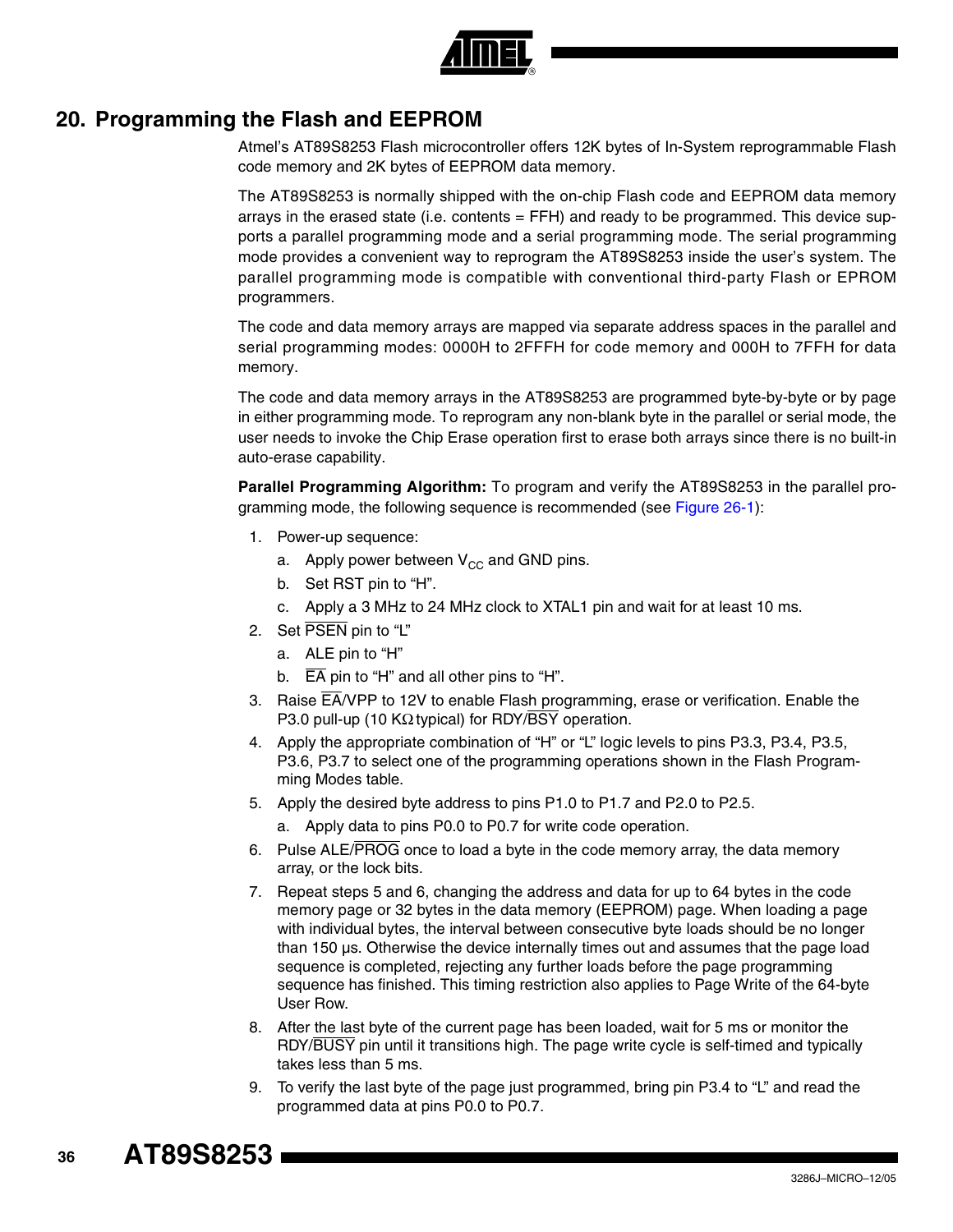- 10. Repeat steps 4 through 7 changing the address and data for the entire array or until the end of the object file is reached.
- 11. Power-off sequence:
	- a. Tri-state the address and data inputs.
	- b. Disable the P3.0 pullup used for RDY/BUSY operation.
	- c. Set XTAL1 to "L".
	- d. Set RST and  $\overline{EA}$  pins to "L".
	- e. Turn  $V_{CC}$  power off.

**Data Polling:** The AT89S8253 features DATA Polling to indicate the end of any programming cycle. During a write cycle in the parallel or serial programming mode, an attempted read of the last loaded byte will result in the complement of the written datum on P0.7 (parallel mode), and on the MSB of the serial output byte on MISO (serial mode). Once the write cycle has been completed, true data are valid on all outputs, and the next cycle may begin. DATA Polling may begin any time after a write cycle has been initiated.

**Ready/Busy:** The progress of byte programming in the parallel programming mode can also be monitored by the RDY/BSY output signal. Pin P3.0 is pulled Low after ALE goes High during programming to indicate BUSY. P3.0 is pulled High again when programming is done to indicate READY. P3.0 needs an external pullup (typical 10 KΩ) when functioning as RDY/BSY.

**Program Verify:** If lock bits LB1 and LB2 have not been programmed, the programmed Code or Data byte can be read back via the address and data lines for verification. The state of the lock bits can also be verified directly in the parallel and serial programming modes.

**Chip Erase:** Both Flash and EEPROM arrays are erased electrically at the same time. In the parallel programming mode, Chip Erase is initiated by using the proper combination of control signals. The code and data arrays are written with all "1"s during the Chip Erase operation. The User Row will also be erased if the UsrRowProEn fuse (Fuse3) =  $0$  (enabled state).

In the serial programming mode, a chip erase operation is initiated by issuing the Chip Erase instruction. In this mode, Chip Erase is self-timed and also takes about 8 ms.

During Chip Erase, a serial read from any address location will return 00H at the data outputs.

**Serial Programming Fuse:** A programmable fuse is available to disable Serial Programming if the user needs maximum system security. The Serial Programming Fuse can be disabled via both the Parallel/Serial Programming Modes, but can only be enabled via the Parallel mode.

#### *The AT89S8253 is shipped with the Serial Programming Mode enabled.*

**Reading the Signature Bytes:** The signature bytes are read by the same procedure as a normal verification of locations 030H and 031H, except that P3.6 and P3.7 must be pulled to a logic low. The values returned are as follows:

(030H) = 1EH indicates manufactured by Atmel (031H) = 73H indicates AT89S8253

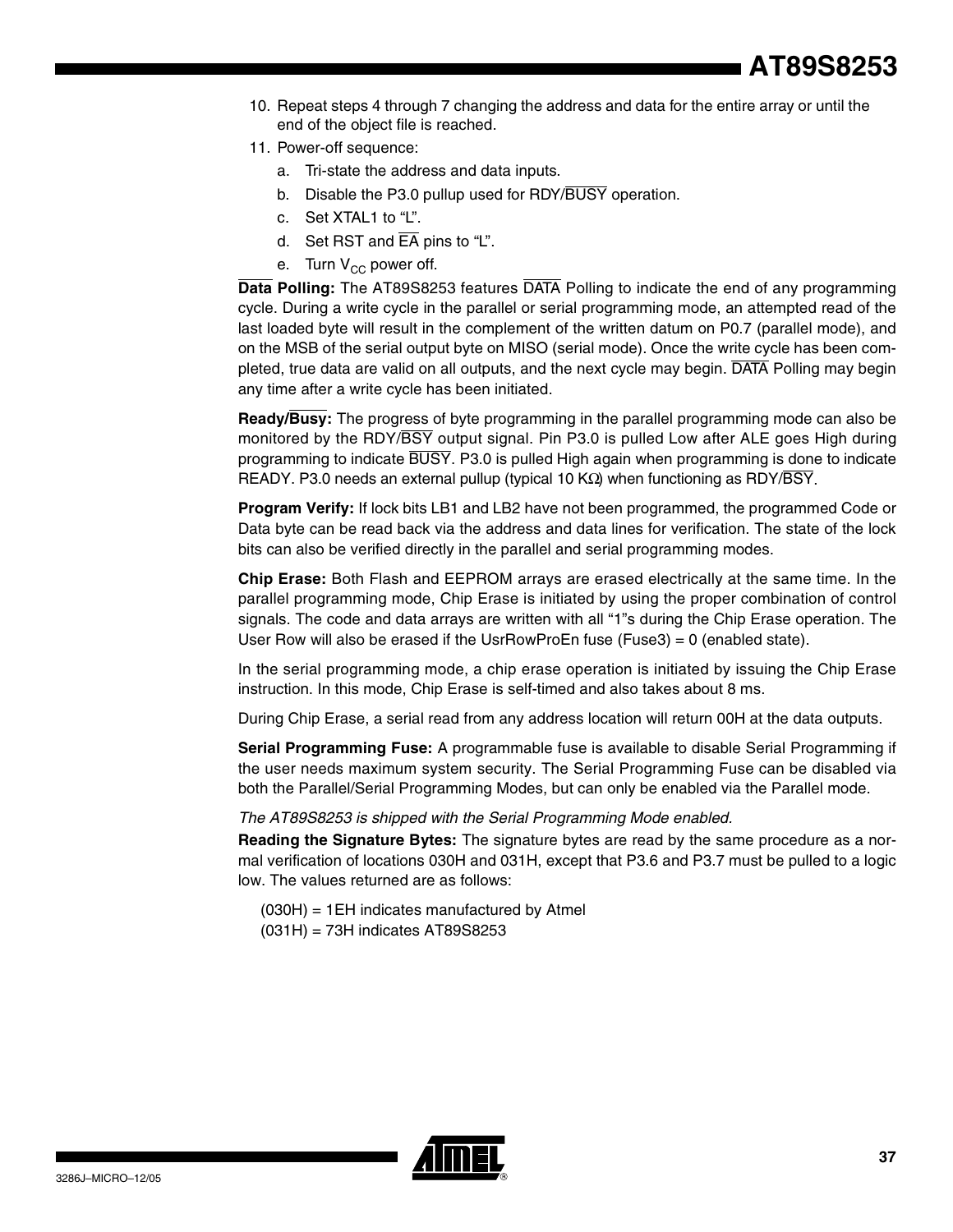

### **21. Programming Interface**

Every code byte in the Flash and EEPROM arrays can be written, and the entire array can be erased, by using the appropriate combination of control signals. The write operation cycle is selftimed and once initiated, will automatically time itself to completion.

Most worldwide major programming vendors offer support for the Atmel AT89 microcontroller series. Please contact your local programming vendor for the appropriate software revision.

# **22. Serial Downloading**

Both the code and data memory arrays can be programmed using the serial SPI bus while RST is pulled to  $V_{CC}$ . The serial interface consists of pins SCK, MOSI (input) and MISO (output). After RST is set high, the Programming Enable instruction must be executed first before other operations can be executed.

The Chip Erase operation turns the content of every memory location in both the Code and Data arrays into FFH.

The code and data memory arrays have separate address spaces:

0000H to 2FFFH for code memory and 000H to 7FFH for data memory.

Either an external system clock is supplied at pin XTAL1 or a crystal needs to be connected across pins XTAL1 and XTAL2. The maximum serial clock (SCK) frequency should be less than 1/16 of the crystal frequency. With a 24 MHz oscillator clock, the maximum SCK frequency is 1.5 MHz.

# **23. Serial Programming Algorithm**

To program and verify the AT89S8253 in the serial programming mode, the following sequence is recommended:

- 1. Power-up sequence:
	- a. Apply power between VCC and GND pins.
	- b. Set RST pin to "H".

If a crystal is not connected across pins XTAL1 and XTAL2, apply a 3 MHz to 12 MHz clock to XTAL1 pin and wait for at least 10 ms with RST pin high and P1.7 (SCK) low.

- 2. Enable serial programming by sending the Programming Enable serial instruction to pin MOSI/P1.5. The frequency of the shift clock supplied at pin SCK/P1.7 needs to be less than the CPU clock at XTAL1 divided by 16.
- 3. The code or data array is programmed one byte or one page at a time by supplying the address and data together with the appropriate Write instruction. The write cycle is selftimed and typically takes less than 4.0 ms at 5V.
- 4. Any memory location can be verified by using the Read instruction which returns the content at the selected address at serial output MISO/P1.6.
- 5. At the end of a programming session, RST can be set low to commence normal operation.

Power-off sequence (if needed):

- 1. Set XTAL1 to "L" (if a crystal is not used).
- 2. Set RST to "L".
- 3. Turn  $V_{CC}$  power off.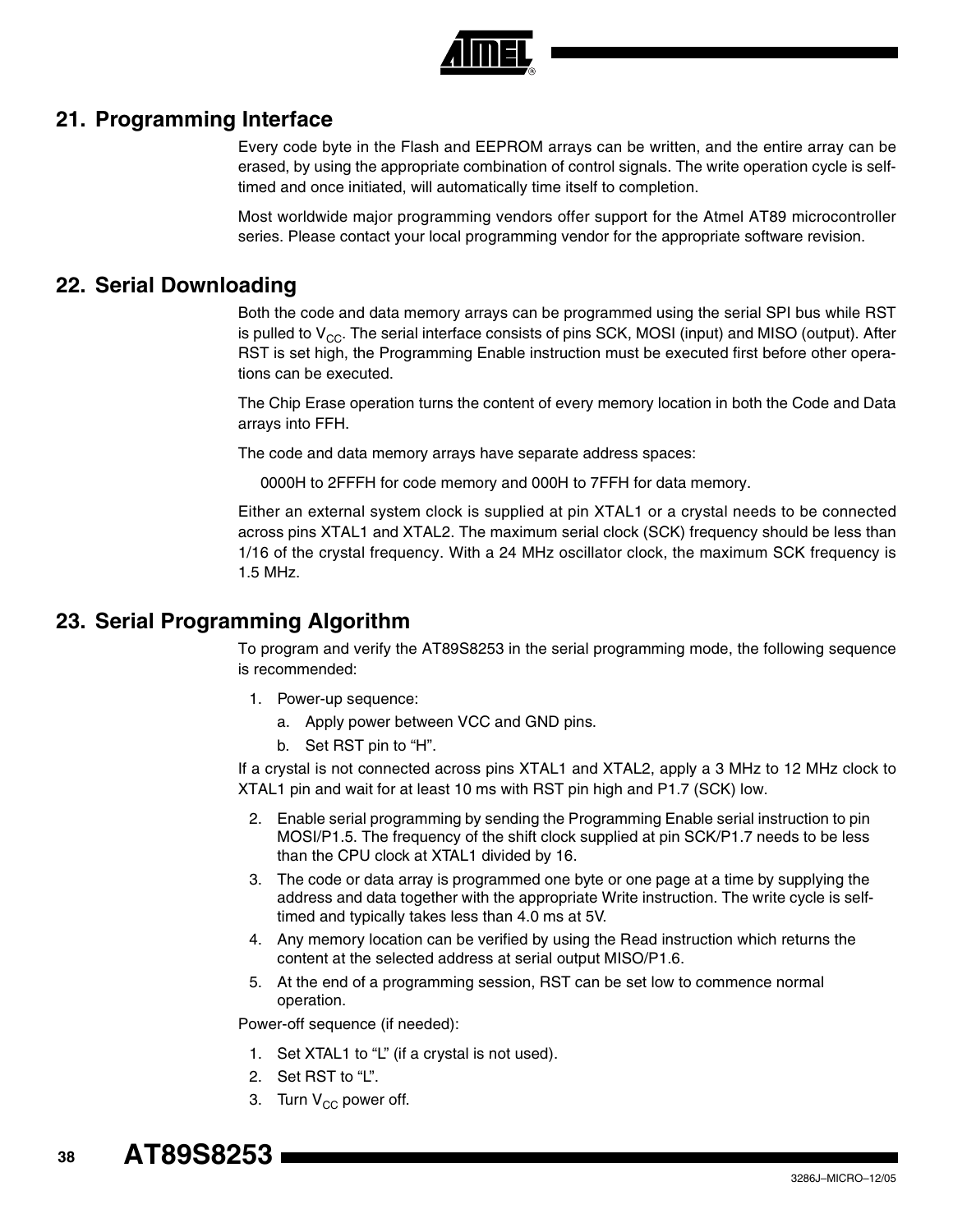# **24. Serial Programming Instruction**

The Instruction Set for Serial Programming follows a 4-byte protocol and is shown in [Table 24-1](#page-38-0).

<span id="page-38-0"></span>

|                                     | <b>Instruction Format</b> |                                                                                                                                                                                                                                                                                                                       |                                          |                                                                                              |        |                                                                                             |
|-------------------------------------|---------------------------|-----------------------------------------------------------------------------------------------------------------------------------------------------------------------------------------------------------------------------------------------------------------------------------------------------------------------|------------------------------------------|----------------------------------------------------------------------------------------------|--------|---------------------------------------------------------------------------------------------|
| Instruction                         | Byte 1                    | Byte 2                                                                                                                                                                                                                                                                                                                | Byte 3                                   | Byte 4                                                                                       | Byte n | Operation                                                                                   |
| <b>Programming Enable</b>           | 1010 1100                 | 0101 0011                                                                                                                                                                                                                                                                                                             | <b>XXXX XXXX</b>                         | <b>XXXX XXXX</b>                                                                             |        | Enable Serial Programming while<br>RST is high                                              |
| Chip Erase                          | 1010 1100                 | 100x xxxx                                                                                                                                                                                                                                                                                                             | <b>XXXX XXXX</b>                         | <b>XXXX XXXX</b>                                                                             |        | Chip Erase both the 12K and 2K<br>memory arrays                                             |
| Write Program Memory<br>(Byte Mode) | 0100 0000                 | $\frac{xx}{55}$ $\frac{5}{5}$ $\frac{2}{5}$ $\frac{2}{5}$ $\frac{2}{5}$ $\frac{2}{5}$ $\frac{2}{5}$ $\frac{2}{5}$ $\frac{2}{5}$ $\frac{2}{5}$ $\frac{2}{5}$ $\frac{2}{5}$ $\frac{2}{5}$ $\frac{2}{5}$ $\frac{2}{5}$ $\frac{2}{5}$ $\frac{2}{5}$ $\frac{2}{5}$ $\frac{2}{5}$ $\frac{2}{5}$ $\frac{2}{5}$ $\frac{2}{5}$ | 5223 2258                                | 6888 8858                                                                                    |        | Write data to Program Memory -<br><b>Byte Mode</b>                                          |
| Read Program Memory<br>(Byte Mode)  | 0010 0000                 | $\frac{xx}{4}$<br>77088                                                                                                                                                                                                                                                                                               | दरदर दक्षर                               | 6883 8858                                                                                    |        | Read data from Program Memory -<br><b>Byte Mode</b>                                         |
| Write Program Memory<br>(Page Mode) | 0101 0000                 | $\frac{XX}{4}$ $\frac{3}{4}$<br>두 문 우 옥<br>두 국 옥 옥                                                                                                                                                                                                                                                                    | 2 % 00 0000                              | Byte 0  Byte 63                                                                              |        | Write data to Program Memory -<br>Page Mode (64 bytes)                                      |
| Read Program Memory<br>(Page Mode)  | 0011 0000                 | $\frac{xx}{55}$ $\frac{5}{5}$ $\frac{2}{5}$ $\frac{2}{5}$ $\frac{2}{5}$ $\frac{2}{5}$ $\frac{2}{5}$ $\frac{2}{5}$ $\frac{2}{5}$ $\frac{2}{5}$ $\frac{2}{5}$ $\frac{2}{5}$ $\frac{2}{5}$ $\frac{2}{5}$ $\frac{2}{5}$ $\frac{2}{5}$ $\frac{2}{5}$ $\frac{2}{5}$ $\frac{2}{5}$ $\frac{2}{5}$ $\frac{2}{5}$ $\frac{2}{5}$ | 2 2 00 0000                              | Byte 0  Byte 63                                                                              |        | Read data from Program Memory -<br>Page Mode (64 bytes)                                     |
| Write Data Memory<br>(Byte Mode)    | 1100 0000                 | $xxxx x \frac{1}{2}$                                                                                                                                                                                                                                                                                                  |                                          | 6888 8858                                                                                    |        | Write data to Data Memory<br>- Byte Mode                                                    |
| Read Data Memory<br>(Byte Mode)     | 1010 0000                 | xxxx xgas                                                                                                                                                                                                                                                                                                             | दक्ष्द दक्ष्द्र                          | 6883 8858                                                                                    |        | Read data from Data Memory - Byte<br>Mode                                                   |
| Write Data Memory<br>(Page Mode)    | 1101 0000                 | $xxxx x \frac{1}{2}$                                                                                                                                                                                                                                                                                                  | 국은 0 0000                                | Byte 0  Byte 31                                                                              |        | Write data to Data Memory - Page<br>Mode (32 bytes)                                         |
| Read Data Memory<br>(Page Mode)     | 1011 0000                 | $\begin{array}{ccc} x & x & z \\ x & z & z \\ y & z & z \end{array}$                                                                                                                                                                                                                                                  | 국운문 0 0000                               | Byte 0  Byte 31                                                                              |        | Read data from Data Memory<br>- Page Mode (32 bytes)                                        |
| <b>Write User Fuses</b>             | 1010 1100                 | 0001<br><b>222222</b><br>22222                                                                                                                                                                                                                                                                                        | XXXX XXXX                                | <b>XXXX XXXX</b>                                                                             |        | Write user fuse bits (refer to next<br>page for the fuse definitions)                       |
| <b>Read User Fuses</b>              | 0010 0001                 | XXXX XXXX                                                                                                                                                                                                                                                                                                             | XXXX XXXX                                |                                                                                              |        | Read back status of user fuse bits                                                          |
| <b>Write Lock Bits</b>              | 1010 1100                 | 1110 $0\frac{885}{995}$                                                                                                                                                                                                                                                                                               | XXXX XXXX                                | XXXX XXXX                                                                                    |        | Write the lock bits (write a "0" to<br>lock)                                                |
| <b>Read Lock Bits</b>               | 0010 0100                 | <b>XXXX XXXX</b>                                                                                                                                                                                                                                                                                                      | <b>XXXX XXXX</b>                         | $\overline{xxxx}$ $\overline{x}$ $\overline{y}$ $\overline{y}$ $\overline{y}$ $\overline{y}$ |        | Read back current status of the lock<br>bits (a programmed lock bit reads<br>back as a "0") |
| Write User Sgn. Byte                | 0100 0010                 | <b>XXXX XXXX</b>                                                                                                                                                                                                                                                                                                      | $xx^{3}$ $x^{4}$ $x^{5}$ $x^{6}$ $x^{7}$ | 6883 8858                                                                                    |        |                                                                                             |
| Read User Sgn. Byte                 | 0010 0010                 | <b>XXXX XXXX</b>                                                                                                                                                                                                                                                                                                      | $xx^{\pi}$ as sars                       | 6883 8858                                                                                    |        |                                                                                             |
| Write User Sqn. Page                | 0101 0010                 | <b>XXXX XXXX</b>                                                                                                                                                                                                                                                                                                      | <b>XXXX XXXX</b>                         | Byte 0  Byte 63                                                                              |        |                                                                                             |
| Read User Sgn. Page                 | 0011<br>0010              | <b>XXXX XXXX</b>                                                                                                                                                                                                                                                                                                      | <b>XXXX XXXX</b>                         | Byte 0  Byte 63                                                                              |        |                                                                                             |
| Read ATMEL Sgn. Byte                | 0010 1000                 | XXXX XXXX                                                                                                                                                                                                                                                                                                             | $xx^{6}$ $\xi$ $\xi$ $\xi$ $\xi$ $\xi$   | RERR RREA                                                                                    |        | <b>Read Signature Byte</b>                                                                  |

After Reset signal is high, SCK should be low for at least 64 system clocks before it goes high to clock in the enable data bytes. No pulsing of Reset signal is necessary. SCK should be no faster than 1/16 of the system clock at pin XTAL1.

For Page Read/Write, the data always starts from byte 0 to 31 or 63. After the command byte and upper address byte are latched, each byte thereafter is treated as data until all 32 or 64 bytes are shifted in/out. Then the next instruction will be ready to be decoded.

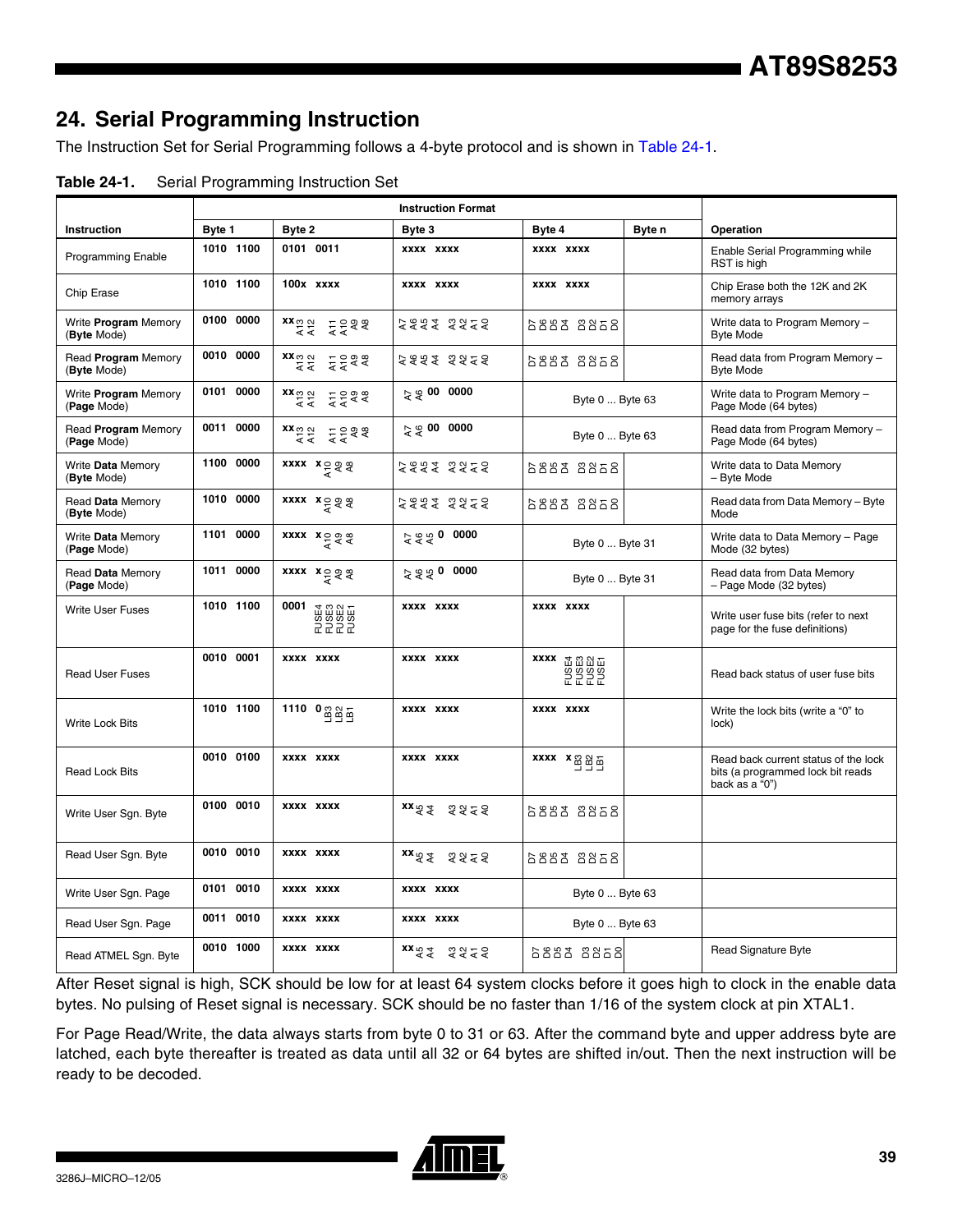

# **25. Flash and EEPROM Parallel Programming Modes**

|                                   |                        |                                |                           |                                                                                                             | <b>ALE</b>    |            |                           |      |      |                           |      |                    | <b>Address</b>     |
|-----------------------------------|------------------------|--------------------------------|---------------------------|-------------------------------------------------------------------------------------------------------------|---------------|------------|---------------------------|------|------|---------------------------|------|--------------------|--------------------|
| Mode                              |                        |                                | <b>RST</b>                | <b>PSEN</b>                                                                                                 |               | EA         | P3.3                      | P3.4 | P3.5 | P3.6                      | P3.7 | Data I/O<br>P0.7:0 | P2.5:0,<br>P1.7:0  |
| Serial Prog. Modes <sup>(1)</sup> |                        |                                | н                         | h                                                                                                           | h             |            |                           |      |      |                           |      |                    |                    |
| Chip Erase <sup>(2)</sup>         |                        |                                | н                         | L                                                                                                           | $1.0 \,\mu s$ | <b>12V</b> | $\boldsymbol{\mathsf{H}}$ | L    | H    | L                         | L    | $\pmb{\times}$     | X                  |
| Page Write <sup>(3)(4)(5)</sup>   |                        | 12K Code                       | н                         | L                                                                                                           | $1.0 \,\mu s$ | 12V        | L                         | H    | Н    | н                         | н    | DI                 | <b>ADDR</b>        |
| Read                              |                        | 12K Code                       | $\boldsymbol{\mathsf{H}}$ | L                                                                                                           | H             | <b>12V</b> | L                         | L    | Н    | Н                         | Н    | DO                 | ADDR               |
| Page Write <sup>(3)(4)(6)</sup>   |                        | 2K Data                        | н                         | L                                                                                                           | $1.0 \,\mu s$ | 12V        | Г                         | H    | L    | H                         | H    | DI                 | <b>ADDR</b>        |
| Read                              |                        | 2K Data                        | $\mathsf H$               | $\mathsf{L}% _{0}\left( \mathsf{L}_{0}\right) ^{\ast }=\mathsf{L}_{0}\left( \mathsf{L}_{0}\right) ^{\ast }$ | H             | <b>12V</b> | L                         | L    | L    | $\boldsymbol{\mathsf{H}}$ | H    | <b>DO</b>          | <b>ADDR</b>        |
|                                   |                        | <b>Bit - 1</b>                 |                           |                                                                                                             |               |            |                           |      |      |                           |      | $D0 = 0$           | X                  |
| Write Lock Bits <sup>(2)(4)</sup> |                        | <b>Bit - 2</b>                 | н                         | L                                                                                                           | $1.0 \,\mu s$ | 12V        | н                         | L    | Н    | н                         | L    | $D1 = 0$           | X                  |
|                                   |                        | <b>Bit - 3</b>                 |                           |                                                                                                             |               |            |                           |      |      |                           |      | $D2 = 0$           | X                  |
|                                   |                        | <b>Bit - 1</b>                 |                           |                                                                                                             |               |            |                           |      |      |                           |      | D <sub>0</sub>     | X                  |
| <b>Read Lock Bits</b>             |                        | <b>Bit - 2</b>                 | Н                         | L                                                                                                           | н             | <b>12V</b> | Н                         | н    | H    | L                         | Г    | D <sub>1</sub>     | X                  |
|                                   | <b>Bit - 3</b>         |                                |                           |                                                                                                             |               |            |                           |      |      |                           |      | D <sub>2</sub>     | $\mathsf X$        |
| Page Write <sup>(3)(4)(5)</sup>   |                        | User Row                       | H                         | L                                                                                                           | $1.0 \,\mu s$ | <b>12V</b> | $\boldsymbol{\mathsf{H}}$ | L    | H    | H                         | H    | DI                 | $0 - 3FH$          |
| Read                              |                        | User Row                       | $\boldsymbol{\mathsf{H}}$ | L                                                                                                           | н             | <b>12V</b> | L                         | L    | н    | L                         | н    | DO                 | $0 - 3FH$          |
| Read                              |                        | Sig. Row                       | н                         | L                                                                                                           | H             | 12V        | L                         | L    | H    | L                         | L.   | DO                 | $0 - 3FH$          |
|                                   | Fuse1 $\int$           | SerialPrgEn                    |                           |                                                                                                             |               |            |                           |      |      |                           |      | $D0 = 0$           | X                  |
|                                   |                        | SerialPrgDis                   |                           |                                                                                                             |               |            |                           |      |      |                           |      | $DO = 1$           | X                  |
|                                   |                        | x2 ClockEn                     |                           |                                                                                                             |               |            |                           |      |      |                           |      | $D1 = 0$           | $\pmb{\times}$     |
| Write                             | Fuse2 $\int$           | x2 ClockDis                    | H                         | L                                                                                                           | $1.0 \,\mu s$ | 12V        | L                         | H    |      | L                         | H    | $D1 = 1$           | $\mathsf{x}$       |
| $Fuse^{(2)(4)(7)}$                |                        | <b>UsrRowPrgEn</b>             |                           |                                                                                                             |               |            |                           |      | H    |                           |      | $D2 = 0$           | $\pmb{\times}$     |
|                                   | Fuse3 $\left\{\right.$ | <b>UsrRowPrgDis</b>            |                           |                                                                                                             |               |            |                           |      |      |                           |      | $D2 = 1$           | X                  |
|                                   | Fuse4                  | <b>External Clock En</b>       |                           |                                                                                                             |               |            |                           |      |      |                           |      | $D3 = 0$           | X                  |
|                                   |                        | Crystal Clock En               |                           |                                                                                                             |               |            |                           |      |      |                           |      | $D3 = 1$           | $\pmb{\mathsf{X}}$ |
|                                   |                        | SerialPrg (Fuse1)              |                           |                                                                                                             |               |            |                           |      |      |                           |      | D <sub>0</sub>     | $\mathsf{x}$       |
|                                   |                        | x2 Clock (Fuse2)               |                           |                                                                                                             |               |            |                           |      |      |                           |      | D1                 | X                  |
| <b>Read Fuse</b>                  |                        | <b>UsrRow Prg</b><br>(Fuse3)   | н                         | L                                                                                                           | н             | 12V        | н                         | н    | Н    | L                         | н    | D <sub>2</sub>     | X                  |
|                                   |                        | <b>Clock Select</b><br>(Fuse4) |                           |                                                                                                             |               |            |                           |      |      |                           |      | D <sub>2</sub>     | X                  |

<span id="page-39-3"></span><span id="page-39-2"></span><span id="page-39-1"></span><span id="page-39-0"></span>Notes: 1. See detailed timing for Serial Programming Mode.

2. Internally timed for 8.0 ms.

3. Internally timed for 8.0 ms. Programming begins 150 µs (minimum) after the last write pulse.

4. P3.0 is pulled low during programming to indicate RDY/BSY

- <span id="page-39-4"></span>5. 1 to 64 bytes can be programmed at a time per page.
- <span id="page-39-5"></span>6. 1 to 32 bytes can be programmed at a time per page.
- <span id="page-39-6"></span>7. Fuse Definitions:

**Fuse1** (Serial Programming Fuse): This fuse enables/disables the serial programming mode (ISP).

**Fuse2** (x2 Mode Selection Fuse): This fuse enables/disables the internal x2 clock mode.

**Fuse3** (User Row Access Fuse): This fuse enables/disables writing to the programmable user row.

**Fuse4** (Clock Selection Fuse): This fuse selects between an external clock source and a quartz crystal as the clock input.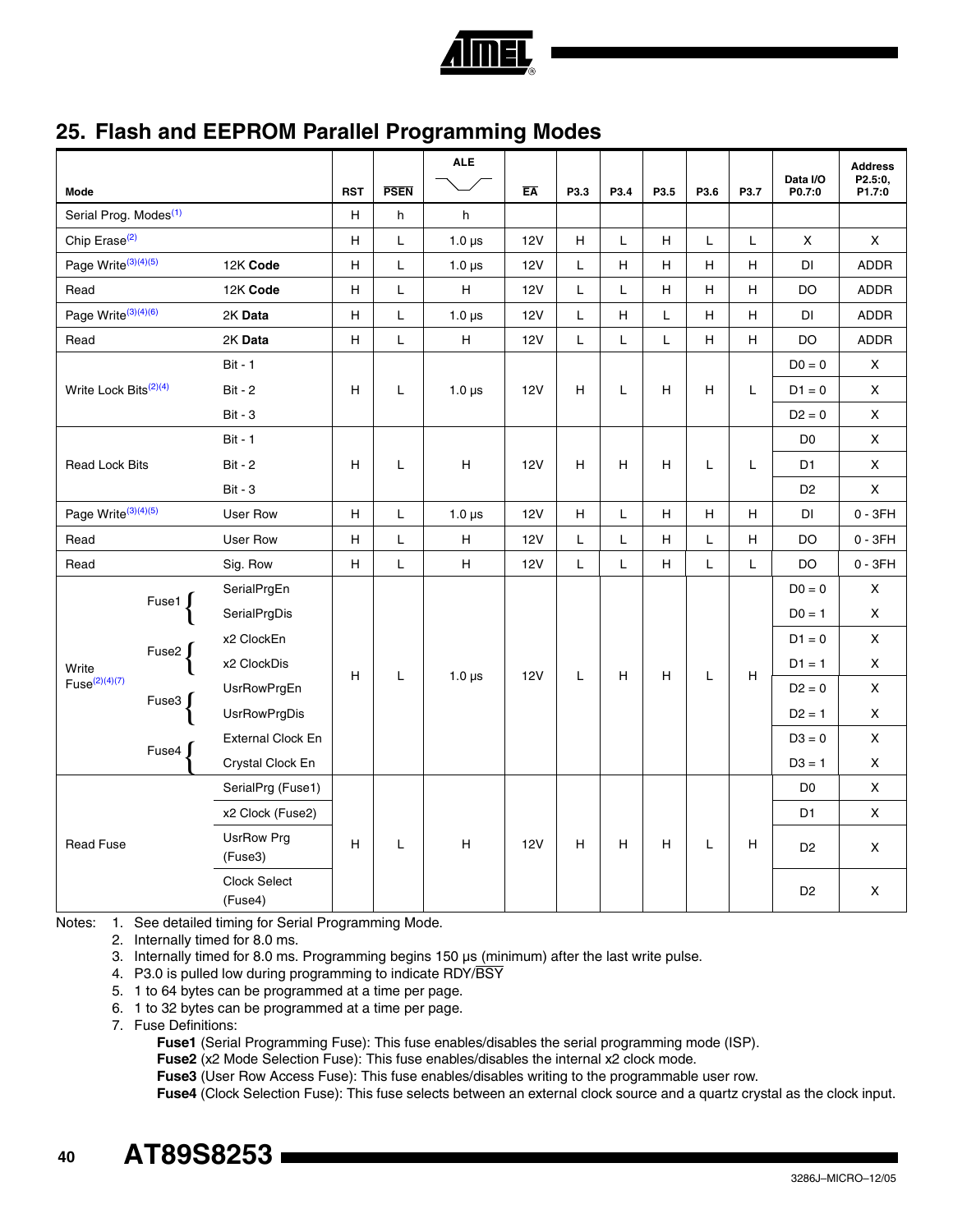# **AT89S8253**









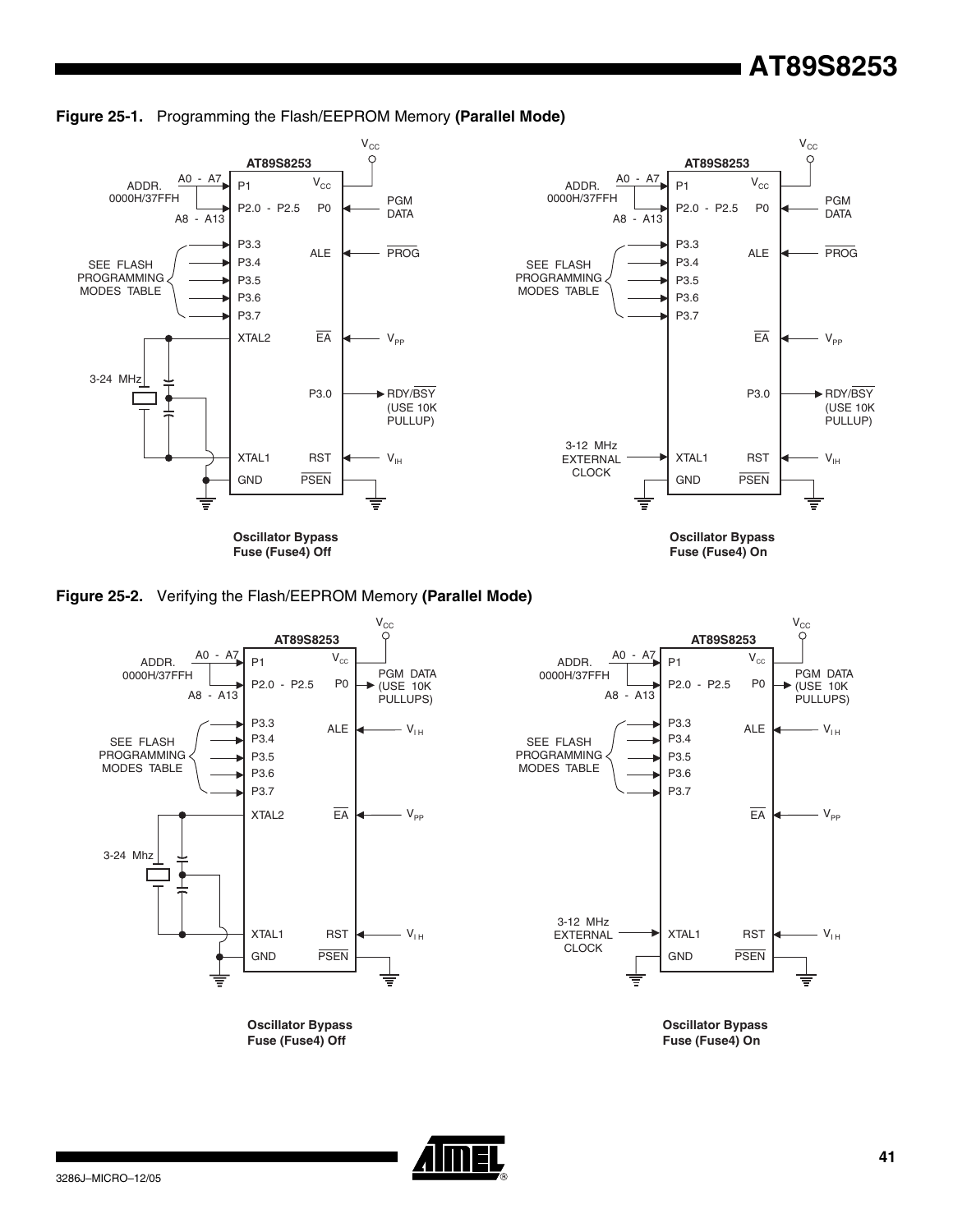

**Figure 25-3.** Flash/EEPROM **Serial Downloading**

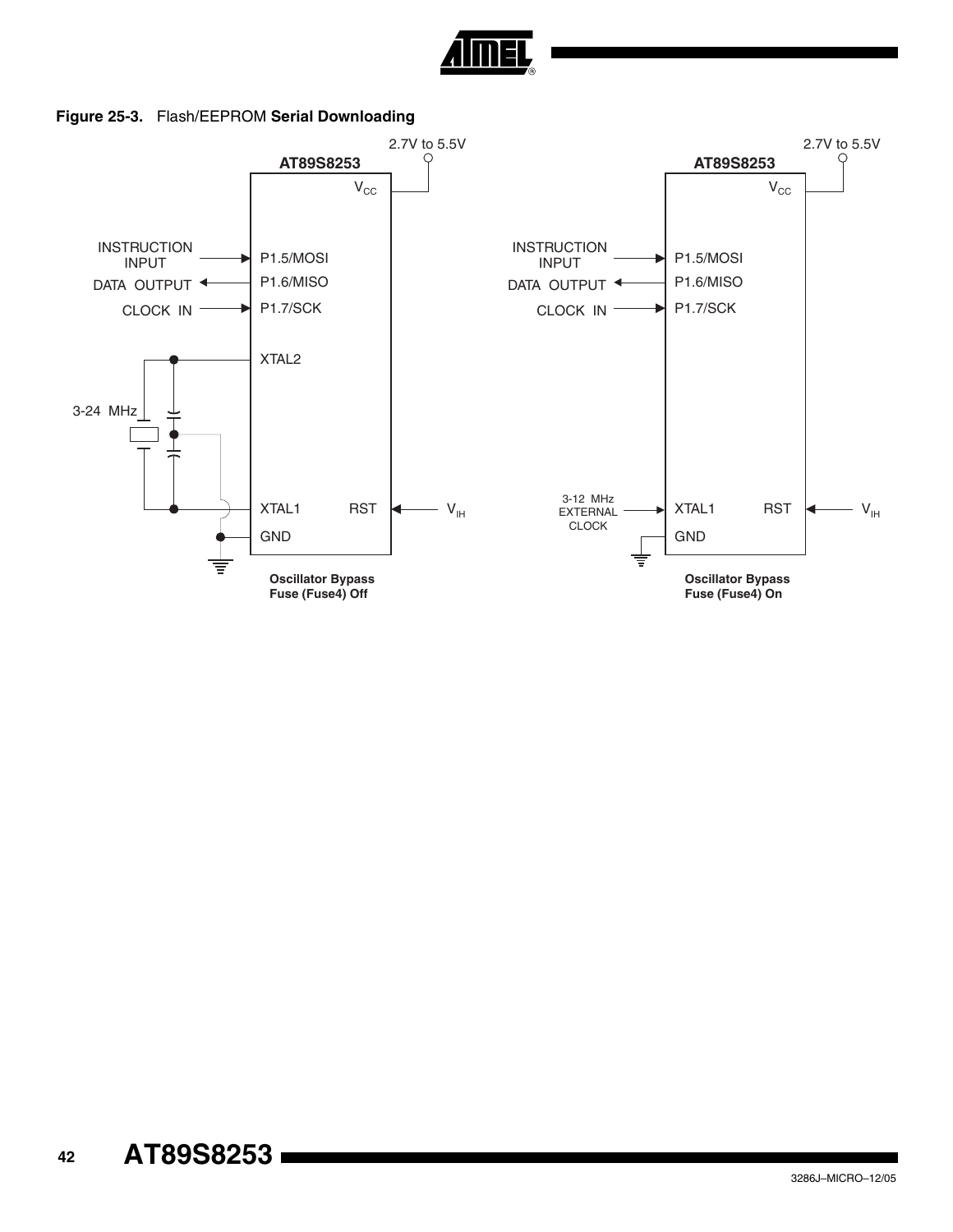# **26. Flash Programming and Verification Characteristics – Parallel Mode**

| Symbol                        | <b>Parameter</b>                    | Min          | <b>Max</b>   | <b>Units</b> |
|-------------------------------|-------------------------------------|--------------|--------------|--------------|
| $V_{PP}$                      | Programming Enable Voltage          | 11.5         | 12.5         | $\vee$       |
| $I_{PP}$                      | Programming Enable Current          |              | 1.0          | mA           |
| $1/t_{CLCL}$                  | <b>Oscillator Frequency</b>         | 3            | 24           | MHz          |
| t <sub>PWRUP</sub>            | Power On to RST High (1)            | 10           |              | μs           |
| $\mathfrak{t}_{\mathsf{RHX}}$ | RST High to XTAL Start              | 10           |              | μs           |
| $t_{\mathsf{OSTL}}$           | <b>Oscillator Settling Time</b>     | 10           |              | ms           |
| $t$ <sub>HSTL</sub>           | High Voltage Settling Time          | 10           |              | μs           |
| $\mathfrak{t}_{\text{MSTP}}$  | Mode Setup to PROG Low              | 1            |              | μs           |
| $t_{\sf ASTP}$                | Address Setup to PROG Low           | $\mathbf{1}$ |              | μs           |
| $t_{\text{DSTP}}$             | Data Setup to PROG Low              | 1            |              | μs           |
| $t_{PGW}$                     | <b>PROG Width</b>                   | $\mathbf{1}$ |              | μs           |
| $t_{AHLD}$                    | Address Hold after PROG             | 1            |              | μs           |
| $t_{DHLD}$                    | Data Hold after PROG                | 1            |              | μs           |
| $t_{\text{BLT}}$              | <b>Byte Load Period</b>             | 1            | 150          | μs           |
| t <sub>PHBL</sub>             | PROG High to BUSY Low               |              | 256          | μs           |
| $t_{WC}$                      | Write Cycle Time <sup>(2)</sup>     |              | 4.5          | ms           |
| $t_{MHLD}$                    | Mode Hold After BUSY Low            | 10           |              | μs           |
| $t_{VFY}$                     | Address to Data Verify Valid        |              | $\mathbf{1}$ | μs           |
| $t_{\mathsf{PSTP}}$           | PROG Setup to V <sub>PP</sub> High  | 10           |              | μs           |
| t <sub>PHLD</sub>             | PROG Hold after V <sub>PP</sub> Low | 10           |              | μs           |
| $t_{\sf PLX}$                 | PROG Low to XTAL Halt               | 1            |              | μs           |
| $t_{XRL}$                     | XTAL Halt to RST Low                | 1            |              | μs           |
| t <sub>PWRDN</sub>            | RST Low to Power Off                | 1            |              | μs           |

 $T_A = 20^{\circ}$ C to 30°C,  $V_{CC} = 4.0V$  to 5.5V

Notes: 1. Power On occurs once  $V_{CC}$  reaches 2.4V.

2. 9 ms if Chip Erase.

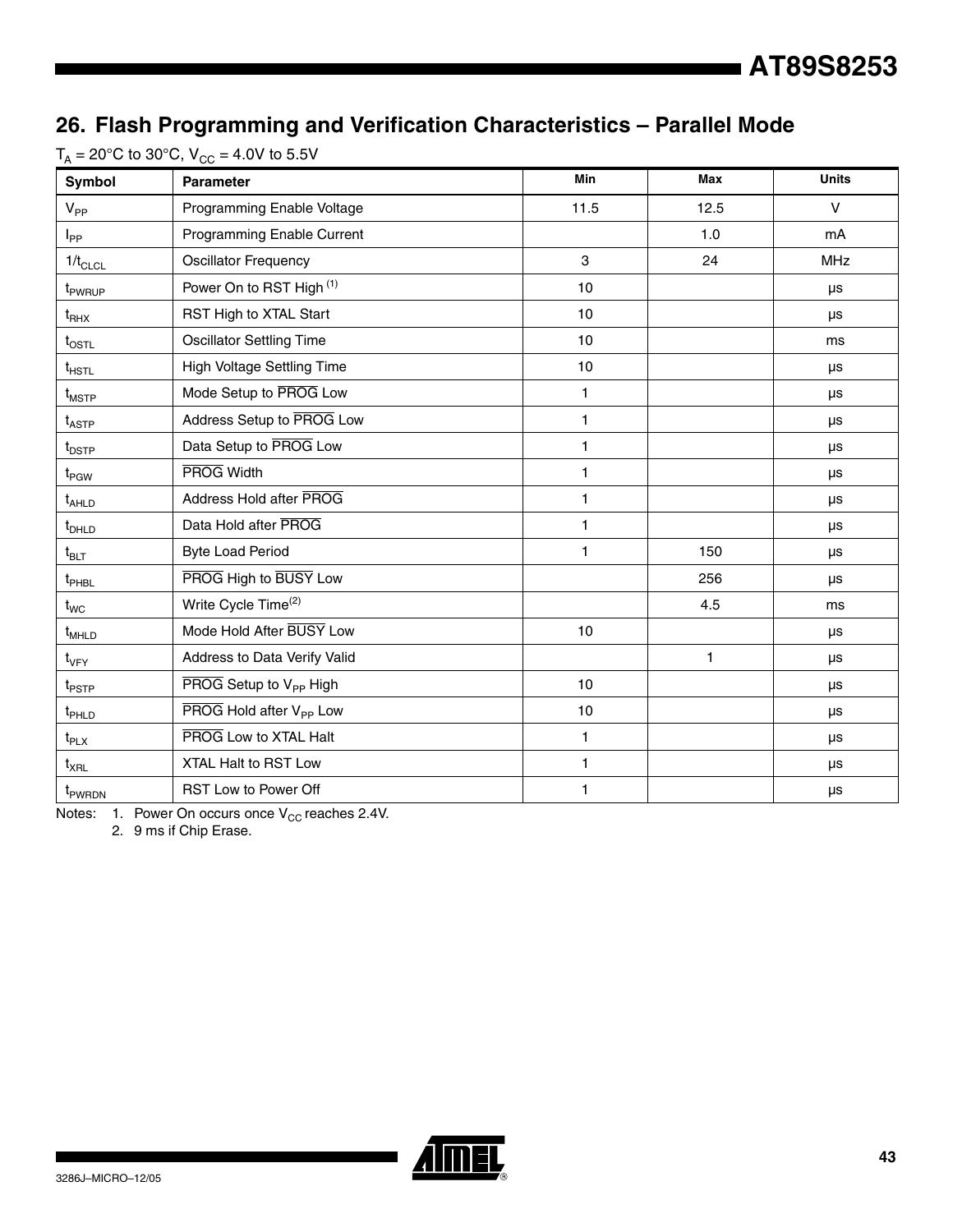

<span id="page-43-0"></span>**Figure 26-1.** Flash/EEPROM Programming and Verification Waveforms – Parallel Mode



**AT89S8253** 

 **44**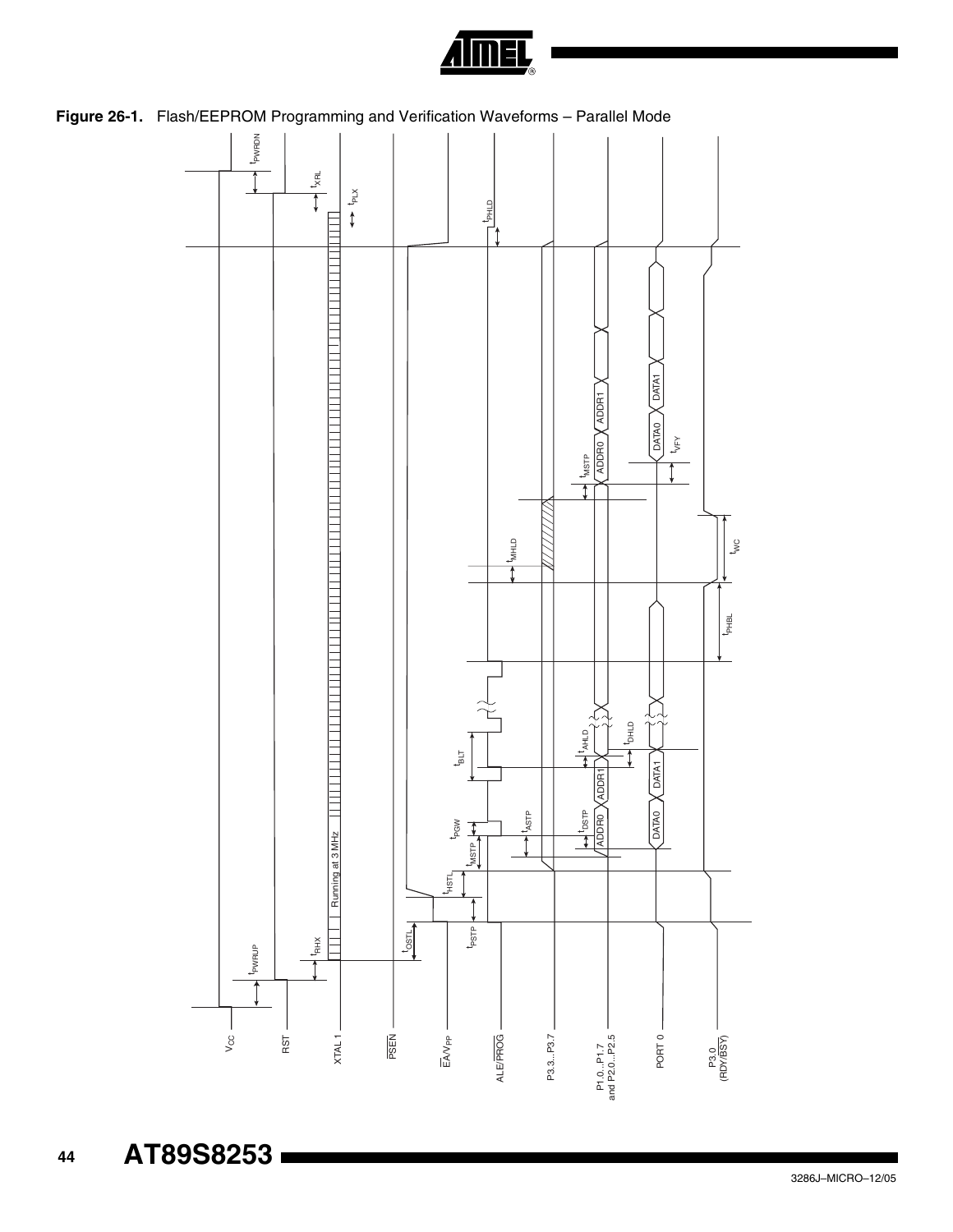27. Serial Downloading Waveforms (SPI Mode 1  $\rightarrow$  CPOL = 0, CPHA = 1)



# **28. Serial Programming Characteristics**

**Figure 28-1.** Serial Programming Timing



| Table 28-1.        | Serial Programming Characteristics, $T_A = -40^\circ$ C to 85°C, $V_{CC} = 2.7V - 5.5V$ (Unless Otherwise Noted) |                   |            |      |              |  |  |  |  |
|--------------------|------------------------------------------------------------------------------------------------------------------|-------------------|------------|------|--------------|--|--|--|--|
| Symbol             | <b>Parameter</b>                                                                                                 | Min               | <b>Typ</b> | Max  | <b>Units</b> |  |  |  |  |
| $1/t_{CLCL}$       | <b>Oscillator Frequency</b>                                                                                      | 3                 |            | 24   | <b>MHz</b>   |  |  |  |  |
| $t_{CLCL}$         | <b>Oscillator Period</b>                                                                                         | 41.6              |            | 33.3 | ns           |  |  |  |  |
| <sup>t</sup> SHSL  | <b>SCK Pulse Width High</b>                                                                                      | $8 t_{CLCL}$      |            |      | ns           |  |  |  |  |
| <sup>t</sup> SLSH  | <b>SCK Pulse Width Low</b>                                                                                       | $8 t_{CLCL}$      |            |      | ns           |  |  |  |  |
| t <sub>ovsL</sub>  | MOSI Setup to SCK Low                                                                                            | <sup>t</sup> CLCL |            |      | ns           |  |  |  |  |
| <sup>t</sup> SHOX  | <b>MOSI Hold after SCK Low</b>                                                                                   | $2 t_{CLCL}$      |            |      | ns           |  |  |  |  |
| t <sub>SHIV</sub>  | SCK High to MISO Valid                                                                                           | 10                | 16         | 32   | ns           |  |  |  |  |
| <sup>I</sup> ERASE | Chip Erase Instruction Cycle Time                                                                                |                   |            | 9    | ms           |  |  |  |  |
| $I_{SWC}$          | Serial Page Write Cycle Time                                                                                     |                   |            | 4.5  | ms           |  |  |  |  |

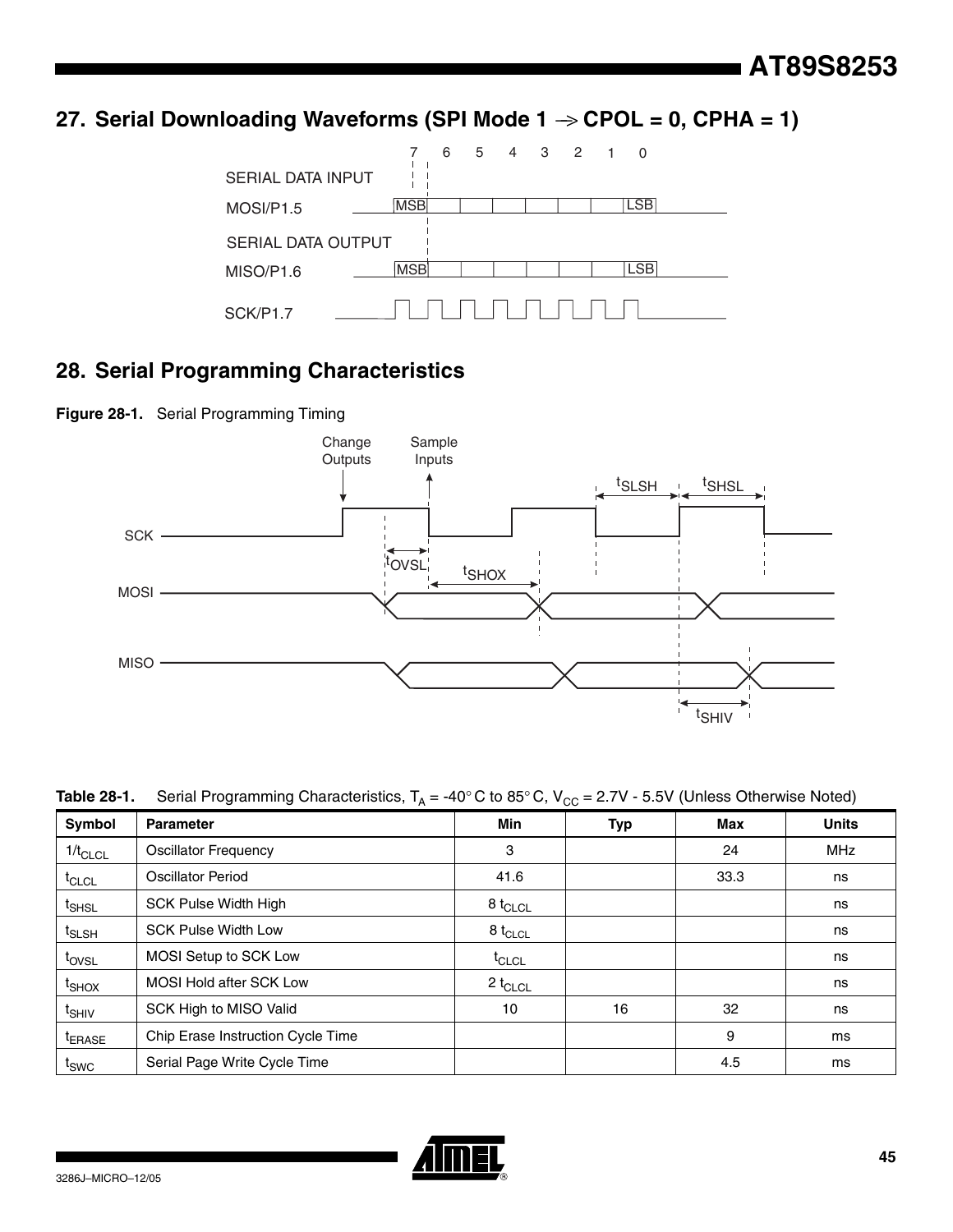

# **29. Absolute Maximum Ratings\***

| Voltage on Any Pin |
|--------------------|
|                    |
|                    |

\*NOTICE: Stresses beyond those listed under "Absolute Maximum Ratings" may cause permanent damage to the device. This is a stress rating only and functional operation of the device at these or any other conditions beyond those indicated in the operational sections of this specification is not implied. Exposure to absolute maximum rating conditions for extended periods may affect device reliability.

# **30. DC Characteristics**

The values shown in this table are valid for  $T_A = -40^{\circ}C$  to 85°C and  $V_{CC} = 2.7$  to 5.5V, unless otherwise noted

| Symbol          | <b>Parameter</b>                                                                                                 | <b>Condition</b>                                            | Min                    | Max                    |
|-----------------|------------------------------------------------------------------------------------------------------------------|-------------------------------------------------------------|------------------------|------------------------|
| $V_{\parallel}$ | Input Low-voltage                                                                                                | (Except EA)                                                 | $-0.5V$                | 0.2 $V_{CC}$ - 0.1V    |
| $V_{IL1}$       | Input Low-voltage $(\overline{\mathsf{EA}})$                                                                     |                                                             | $-0.5V$                | 0.2 $V_{CC}$ - 0.3V    |
| $V_{\text{IH}}$ | Input High-voltage                                                                                               | (Except XTAL1, RST)                                         | 0.2 $V_{CC}$ + 0.9V    | $V_{\text{CC}}$ + 0.5V |
| $V_{I H1}$      | Input High-voltage                                                                                               | (XTAL1, RST)                                                | $0.7 V_{CC}$           | $V_{\text{CC}} + 0.5V$ |
| $V_{OL}$        | Output Low-voltage <sup>(1)</sup>                                                                                | $I_{OL}$ = 10 mA, $V_{CC}$ = 4.0V, $T_A$ = 85°C             |                        | 0.5V                   |
|                 | Output High-voltage                                                                                              | $I_{OH} = -60 \mu A$ , $T_A = 85^{\circ}C$                  | 2.4V                   |                        |
| $V_{OH}$        | When Weak Pull Ups are Enabled                                                                                   | $I_{OH}$ = -25 µA, $T_{A}$ = 85°C                           | $0.75$ $V_{CC}$        |                        |
|                 | (Ports 1, 2, 3, ALE, PSEN)                                                                                       | $I_{OH}$ = -10 µA, T <sub>A</sub> = 85°C                    | $0.9 V_{CC}$           |                        |
|                 | Output High-voltage<br>When Strong Pull Ups are Enabled<br>(Port 0 in External Bus Mode, P1, 2, 3,<br>ALE, PSEN) | $I_{OH} = -40$ mA, $T_{A} = 85^{\circ}$ C                   | 2.4V                   |                        |
| $V_{OH1}$       |                                                                                                                  | $I_{OH}$ = -25 mA, $T_A$ = 85°C                             | $0.75$ V <sub>CC</sub> |                        |
|                 |                                                                                                                  | $I_{OH} = -10$ mA, $T_{A} = 85^{\circ}$ C                   | $0.9 V_{CC}$           |                        |
| Чı.             | Logical 0 Input Current (Ports 1, 2, 3)                                                                          | $V_{IN} = 0.45V$ , $V_{CC} = 5.5V$ , $T_A = -40^{\circ}C$   |                        | $-50 \mu A$            |
| $I_{TL}$        | Logical 1 to 0 Transition Current (Ports<br>1, 2, 3)                                                             | $V_{IN}$ = 2V, $V_{CC}$ = 5.5V, $T_A$ = -40°C               |                        | $-352$ $\mu$ A         |
| $I_{LI}$        | Input Leakage Current (Port 0, EA)                                                                               | 0.45V< $V_{IN}$ < $V_{CC}$                                  |                        | $±10 \mu A$            |
| <b>RRST</b>     | <b>Reset Pull-down Resistor</b>                                                                                  |                                                             | 50 $K\Omega$           | 150 $K\Omega$          |
| $C_{10}$        | Pin Capacitance                                                                                                  | Test Freq. = 1 MHz, $T_A = 25^{\circ}$ C                    |                        | 10pF                   |
|                 |                                                                                                                  | Active Mode, 12 MHz, $V_{CC} = 5.5V$ , $T_A = -40^{\circ}C$ |                        | 10 <sub>m</sub> A      |
|                 | <b>Power Supply Current</b>                                                                                      | Idle Mode, 12 MHz, $V_{CC} = 5.5V$ , $T_A = -40^{\circ}C$   |                        | 3.5 <sub>m</sub> A     |
| $I_{\rm CC}$    |                                                                                                                  | $V_{CC}$ = 5.5V, T <sub>A</sub> = -40°C                     |                        | $100 \mu A$            |
|                 | Power-down Mode <sup>(2)</sup>                                                                                   | $V_{CC} = 4.0V$ , $T_A = -40^{\circ}C$                      |                        | $20 \mu A$             |

<span id="page-45-1"></span>Notes: 1. Under steady state (non-transient) conditions,  $I_{OL}$  must be externally limited as follows: Maximum  $I_{OL}$  per port pin: 10 mA, Maximum  $I_{OL}$  per 8-bit port:15 mA,

Maximum total  $I_{OL}$  for all output pins: 71 mA

If  $I_{OL}$  exceeds the test condition,  $V_{OL}$  may exceed the related specification. Pins are not guaranteed to sink current greater than the listed test conditions.

<span id="page-45-0"></span>2. Minimum  $V_{CC}$  for Power-down is 2V.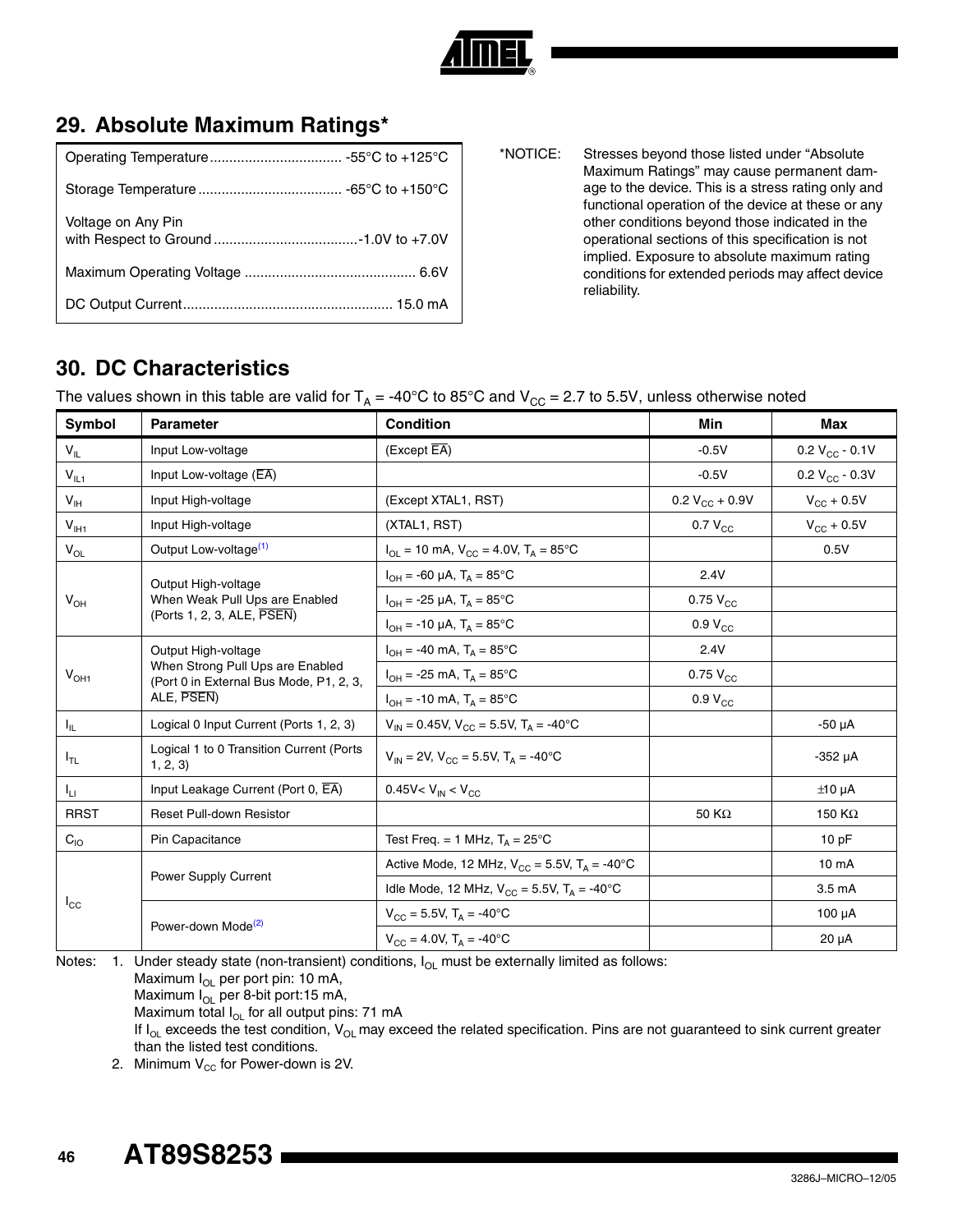# **31. AC Characteristics**

The values shown in this table are valid for  $T_A = -40^{\circ}C$  to 85°C and  $V_{CC} = 2.7$  to 5.5V, unless otherwise noted.

Under operating conditions, load capacitance for Port 0, ALE/PROG, and PSEN = 100 pF; load capacitance for all other outputs  $= 80$  pF.

|                   |                                         | <b>Variable Oscillator</b> |                  |              |
|-------------------|-----------------------------------------|----------------------------|------------------|--------------|
| Symbol            | <b>Parameter</b>                        | <b>Min</b>                 | Max              | <b>Units</b> |
| $1/t_{CLCL}$      | <b>Oscillator Frequency</b>             | $\Omega$                   | 24               | <b>MHz</b>   |
| $t_{LHLL}$        | <b>ALE Pulse Width</b>                  | $2t_{CLCL}$ - 12           |                  | ns           |
| $t_{AVLL}$        | Address Valid to ALE Low                | $t_{CLCL}$ - 12            |                  | ns           |
| $t_{LLAX}$        | Address Hold after ALE Low              | $t_{CLCL}$ - 16            |                  | ns           |
| $t_{LLIV}$        | ALE Low to Valid Instruction In         |                            | $4t_{CLCL}$ - 50 | ns           |
| $t_{LLPL}$        | ALE Low to PSEN Low                     | $t_{CLCL}$ - 12            |                  | ns           |
| $t_{\sf PLPH}$    | <b>PSEN</b> Pulse Width                 | $3t_{CLCL}$ - 12           |                  | ns           |
| $t_{\sf PLIV}$    | <b>PSEN Low to Valid Instruction In</b> |                            | $3t_{CLCL}$ - 50 | ns           |
| $t_{PXIX}$        | Input Instruction Hold after PSEN       | $-10$                      |                  | ns           |
| $t_{PXIZ}$        | Input Instruction Float after PSEN      |                            | $t_{CLCL}$ - 20  | ns           |
| $t_{\text{PXAV}}$ | <b>PSEN to Address Valid</b>            | $t_{CLCL}$ - 4             |                  | ns           |
| $t_{AVIV}$        | Address to Valid Instruction In         |                            | $5t_{CLCL}$ - 50 | ns           |
| $t_{\sf PLAZ}$    | <b>PSEN</b> Low to Address Float        |                            | 20               | ns           |
| $t_{RLRH}$        | <b>RD Pulse Width</b>                   | $6t_{CLCL}$                |                  | ns           |
| t <sub>WLWH</sub> | <b>WR Pulse Width</b>                   | $6t_{CLCL}$                |                  | ns           |
| $t_{RLDV}$        | RD Low to Valid Data In                 |                            | $5t_{CLCL}$ - 50 | ns           |
| $t_{RHDX}$        | Data Hold after RD                      | $\mathbf 0$                |                  | ns           |
| $t_{\text{RHDZ}}$ | Data Float after RD                     |                            | $2t_{CLCL} - 20$ | ns           |
| t <sub>LLDV</sub> | ALE Low to Valid Data In                |                            | $8t_{CLCL}$ - 50 | ns           |
| $t_{AVDV}$        | Address to Valid Data In                |                            | $9t_{CLCL}$ - 50 | ns           |
| t <sub>LLWL</sub> | ALE Low to RD or WR Low                 | $3t_{CLCL}$ - 24           | $3t_{CLCL}$      | ns           |
| t <sub>AVWL</sub> | Address to RD or WR Low                 | $4t_{CLCL}$ - 12           |                  | ns           |
| $t_{\text{QVWX}}$ | Data Valid to WR Transition             | $2t_{CLCL}$ - 24           |                  | ns           |
| t <sub>QVWH</sub> | Data Valid to WR High                   | $8t_{CLCL}$ - 24           |                  | ns           |
| $t_{WHQX}$        | Data Hold after WR                      | $2t_{CLCL}$ - 24           |                  | ns           |
| $t_{\text{RLAZ}}$ | <b>RD</b> Low to Address Float          |                            | $\Omega$         | ns           |
| $t_{WHLH}$        | RD or WR High to ALE High               | $t_{CLCL}$ - 10            | $t_{CLCL}$ + 20  | ns           |

# **31.1 External Program and Data Memory Characteristics**

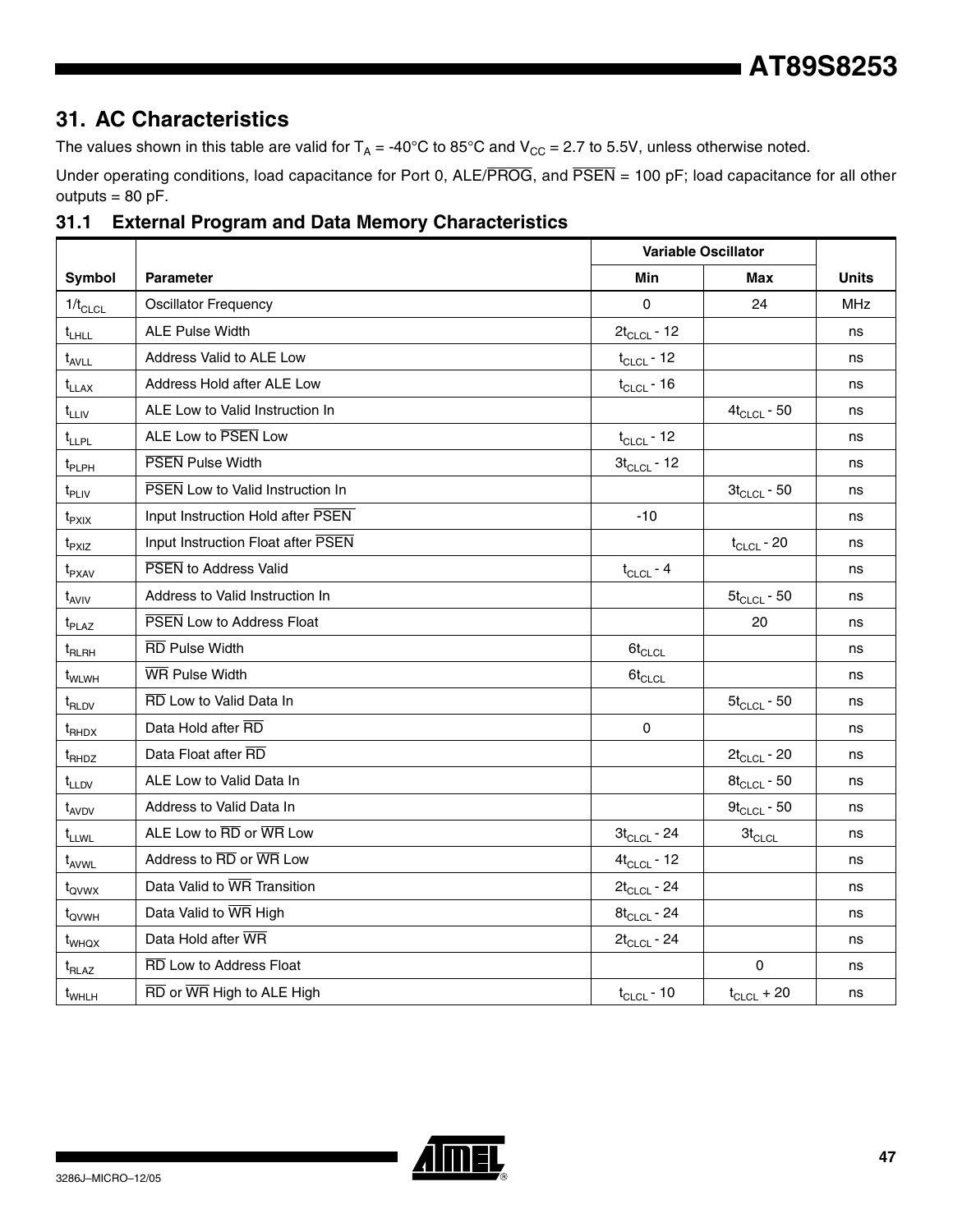

# **32. External Program Memory Read Cycle**



# **33. External Data Memory Read Cycle**

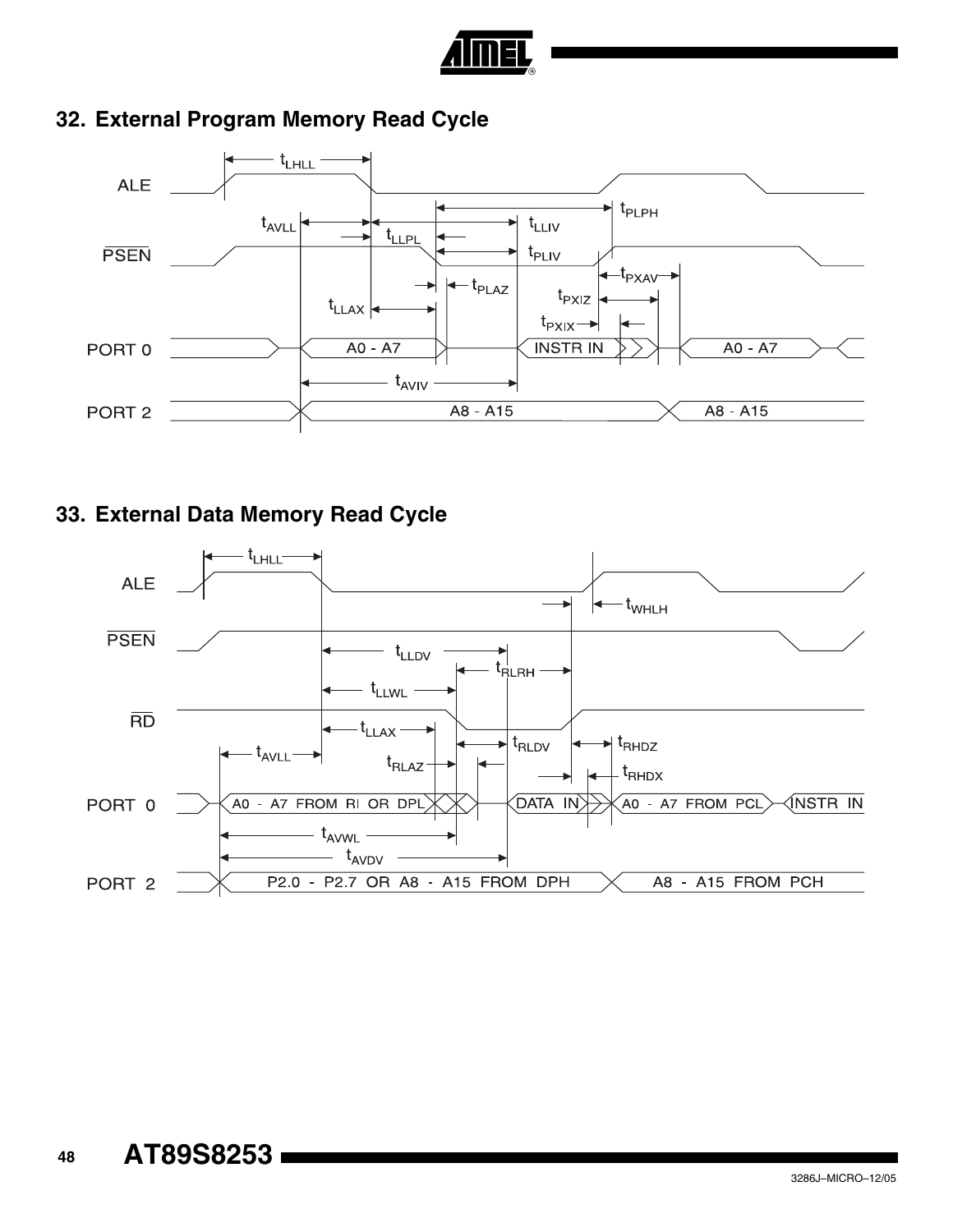# **34. External Data Memory Write Cycle**



# **35. External Clock Drive Waveforms**



# **36. External Clock Drive**

|                   |                             | $V_{CC}$ = 2.7V to 5.5V |     |              |
|-------------------|-----------------------------|-------------------------|-----|--------------|
| Symbol            | <b>Parameter</b>            | Min                     | Max | <b>Units</b> |
| $1/t_{CLCL}$      | <b>Oscillator Frequency</b> | 0                       | 24  | <b>MHz</b>   |
| $t_{CLCL}$        | Clock Period                | 41.6                    |     | ns           |
| $t_{CHCX}$        | High Time                   | 12                      |     | ns           |
| $t_{\text{CLCX}}$ | Low Time                    | 12                      |     | ns           |
| $t_{CLCH}$        | Rise Time                   |                         | 5   | ns           |
| $t_{\text{CHCL}}$ | Fall Time                   |                         | 5   | ns           |

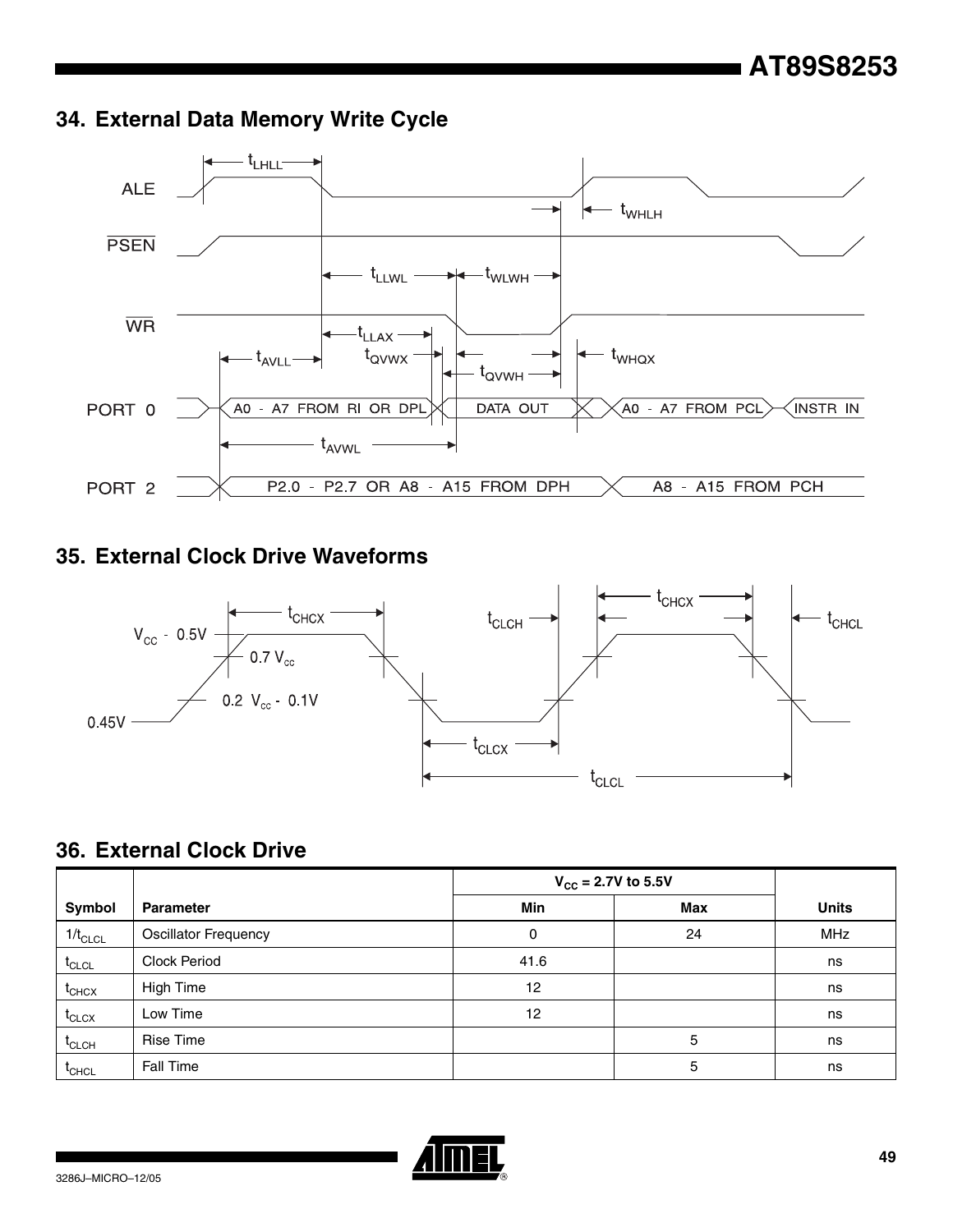

# **37. Serial Port Timing: Shift Register Mode Test Conditions**

The values in this table are valid for  $V_{CC} = 2.7V$  to 5.5V and Load Capacitance = 80 pF.

|                   |                                          | <b>Variable Oscillator</b> |     |              |
|-------------------|------------------------------------------|----------------------------|-----|--------------|
| Symbol            | <b>Parameter</b>                         | Min                        | Max | <b>Units</b> |
| $t_{XLXL}$        | Serial Port Clock Cycle Time             | 12t <sub>ci Cl</sub> -15   |     | μs           |
| $t_{\text{OVXH}}$ | Output Data Setup to Clock Rising Edge   | 10 $t_{CLCL}$ -15          |     | ns           |
| $I_{XHOX}$        | Output Data Hold after Clock Rising Edge | $2t_{CLCL}$ -15            |     | ns           |
| $I_{XHDX}$        | Input Data Hold after Clock Rising Edge  | $t_{CLCL}$                 |     | ns           |
| <sup>L</sup> XHDV | Input Data Valid to Clock Rising Edge    | 0                          |     | ns           |

# **38. Shift Register Mode Timing Waveforms**



# **39. AC Testing Input/Output Waveforms**[\(1\)](#page-49-0)



<span id="page-49-0"></span>Note: 1. AC Inputs during testing are driven at V<sub>CC</sub> - 0.5V for a logic 1 and 0.45V for a logic 0. Timing measurements are made at V<sub>IH</sub> min. for a logic 1 and  $V_{II}$  max. for a logic 0.

# **40. Float Waveforms(1)**



Note: 1. For timing purposes, a port pin is no longer floating when a 100 mV change from load voltage occurs. A port pin begins to float when a 100 mV change from the loaded  $V_{OH}/V_{OL}$  level occurs.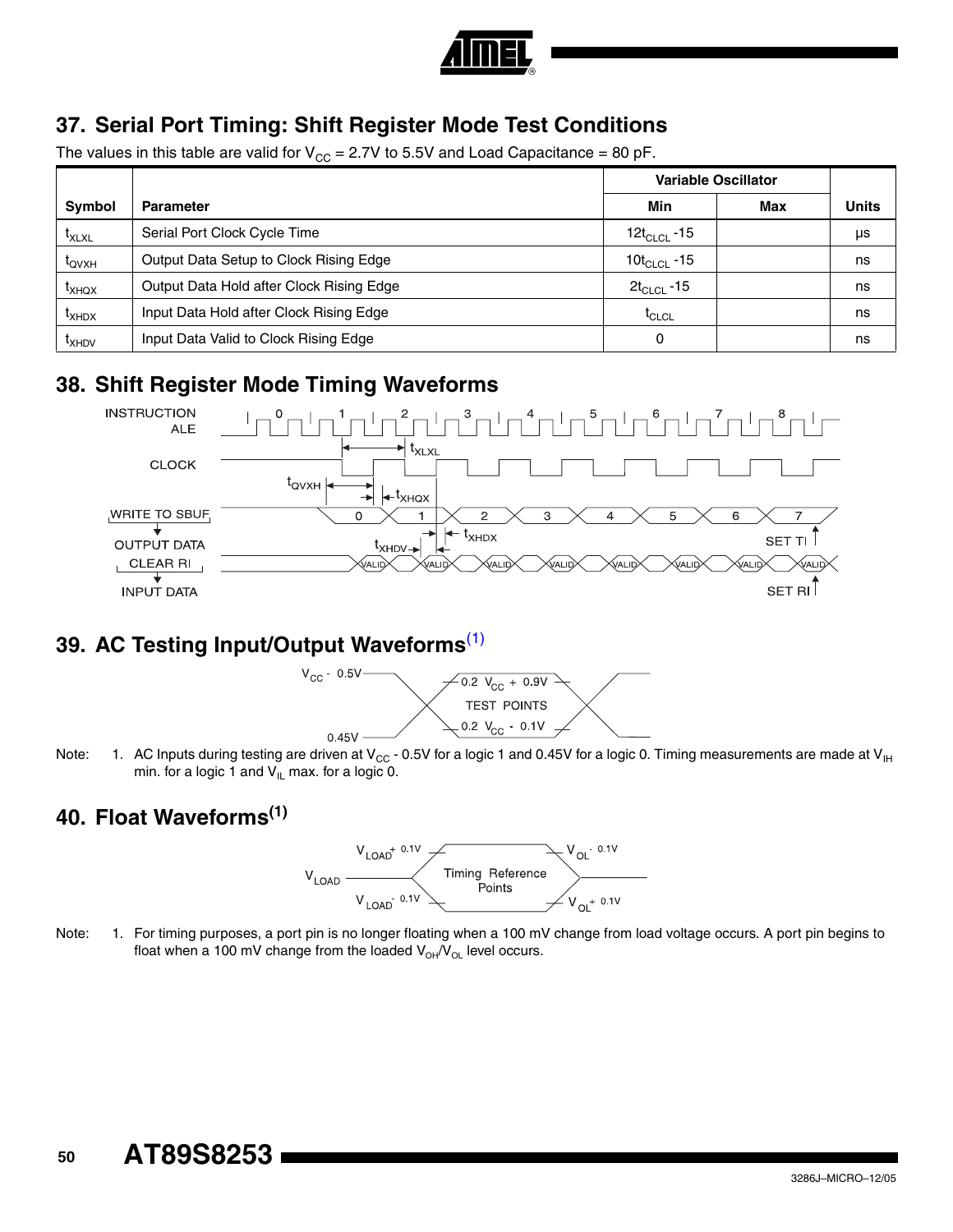**41. I<sub>CC</sub> Test Condition, Active Mode, All Other Pins are Disconnected** 



42. I<sub>cc</sub> Test Condition, Idle Mode, All Other Pins are Disconnected



43. Clock Signal Waveform for I<sub>CC</sub> Tests in Active and Idle Modes,  $t_{CLCH} = t_{CHCL} = 5$  ns



44. I<sub>CC</sub> Test Condition, Power-down Mode, All Other Pins are Disconnected,  $V_{CC}$  = 2V to 5.5V



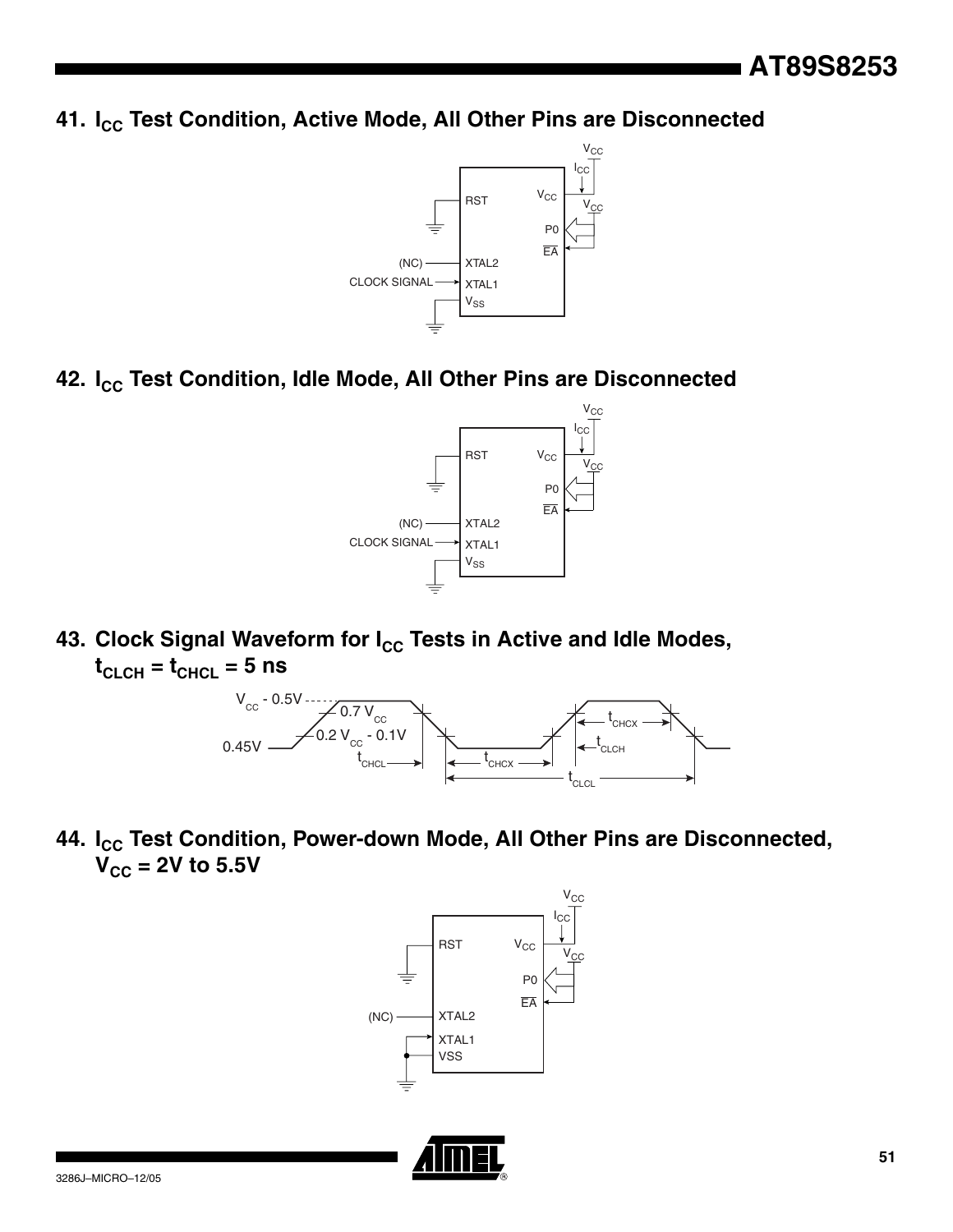

# **45. I<sub>CC</sub> (Active Mode) Measurements**



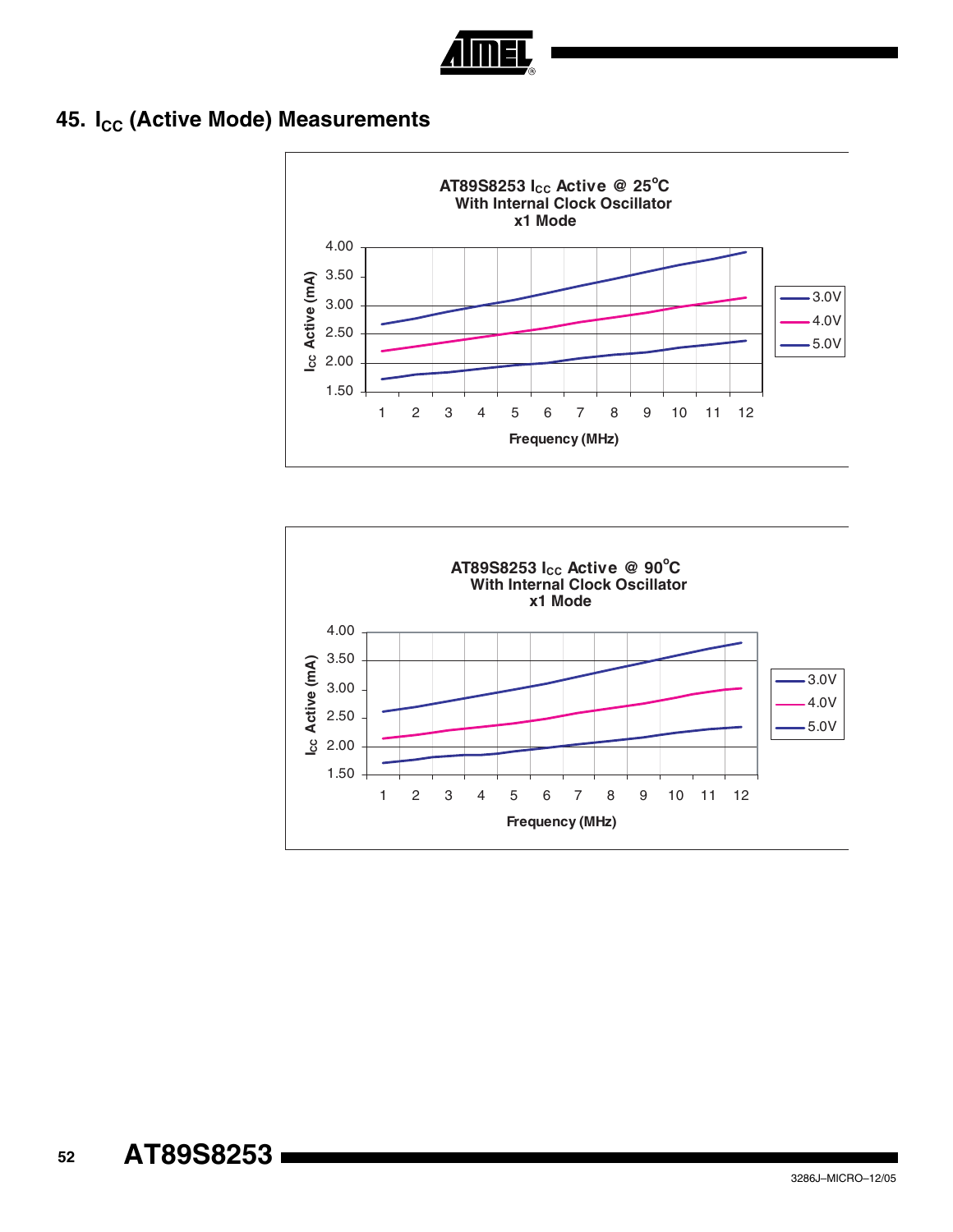# **46. I<sub>CC</sub> (Idle Mode) Measurements**



# **47. I<sub>CC</sub> (Power Down Mode) Measurements**



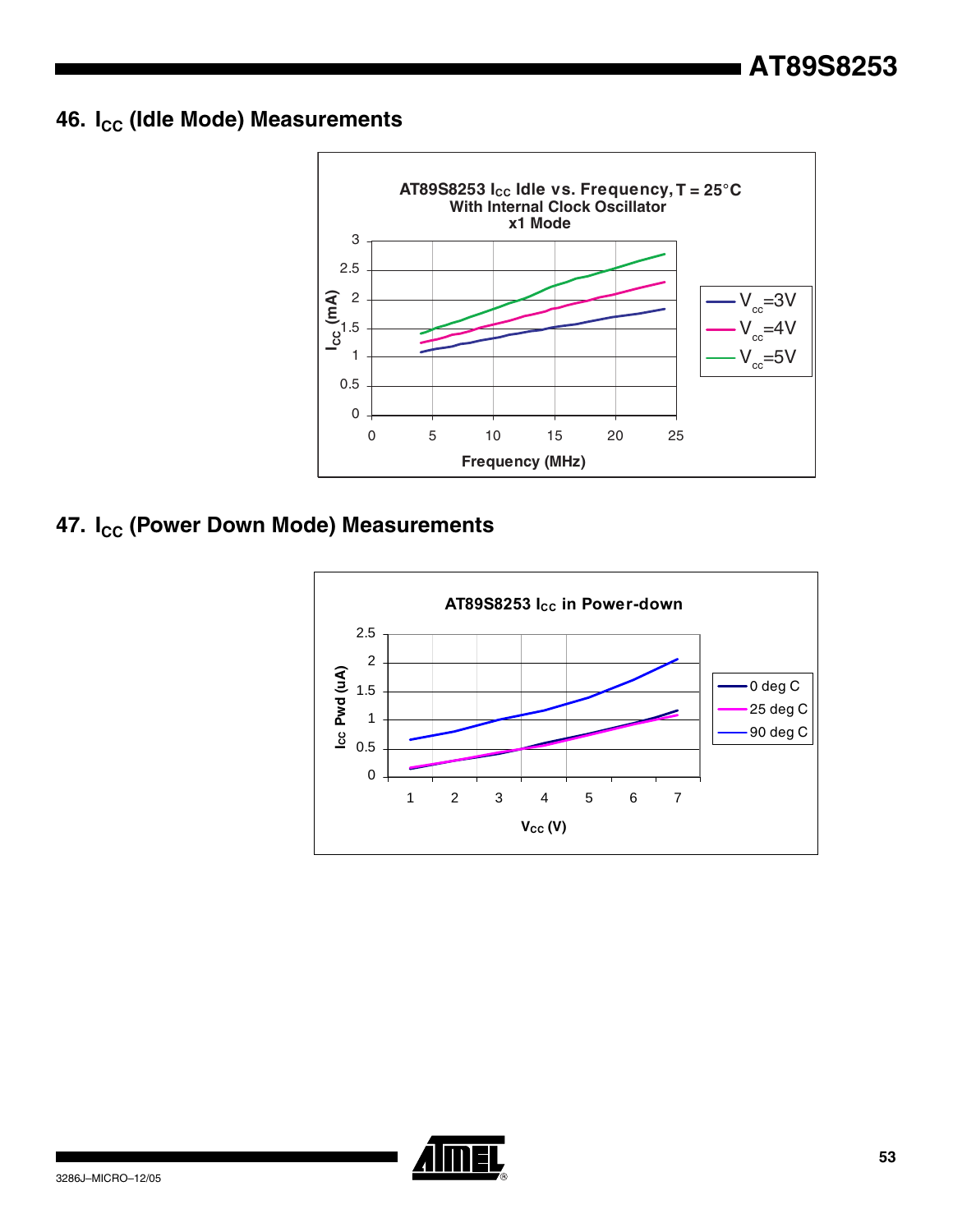

# **48. Ordering Information**

# **48.1 Standard Package**

| <b>Speed</b> | <b>Power</b>  |                      |         |                                    |
|--------------|---------------|----------------------|---------|------------------------------------|
| (MHz)        | <b>Supply</b> | <b>Ordering Code</b> | Package | <b>Operation Range</b>             |
| 24           | 2.7V to 5.5V  | AT89S8253-24AC       | 44A     |                                    |
|              |               | AT89S8253-24JC       | 44J     | Commercial                         |
|              |               | AT89S8253-24PC       | 40P6    | $(0^{\circ}$ C to 70 $^{\circ}$ C) |
|              |               | AT89S8253-24SC       | 42PS6   |                                    |
|              | 2.7V to 5.5V  | AT89S8253-24AI       | 44A     |                                    |
|              |               | AT89S8253-24JI       | 44J     | Industrial                         |
|              |               | AT89S8253-24PI       | 40P6    | (-40°C to 85°C)                    |
|              |               | AT89S8253-24SI       | 42PS6   |                                    |

# **48.2 Green Package Option (Pb/Halide-free)**

| <b>Speed</b><br>(MHz) | <b>Power</b><br><b>Supply</b> | <b>Ordering Code</b> | Package | <b>Operation Range</b> |
|-----------------------|-------------------------------|----------------------|---------|------------------------|
| 24                    | 2.7V to 5.5V                  | AT89S8253-24AU       | 44A     |                        |
|                       |                               | AT89S8253-24JU       | 44J     | Industrial             |
|                       |                               | AT89S8253-24PU       | 40P6    | (-40° C to 85° C).     |
|                       |                               | AT89S8253-24SU       | 42PS6   |                        |

| Package Type |                                                          |  |  |  |
|--------------|----------------------------------------------------------|--|--|--|
| 44 A         | 44-lead, Thin Plastic Gull Wing Quad Flat Package (TQFP) |  |  |  |
| 44J          | 44-lead, Plastic J-leaded Chip Carrier (PLCC)            |  |  |  |
| 40P6         | 40-lead, 0.600" Wide, Plastic Dual Inline Package (PDIP) |  |  |  |
| 42PS6        | 42-lead, 0.600" Wide, Plastic Dual Inline Package (PDIP) |  |  |  |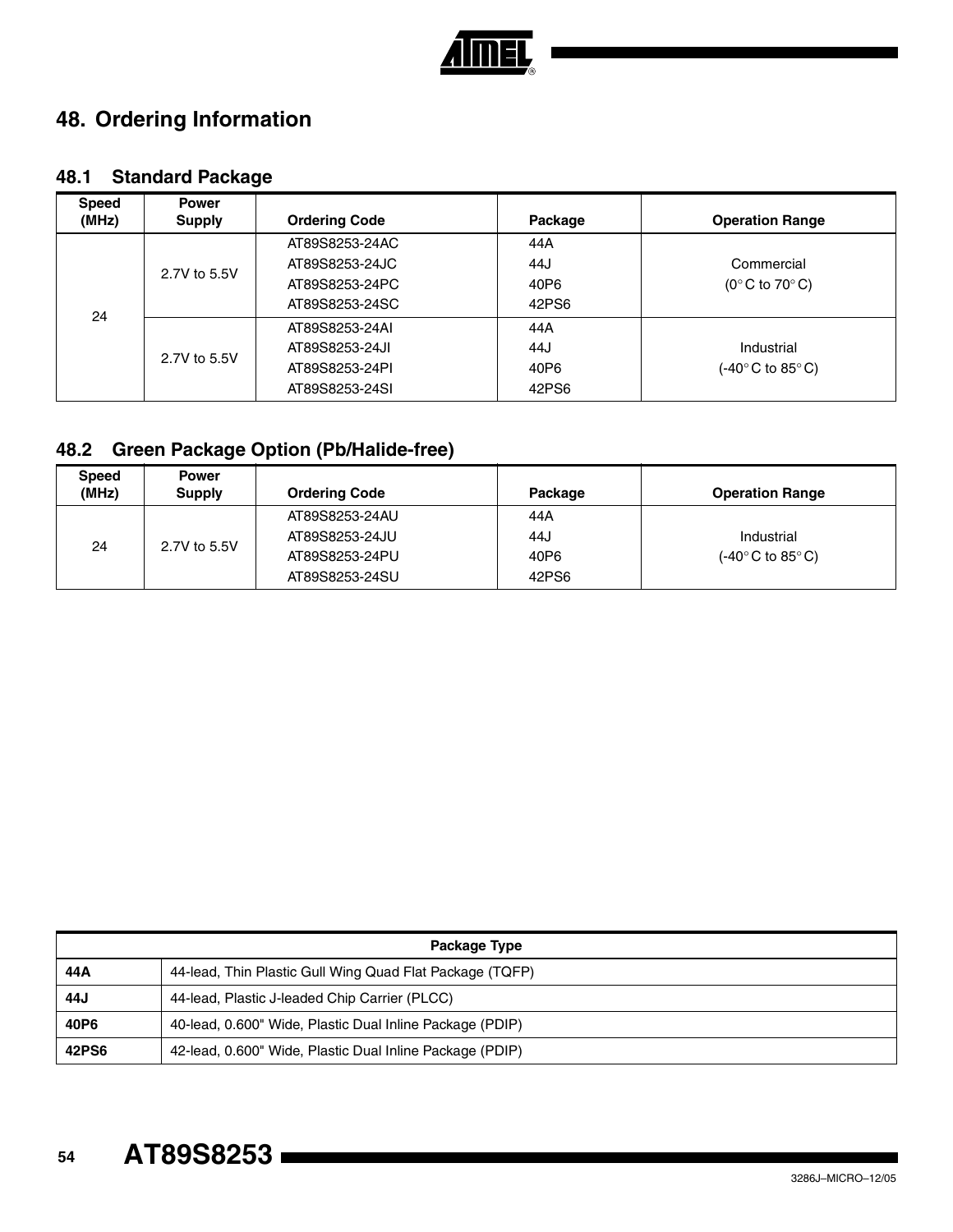# **49. Package Information**

### **49.1 44A – TQFP**



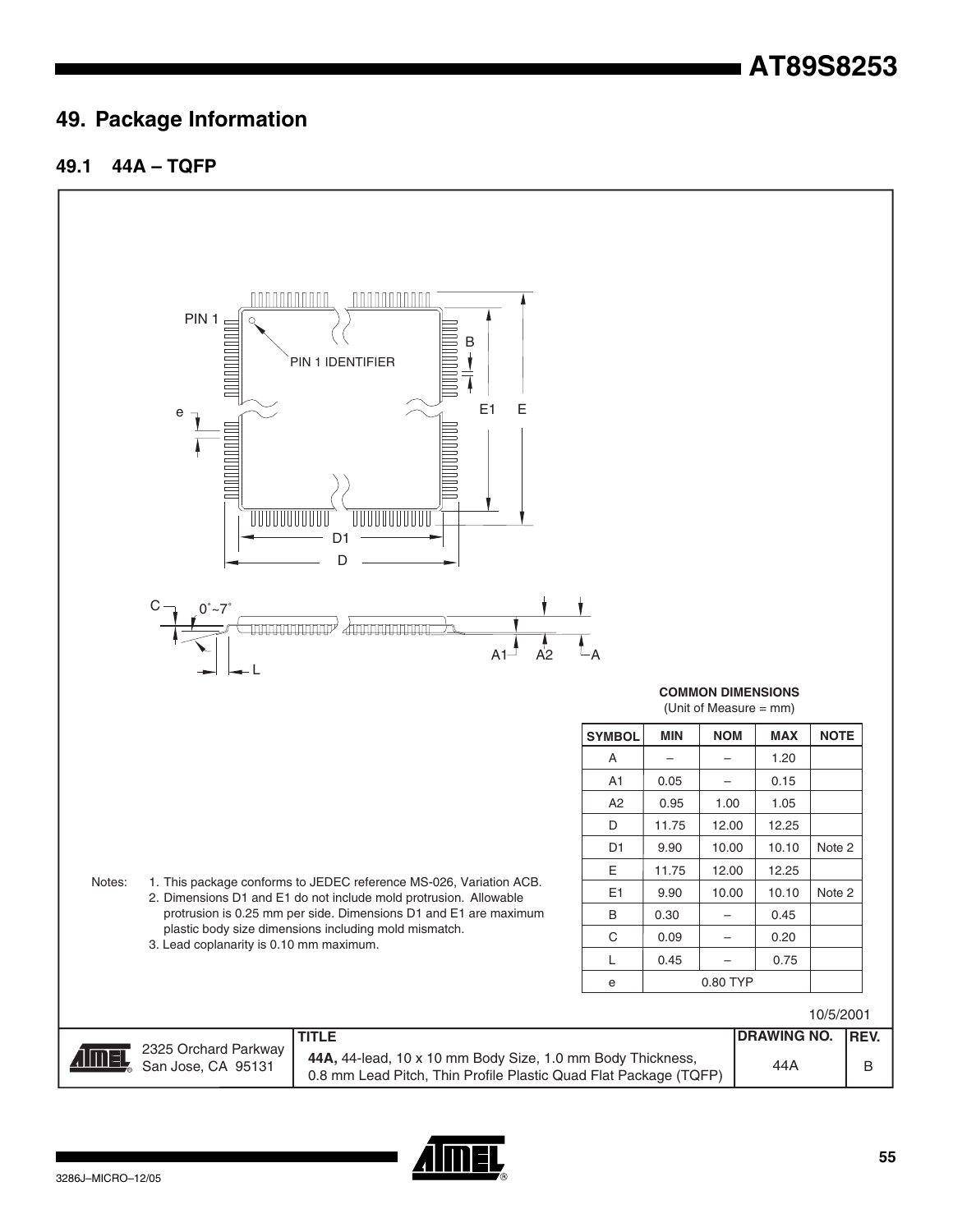

### **49.2 44J – PLCC**

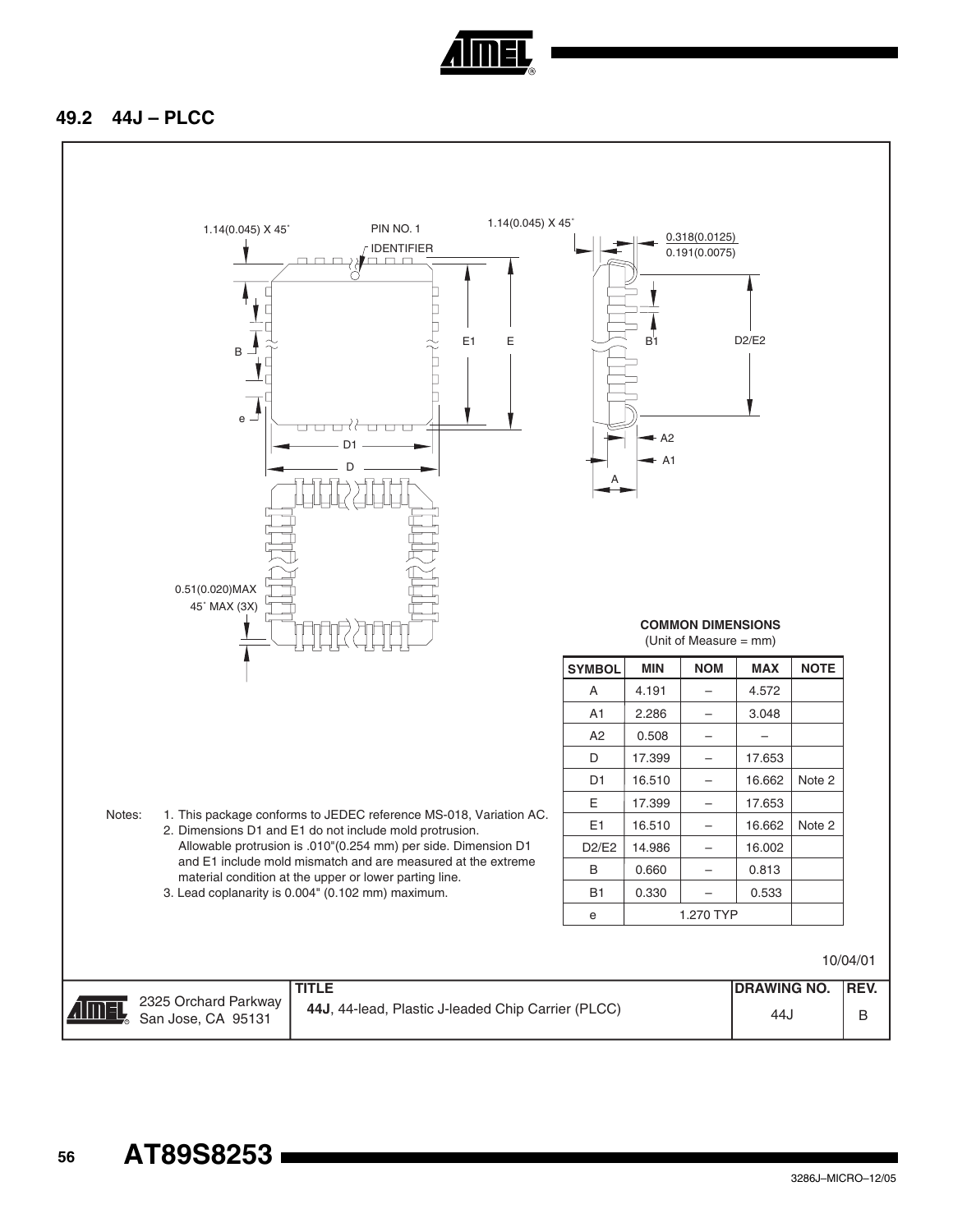# **AT89S8253**

#### **49.3 40P6 – PDIP**



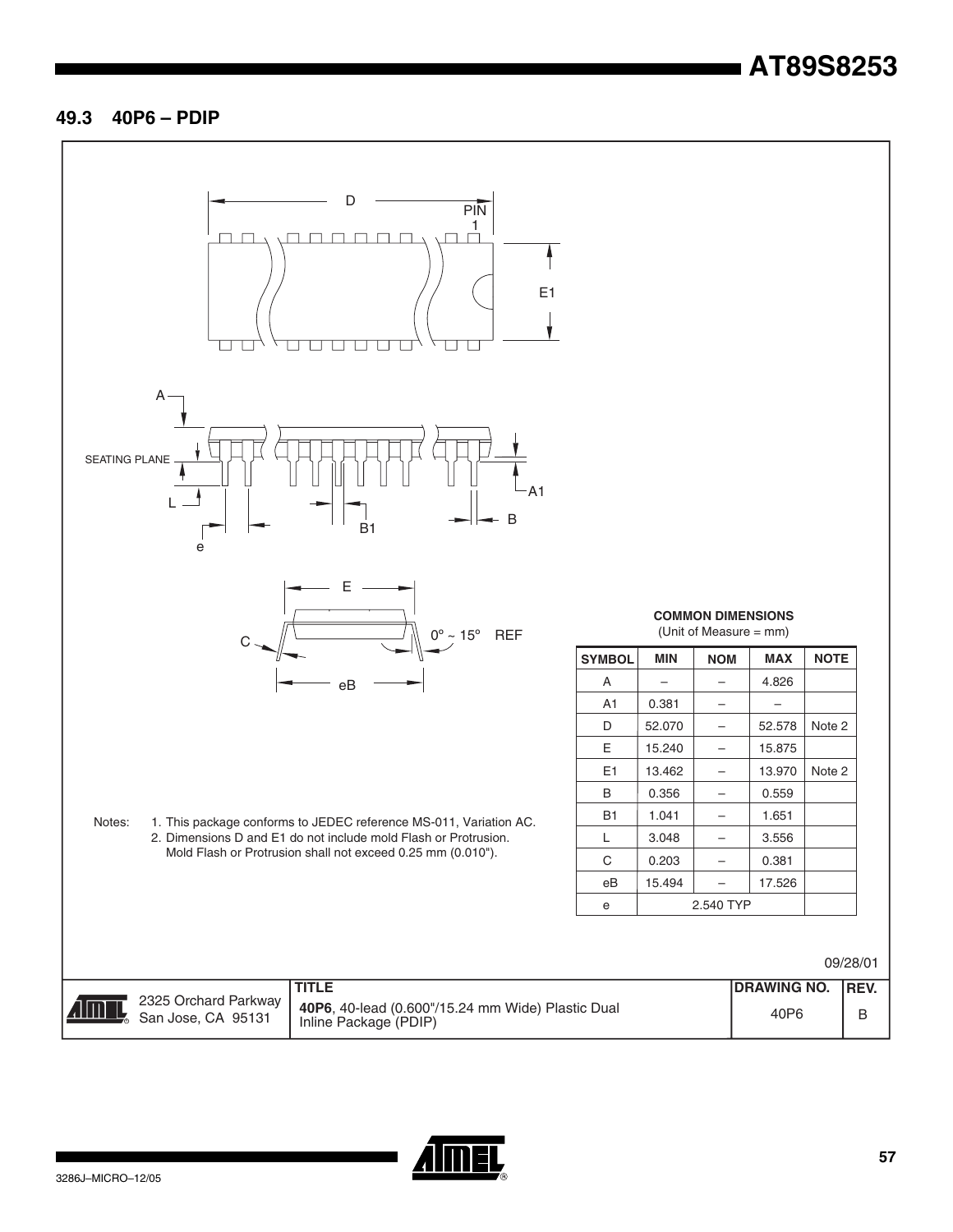

#### **49.4 42PS6 – PDIP**